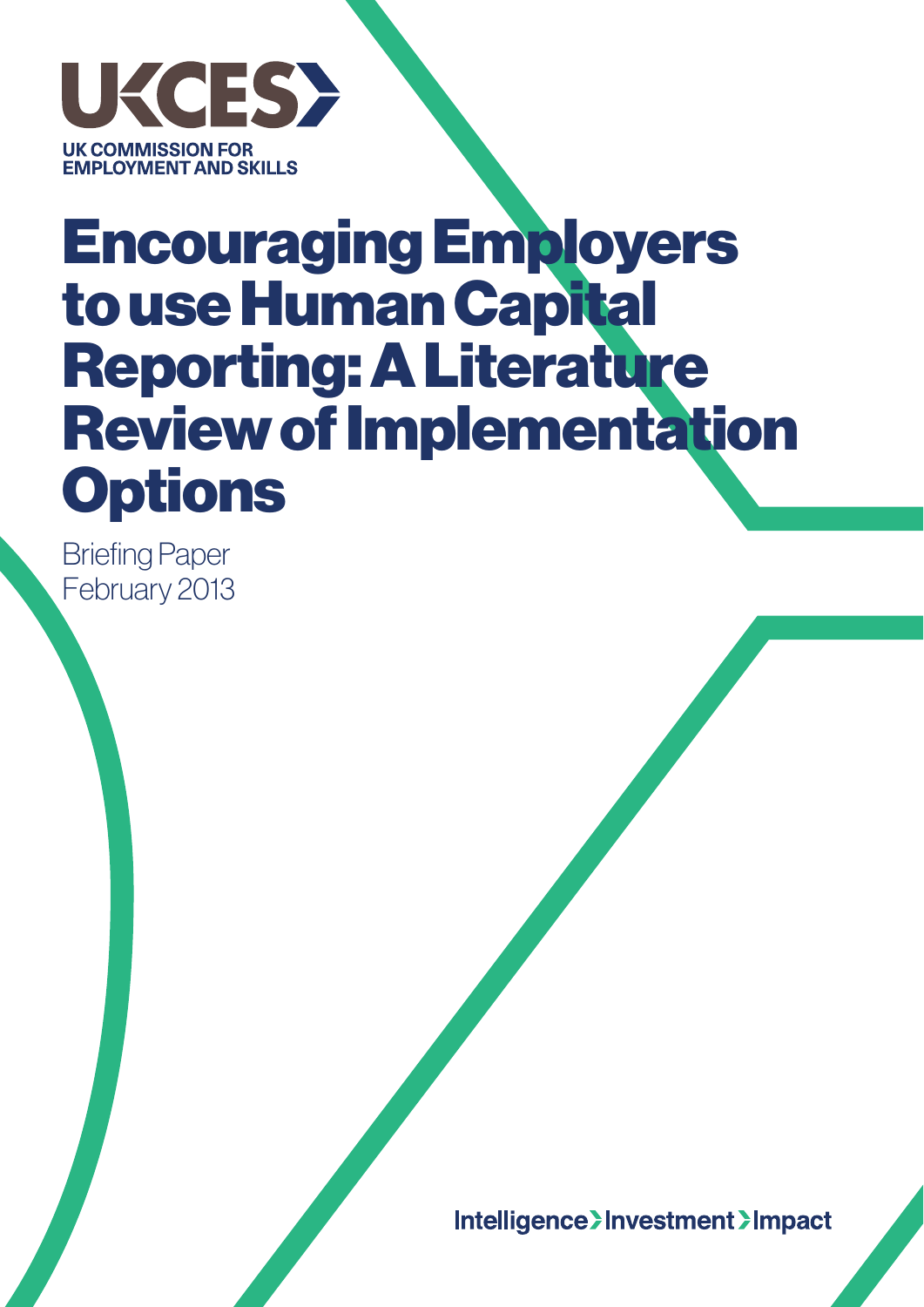## **Encouraging Employers to Use Human Capital Reporting: A Literature Review of Implementation Options**

**Emily Scraggs, Christian van Stolk, Barbara Janta, Claire Celia, Simo Goshev, Desiree van Welsum, Sunil Patil and Lidia Villalba-van-Dijk**

**RAND Europe**

**February 2013**

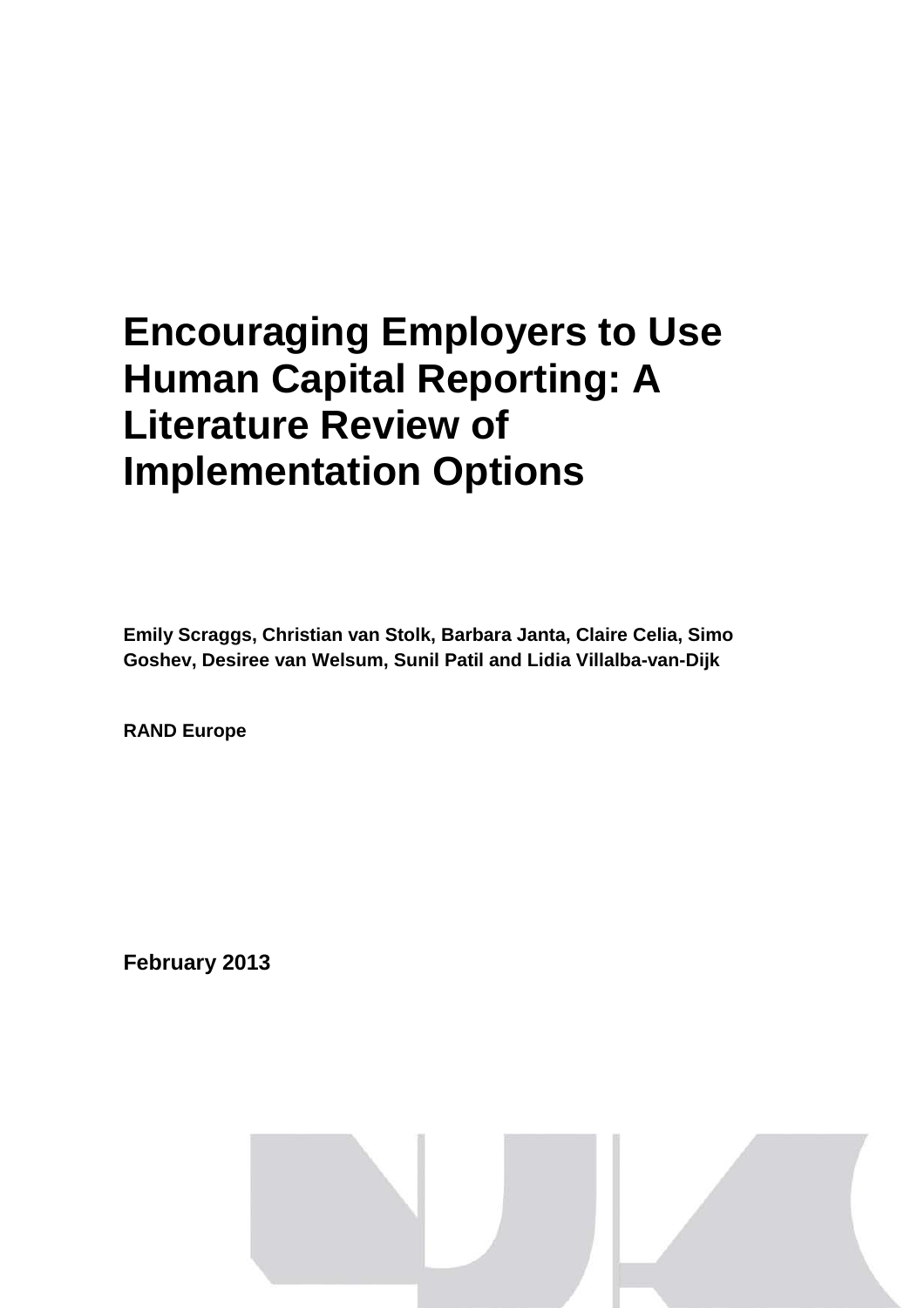Human Capital Reporting: A Literature Review of Implementation Options

**Views expressed by the authors of this Briefing Paper are not necessarily those of the UK Commission for Employment and Skills.**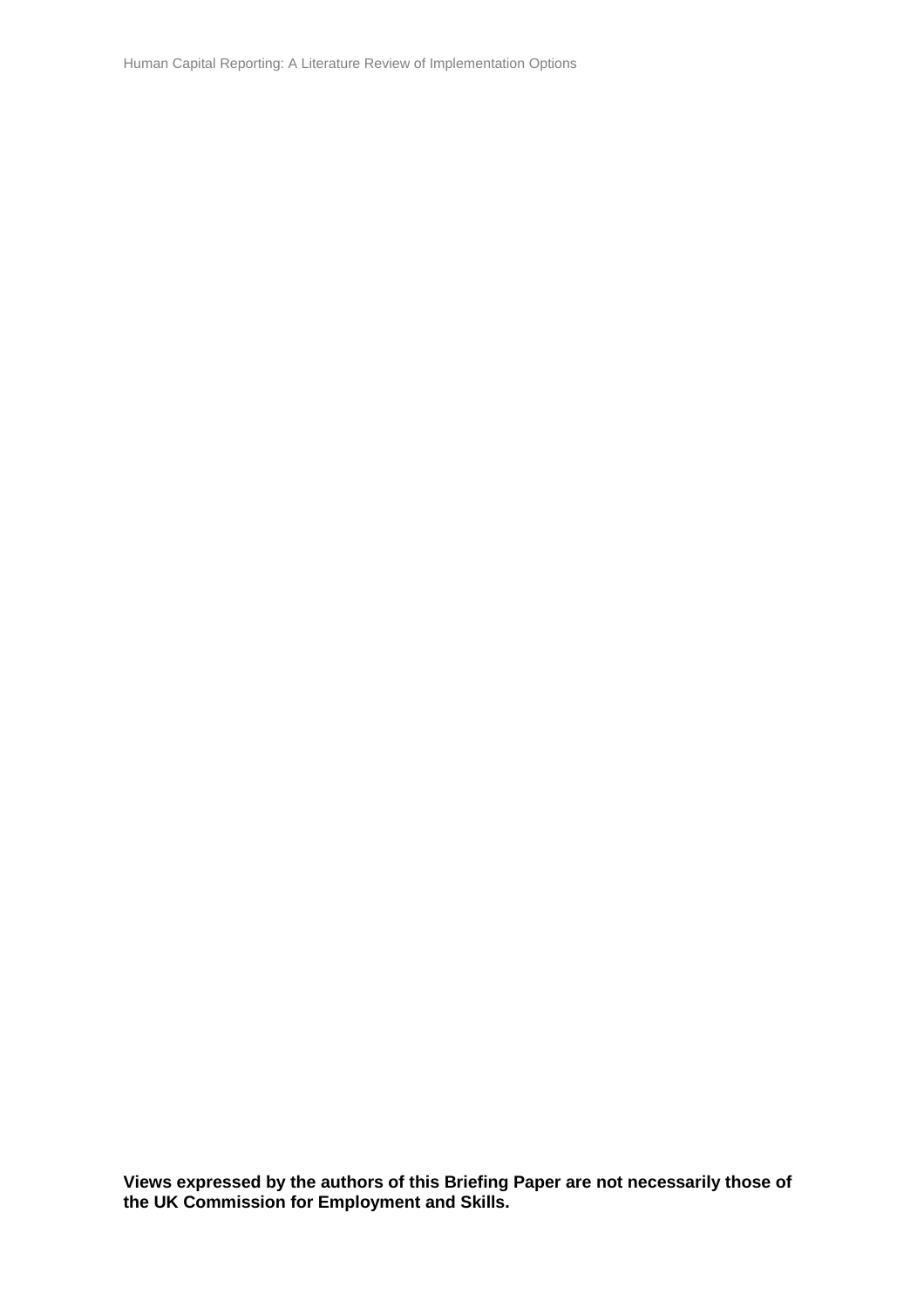### **Table of Contents**

| $\mathbf 1$    |      |                                                                      |  |  |
|----------------|------|----------------------------------------------------------------------|--|--|
|                | 1.1  |                                                                      |  |  |
|                | 1.2  |                                                                      |  |  |
| $\overline{2}$ |      |                                                                      |  |  |
|                | 2.1  |                                                                      |  |  |
|                | 2.2  |                                                                      |  |  |
|                | 2.3  |                                                                      |  |  |
|                | 2.4  |                                                                      |  |  |
|                | 2.5  |                                                                      |  |  |
|                | 2.6  |                                                                      |  |  |
| 3              |      |                                                                      |  |  |
|                | 3.1  |                                                                      |  |  |
|                | 3.2  |                                                                      |  |  |
|                | 3.3  |                                                                      |  |  |
|                | 3.4  |                                                                      |  |  |
|                | 3.5  |                                                                      |  |  |
|                | 3.6  |                                                                      |  |  |
|                | 3.7  | Mandatory reporting in environmental and sustainability contexts  17 |  |  |
|                | 3.8  |                                                                      |  |  |
|                | 3.9  | Issues around conceptual aspects of mandatory reporting  18          |  |  |
|                | 3.10 | Issues around technical aspects of mandatory reporting  19           |  |  |
|                | 3.11 |                                                                      |  |  |
|                | 3.12 |                                                                      |  |  |
| 4              |      |                                                                      |  |  |
|                | 4.1  |                                                                      |  |  |
|                | 4.2  |                                                                      |  |  |
|                | 4.3  |                                                                      |  |  |
|                | 4.4  | Voluntary reporting in environmental and sustainability contexts  24 |  |  |
|                | 4.5  |                                                                      |  |  |
|                | 4.6  |                                                                      |  |  |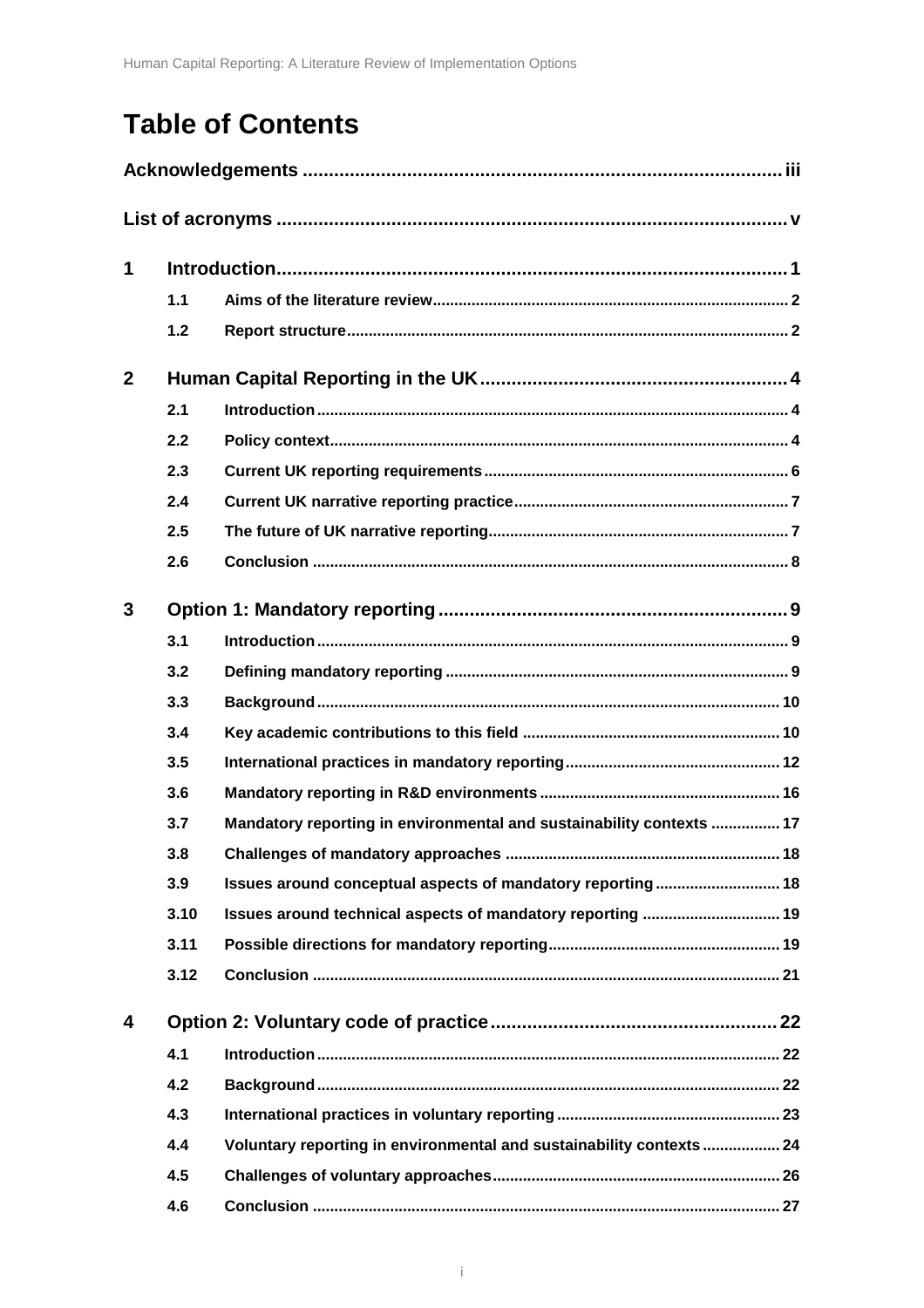| 5 |     |                                                                |  |
|---|-----|----------------------------------------------------------------|--|
|   | 5.1 |                                                                |  |
|   | 5.2 |                                                                |  |
|   | 5.3 |                                                                |  |
|   | 5.4 | Challenges in undertaking organisational and cultural change34 |  |
|   | 5.5 |                                                                |  |
|   | 5.6 |                                                                |  |
| 6 |     |                                                                |  |
|   | 6.1 |                                                                |  |
|   | 6.2 |                                                                |  |
|   | 6.3 | Considerations for the design of human capital reporting       |  |
|   |     |                                                                |  |
|   |     | Appendix A: Comparable policy contexts - lessons from Research |  |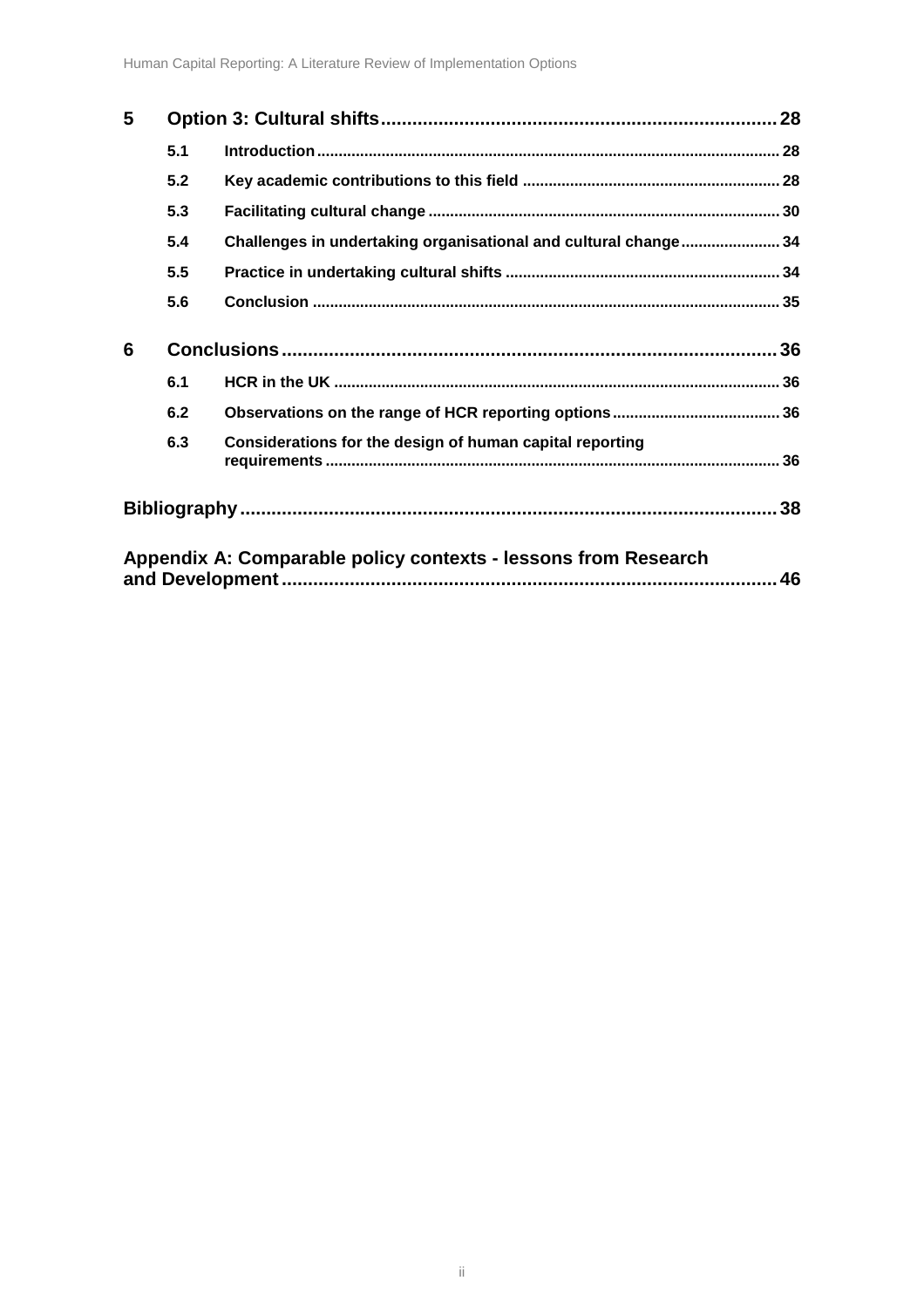### **Acknowledgements**

RAND Europe would like to thank their advisors on the project: Professor Robin Roslender (University of Dundee) and Dr Ian McEwan (Finance and Commercial Director, RAND Europe); and also their internal quality assurance reviewers, Professor Tom Ling and Dr Susan Guthrie.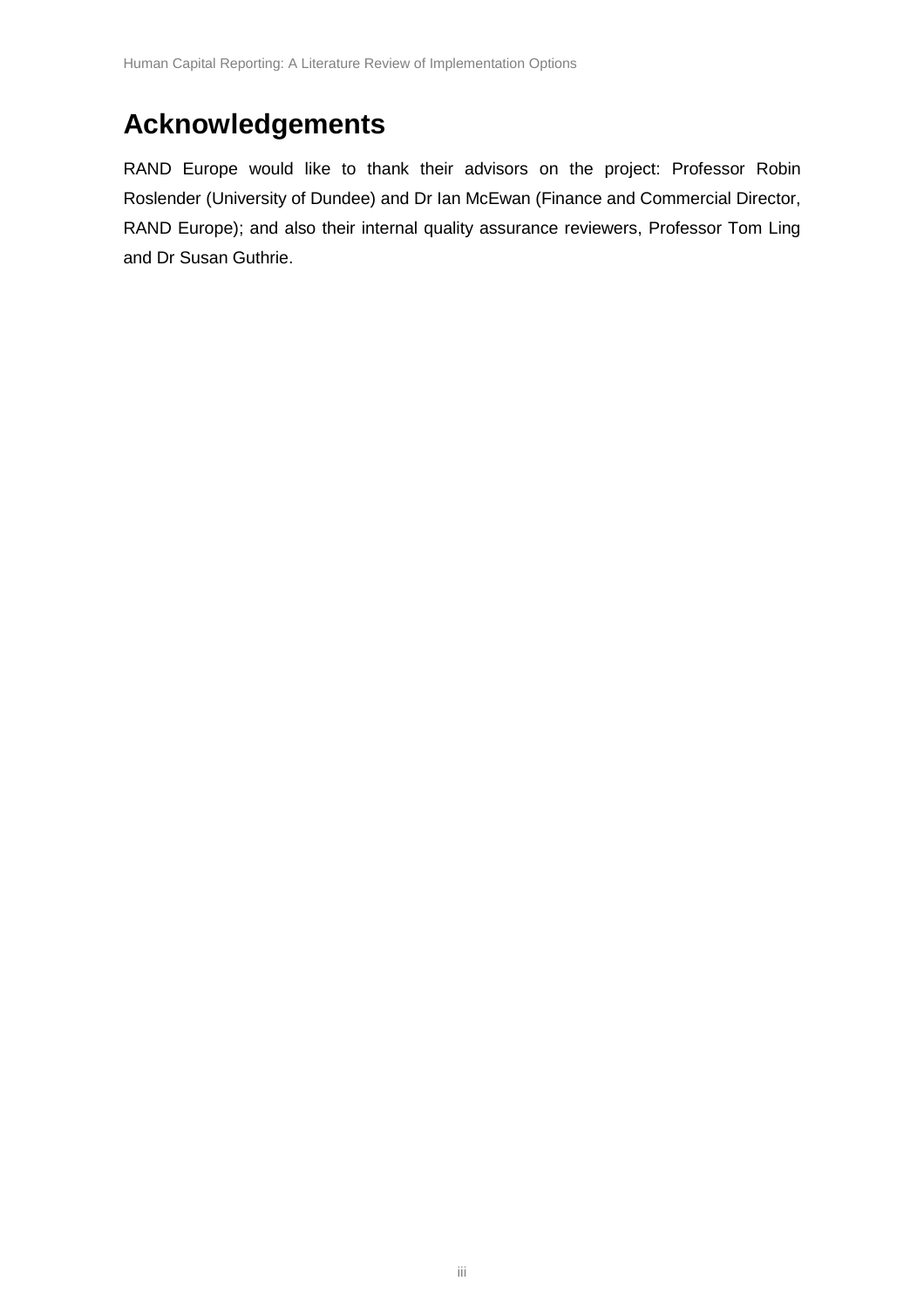### **Table of Graphs and Charts**

| Table 1.1  |  |
|------------|--|
| Figure 1.1 |  |
|            |  |
| Table 1.2  |  |
| Figure 1.3 |  |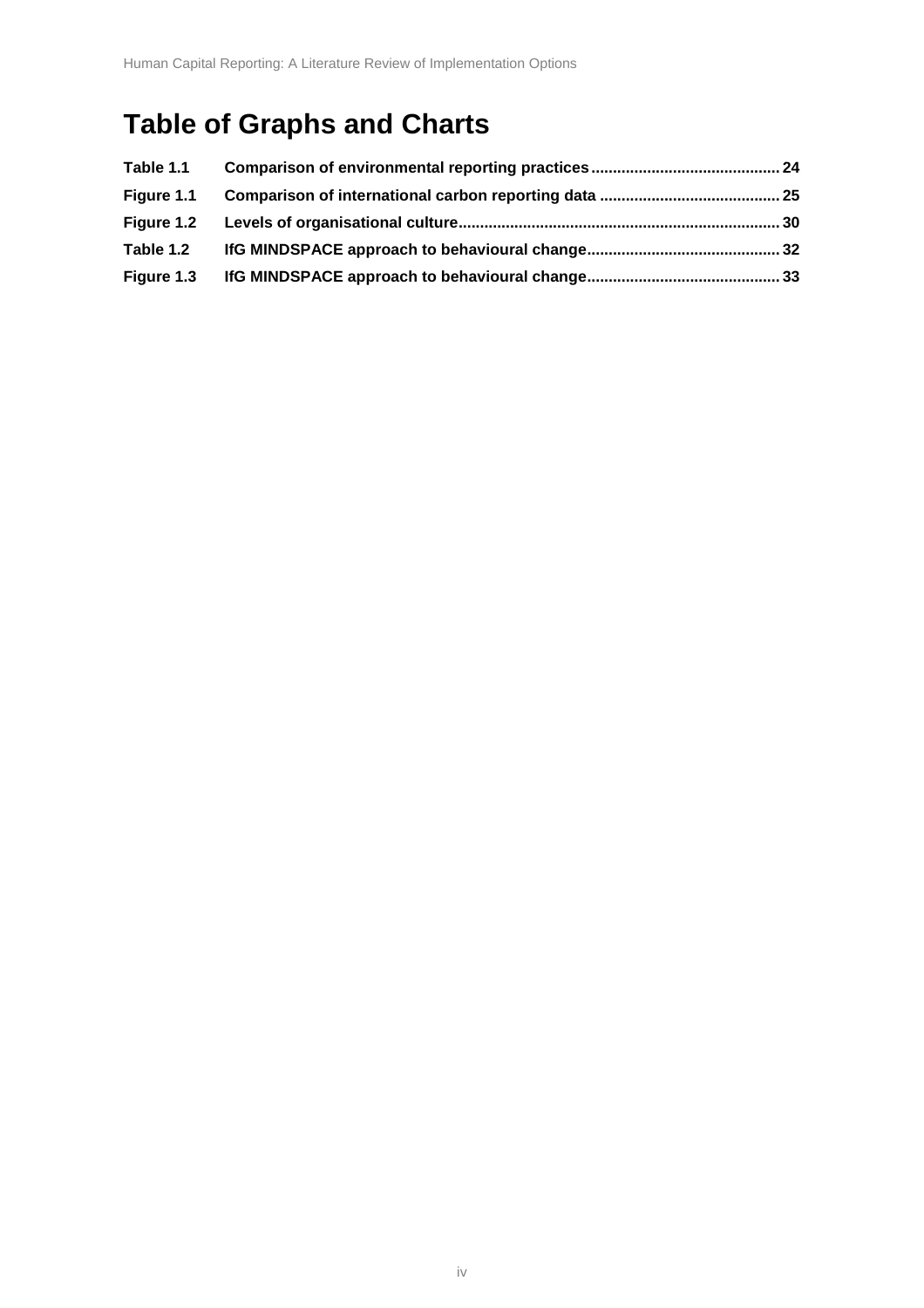### **List of acronyms**

| <b>Acronym</b>   | <b>Full title</b>                                                                      |
|------------------|----------------------------------------------------------------------------------------|
| <b>ACCA</b>      | <b>Association of Chartered Certified Accountants</b>                                  |
| <b>ANSI</b>      | American National Standards Institute                                                  |
| <b>ASB</b>       | <b>Accounting Standards Board</b>                                                      |
| A-GAAP           | Australian Generally Agreed Accountancy Principles                                     |
| <b>BIS</b>       | Department for Business, Innovation and Skills                                         |
| <b>CDSB</b>      | <b>Climate Disclosure Standards Board</b>                                              |
| <b>CIPD</b>      | Chartered Institute for Personnel and Development                                      |
| <b>CSR</b>       | Corporate social responsibility                                                        |
| Defra            | Department for Environment, Food and Rural Affairs                                     |
| EU               | European Union                                                                         |
| GAAP             | <b>Generally Agreed Accountancy Principles</b>                                         |
| <b>GRI</b>       | <b>Global Reporting Initiative</b>                                                     |
| <b>HCM</b>       | Human Capital Management                                                               |
| <b>HCR</b>       | Human Capital Reporting                                                                |
| IAS              | <b>International Accounting Standards</b>                                              |
| <b>IASB</b>      | International Accounting Standards Board                                               |
| IC               | Intellectual capital                                                                   |
| <b>ICR</b>       | Intellectual capital reporting                                                         |
| lfG              | Institute for Government                                                               |
| <b>ISO</b>       | International Organization for Standardization                                         |
| <b>KPI</b>       | Key performance indicators                                                             |
| MD&A             | Management's Discussion and Analysis (Canada)                                          |
| <b>MINDSPACE</b> | Messenger, Incentives, Norms, Defaults, Salience, Priming, Affect,<br>Commitments, Ego |
| <b>NHS</b>       | <b>National Health Service</b>                                                         |
| <b>OECD</b>      | Organisation for Economic Cooperation and Development                                  |
| <b>OFR</b>       | <b>Operating and Financial Review</b>                                                  |
| <b>PWC</b>       | PriceWaterhouseCoopers                                                                 |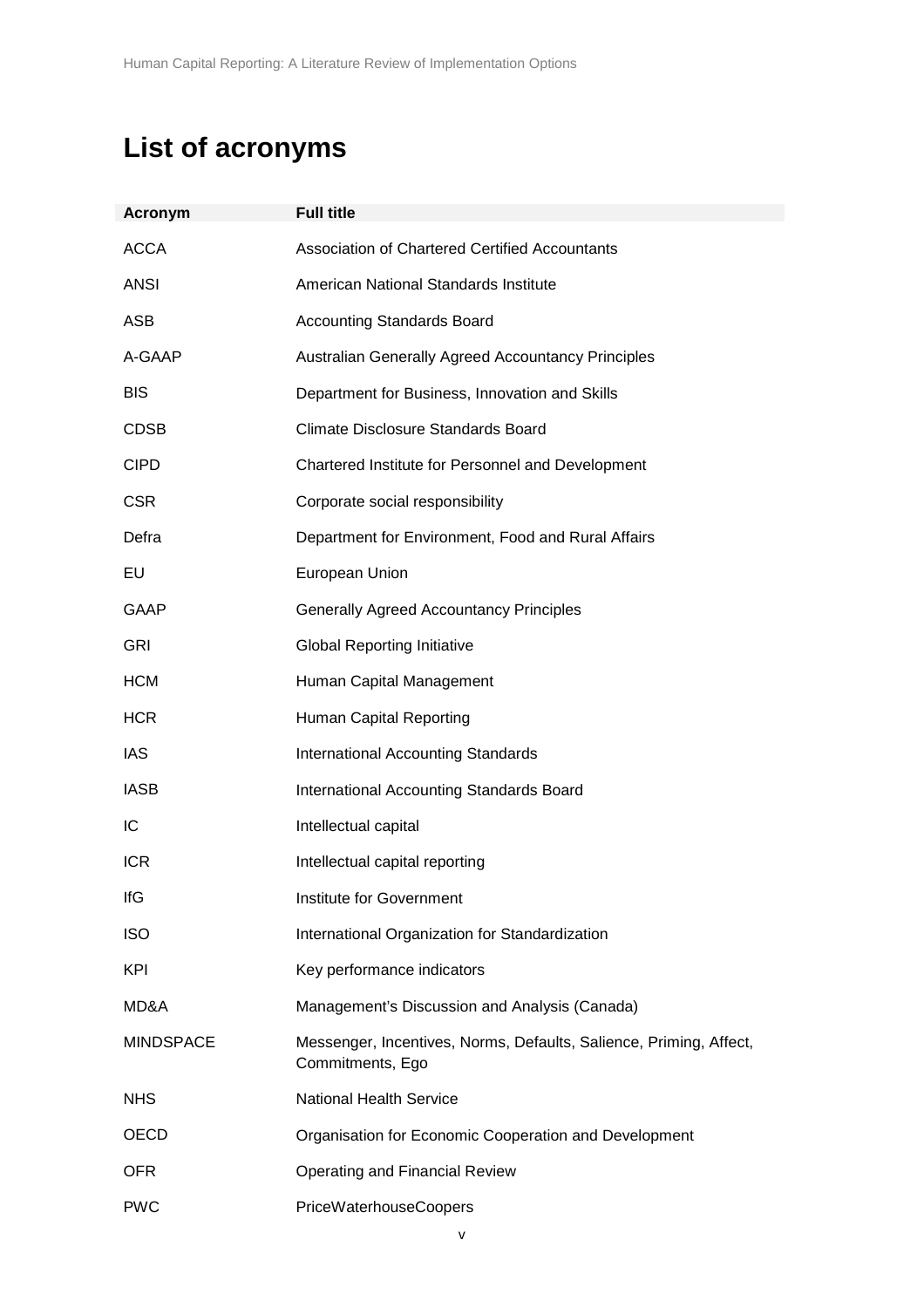| R&D         | Research and Development               |
|-------------|----------------------------------------|
| <b>SHRM</b> | Society for Human Resources Management |
| <b>UNDP</b> | United Nations Development Programme   |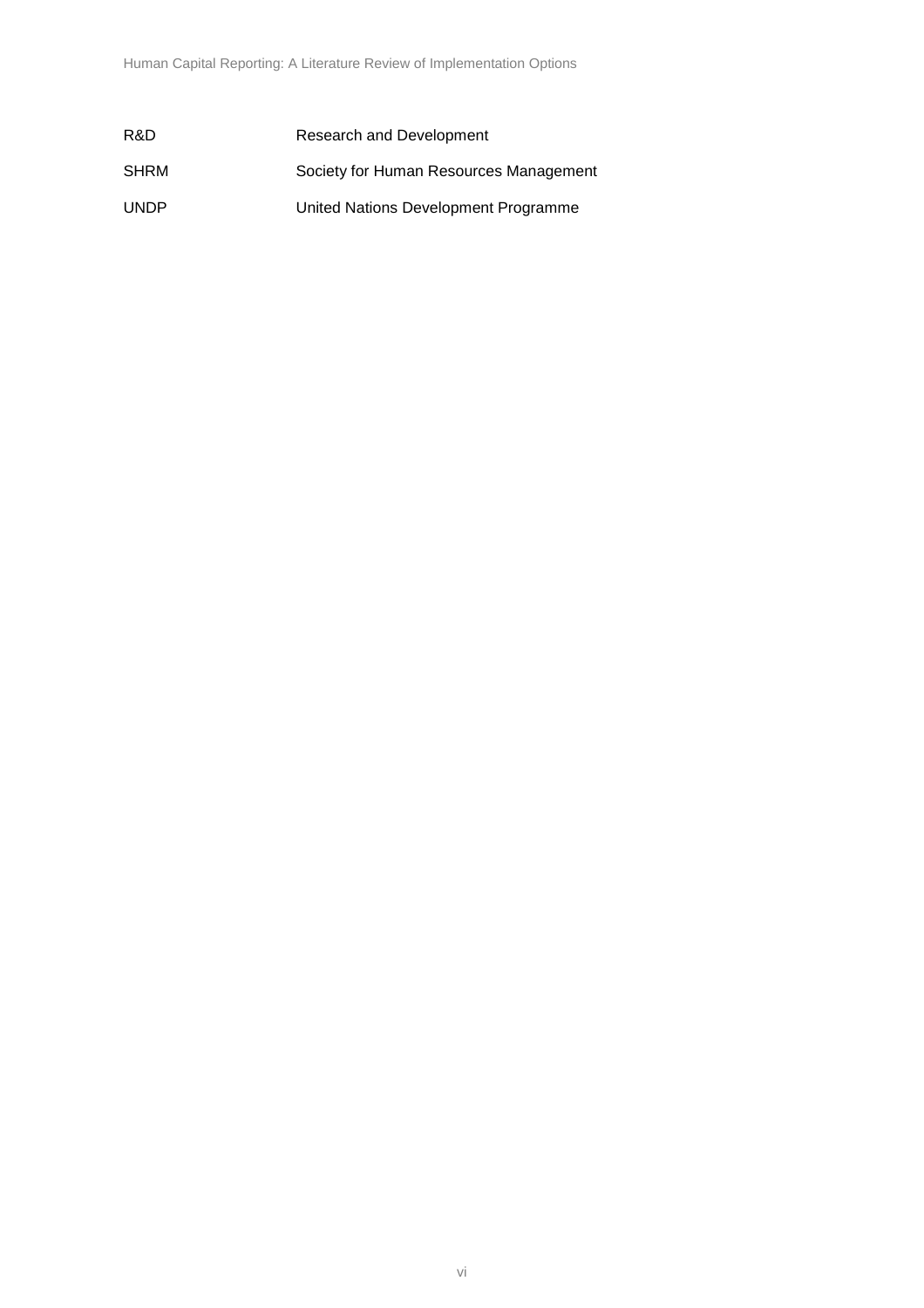### **1 Introduction**

 $\overline{a}$ 

The ambition of the UK Commission for Employment and Skills is to transform the UK's approach to investing in the skills of its people. The world economy is once again creating difficult conditions for growth and employment in the UK, with a challenging business climate and rising youth unemployment.

For growth to be sustainable the UK Commission argues it must be driven by the skills and entrepreneurship of people throughout supply chains, in different sectors of the economy (UKCES, 2011). It sees the development of skills as a fundamental part of securing growth and prosperity for the UK. This work contributes to the UK Commission's vision, for a dynamically led approach to skills as a source of competitive advantage to the UK economy. In particular, it does this by helping to develop the evidence base on those policy levers which can potentially encourage employers to invest in the skills of their workforces.

It builds upon the UK Commission's wide ranging series of papers, Review of Employer Collective Measures, which reviewed the various policy levers available (such as training levies, occupational regulation and high-performance working tools) to collectively stimulate investment by employers in the training of their staff.<sup>[1](#page-9-0)</sup> It concluded that the current level of investment in skills in the UK is sub-optimal due to various dimensions of market failure.

There are a number of possible reasons for low provision of skills development and training, with patterns based on size of organisation and sectoral specialisation. Barriers to training include: imperfect information; staff willingness to train; access to suitable training provision; fear of poaching and short-termism in investment decisions. The reporting of human capital is seen as one of the ways in which aspects of information failure and short-termism could be countered as the value of human capital could be more clearly evidenced. This literature review is intended to contribute additional knowledge and understanding towards our understanding of the policy lever of human capital reporting (HCR).

<span id="page-9-0"></span><sup>1</sup> The Review of Employer Collective Measures consisted of five reports: [a conceptual review](http://www.ukces.org.uk/assets/ukces/docs/publications/evidence-report-6-employer-collective-measures-conceptual-review.pdf)examined the theoretical literature on optimal investment in training; an [empirical review e](http://www.ukces.org.uk/assets/ukces/docs/publications/evidence-report-7-employer-collective-measures-empirical-review.pdf)xplored the nature and extent of investment in skills by employers; a [policy review e](http://www.ukces.org.uk/assets/ukces/docs/publications/evidence-report-8-employer-collective-measures-policy-review.pdf)xamined the available international evidence on the effectiveness of existing policy interventions; a [policy prioritisation](http://www.ukces.org.uk/assets/ukces/docs/publications/evidence-report-9-employer-collective-measures-policy-prioritisation.pdf) *exercise* undertaken at events across the UK in summer 2008, sought views on from stakeholders on the feasibility of policies; and a [final report](http://www.ukces.org.uk/assets/ukces/docs/publications/evidence-report-10-employer-collective-measures-final-report.pdf) synthesized all the evidence and set down conclusions and advice. See[: http://www.ukces.org.uk/ourwork/employer-collective-measures](http://www.ukces.org.uk/ourwork/employer-collective-measures)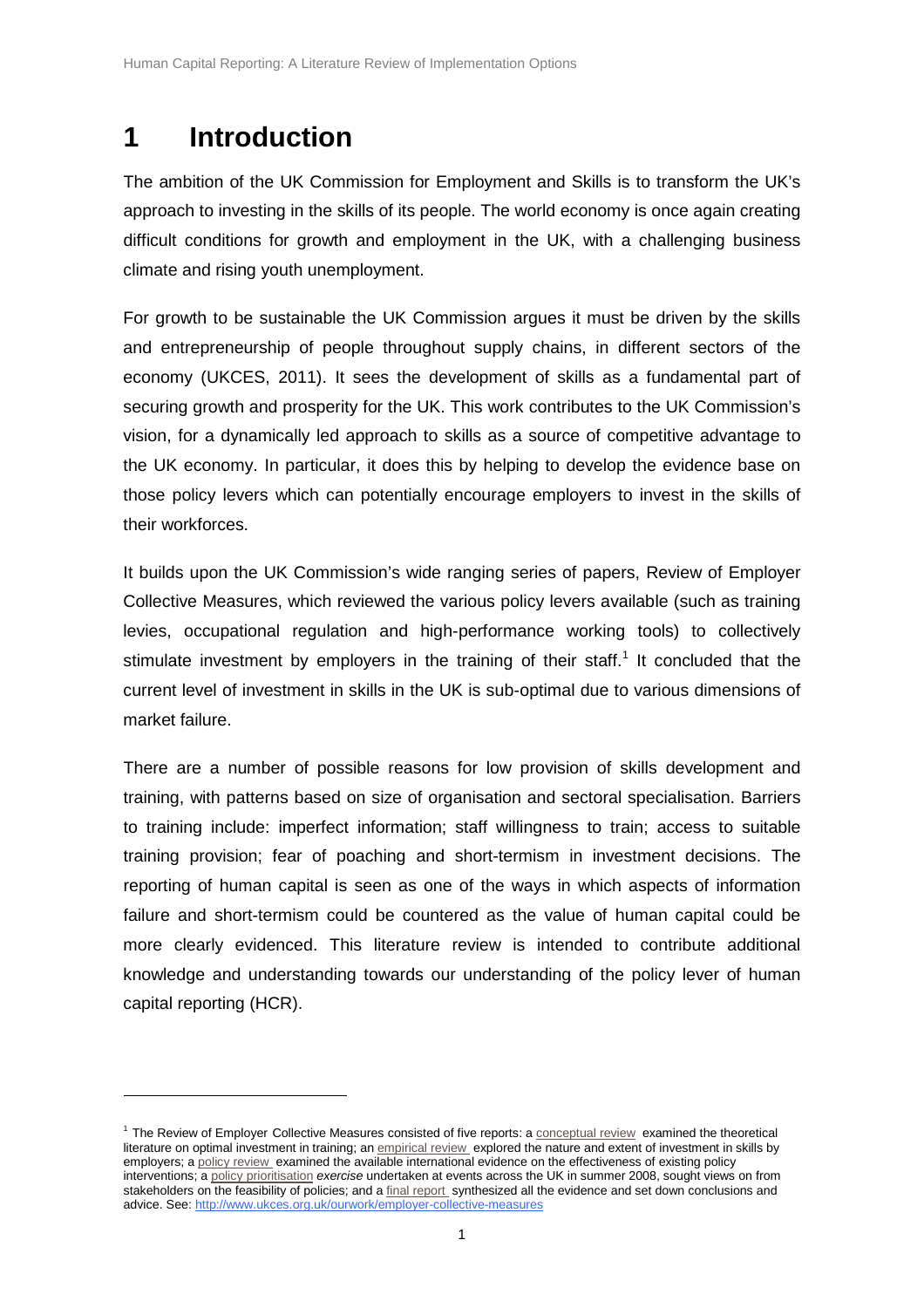#### **1.1 Aims of the literature review**

The aim of this review is to explore the existing academic and industry literature, in the context of exploring possible options for the future of HCR, in both public and private sector organisations in the UK. For the purposes of this review, these options have been conceptualised to three broad areas across the mandatory/voluntary spectrum of employer engagement in reporting on human capital. They are:

- **Regulation** mandatory changes to the financial reporting standards which would oblige organisations to provide data on their investments and activities in this area.
- **Code of practice / best practice guidance** semi-voluntary change as a result of which organisations would be encouraged to provide details of what they have done relative to the best practice code.
- **Cultural shift** voluntary change towards the development of a common view that HCR is the 'right thing to do'.

Such option types could enable the introduction of various forms of reporting on a continuum, from representing employees on a balance sheet using a valuation technique (at one end of the scale), through to the provision of organisations' views, or staff members' views, of the contribution of staff to the development and growth of their business (at the other end of the scale). Within this continuum, many different options could be included, such as reporting on the results of recent staff surveys, indicators of employee motivation, commitment and engagement, labour turnover and employment relations.

The focus of this research is to consider, within the contextual space of these options, the nature of existing regulation or practice and how this came about, what current practice looks like and potential challenges in introducing the respective option in question to encourage employers to report on human capital. It draws on UK and international evidence to identify best practice and assess the options.

#### **1.2 Report structure**

**Chapter two** starts with a brief summary of the policy developments in this area over the last decade. The current reporting requirements and practice of HCR in the UK are then explained, as is the future of narrative reporting (contextual and other non-financial information required from certain types of organisations in their formal annual reporting submissions), following a recent policy change. **Chapters three** to **five** present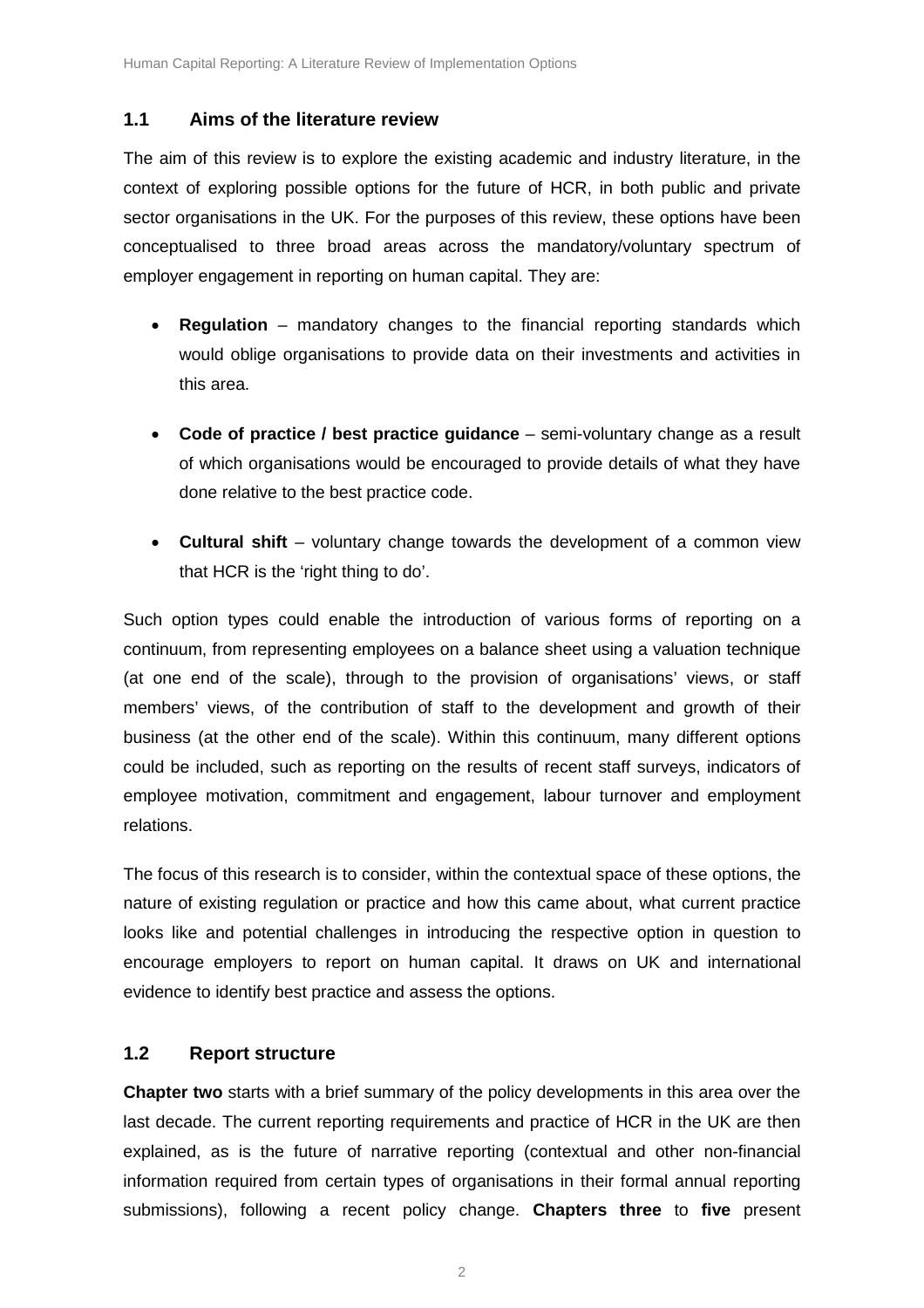information relating to each one of the three policy options (mandatory reporting, voluntary code of practice and cultural shifts) under consideration. In each case the background and context of each option is established, key academic contributions are identified and examples of international practice are provided where applicable. Technical and conceptual challenges are also discussed. Finally, **Chapter six** presents the overall conclusions of the study.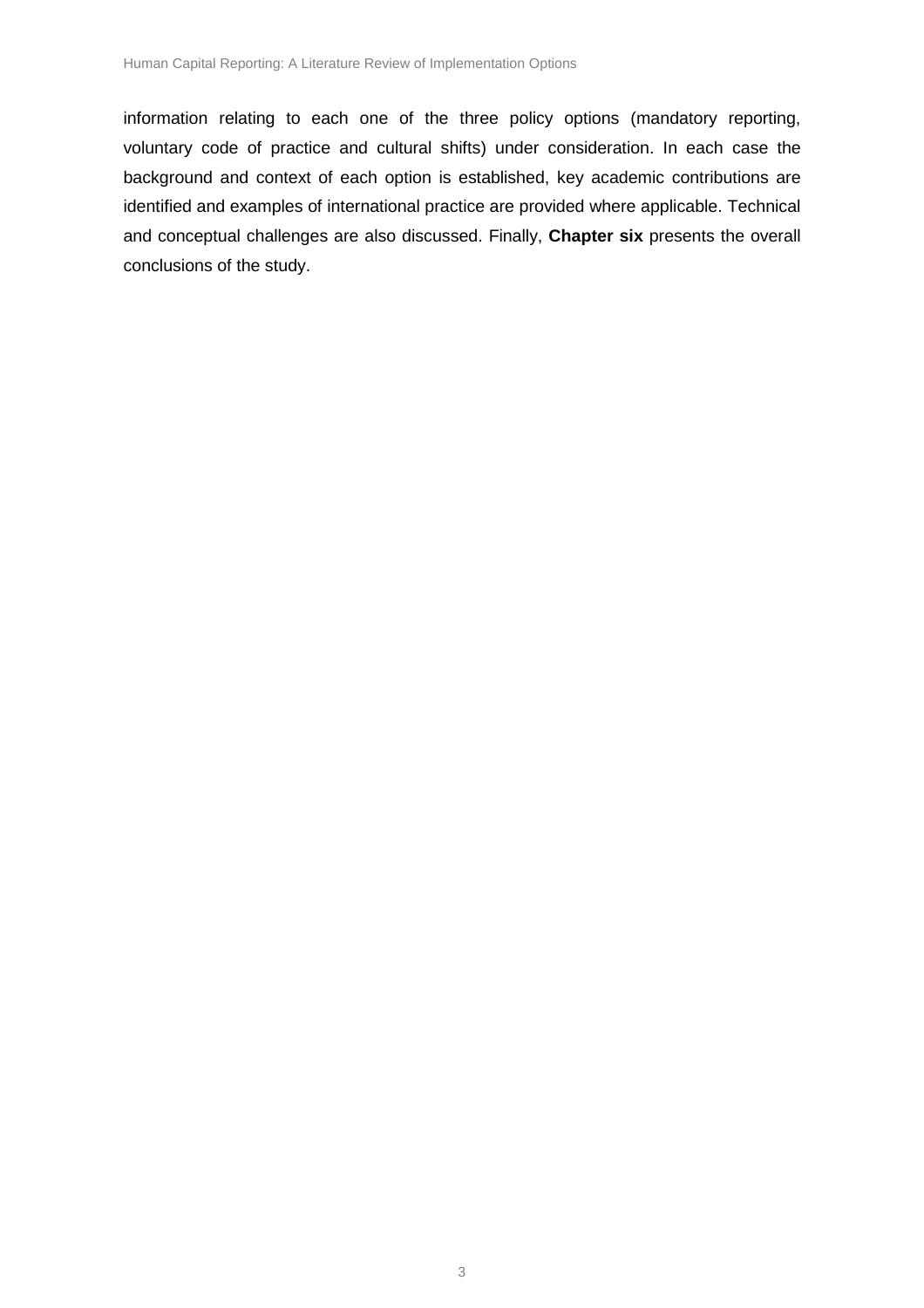### **2 Human Capital Reporting in the UK**

#### **2.1 Introduction**

The issue of how human capital should be reported through accountancy and reporting procedures is generally referred to as human capital reporting (HCR). Many of the activities that could potentially be reported upon through various HCR mechanisms are referred to as human capital management (HCM) practices. These activities include a range of employee-related strategies, policies, procedures and processes that focus on producing benefit for staff and ultimately for an organisation as a whole. Typical HCM activities include staff training and development and employee retention schemes. This chapter will set out the policy context for HCR in the UK. The current UK reporting requirements and the current UK narrative reporting practices are presented in detail.

#### **2.2 Policy context**

Successive UK governments over the last 20 years have paid considerable attention to reforming accounting standards. A recurring theme is the issue of how to report HCM activities through HCR, with a view to countering short-termism and dealing with poor people management. A related issue is the extent to which it may make a difference in terms of investment in HCM (including training and development of staff skills) if one approach is supported rather than another.

One of the significant markers of the growing interest in this field was the publication of the Kingsmill Review in 2001. This review reached the fundamental conclusion that good HCM is routinely under-reported, even though it is clearly a crucial element in organisations' performance and productivity (DTI, 2001). The review further recommended that the government should set up an inquiry to consider how private and public sector organisations' reporting of human capital issues might be improved.

During the same time period in 2001, the UK government indicated that a shift in emphasis was planned in relation to accountancy regulations. In June 2001, the then Chancellor of the Exchequer, Gordon Brown indicated, during a speech on the productivity gap in the UK, that he intended to reform company law in order to make the country increasingly enterprise focused (Ferran, 2001). A White Paper was subsequently produced in July 2002, entitled 'Modernising Company Law'. This contributed to the Accounting Standards Board's (ASB) guidance on the Operating and Financial Review (OFR) (ASB, 2006; which is discussed in the next section). The OFR is a narrative report on a company's business, performance and future plans which is optimally placed to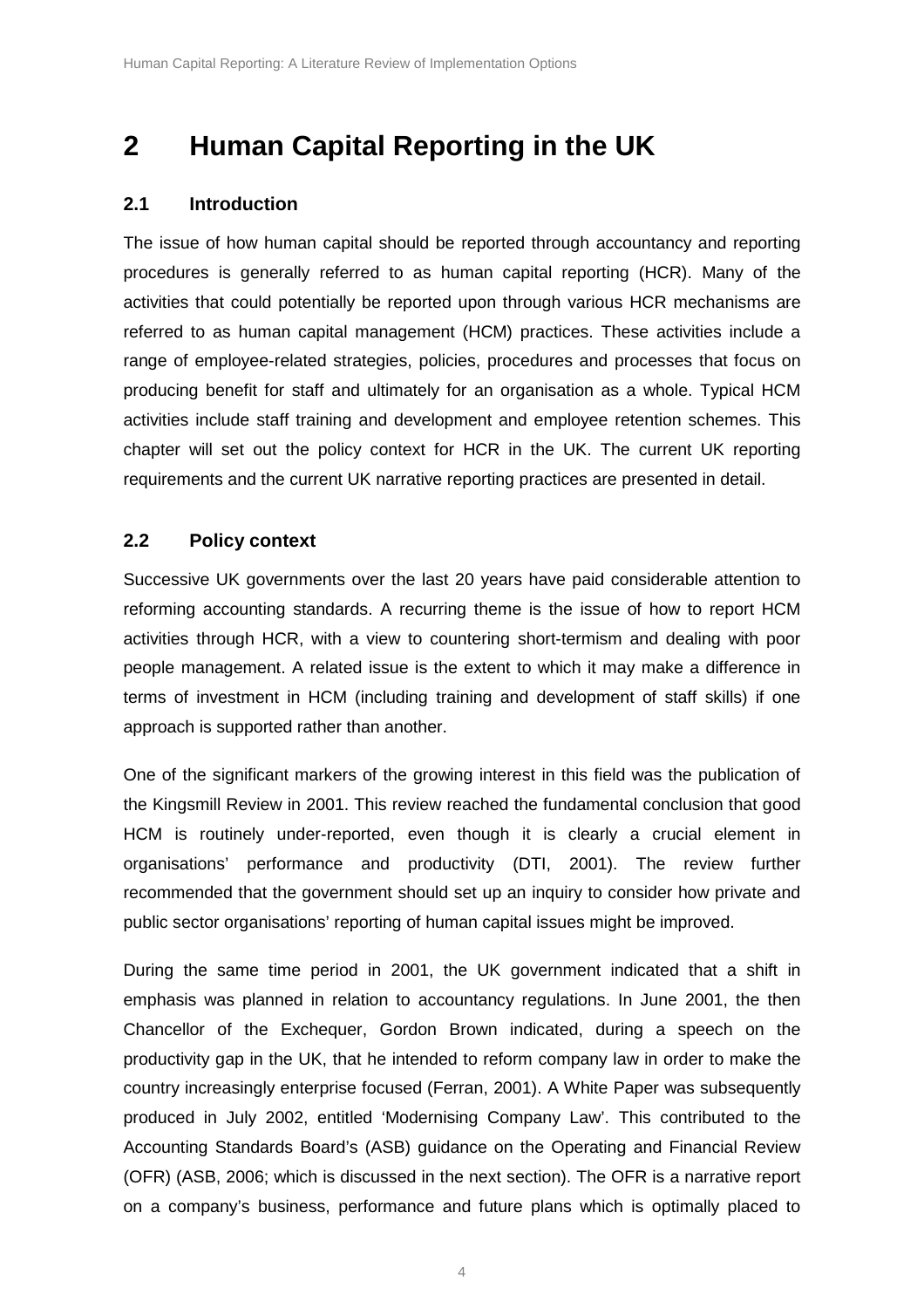carry information on human resource management and human capital (DTI, 2003). Reforming the OFR has been on the coalition government's agenda since it arrived in office, as will be seen further on.

Returning to the Kingsmill Review, its recommendation to undertake an inquiry into HCR was carried out by the Accounting for People Task Force in 2003. In its final report a small number of key recommendations were made. These are set out briefly below:

- HCR should have a strategic focus and be communicated clearly, fairly and unambiguously.
- HCR should include information about the size and composition of the workforce; the retention and motivation of employees; the skills and competences necessary for success, and training to achieve these; remuneration and fair employment practices; and leadership and succession planning.
- Reporting of HCM should be balanced and objective and enable comparisons over time by building on commonly accepted definitions.
- All companies producing OFRs should include HCM-related information in those.
- The ASB should develop guidelines on key indicators and definitions in consultation with stakeholders.
- The government should consult stakeholders on the dissemination of HCM reporting best practice.
- The ASB should monitor the HCM reporting developments and prepare a report in two years' time (i.e. 2005) (DTI, 2003).

The report reached the overall conclusion that a strongly prescriptive regulatory framework was not desirable. It was believed that consensus on good HCM practice was lacking. UK companies appeared to be diverse in their recognition of the importance of HCM and in the strength of their views on the impact of HCM on company performance (DTI, 2003). Therefore, the Accounting for People Task Force recommendations aimed at beginning an evolutionary process towards a widespread, diverse but consistent HCR, relating to HCM practices across the UK.

In spite of the positive initial reception of the Accounting for People report, its recommendations, by and large, were not implemented. In 2005, draft legislation went before Parliament stating that the OFR must include information about the company's employees. However, this requirement never entered into force (Roslender and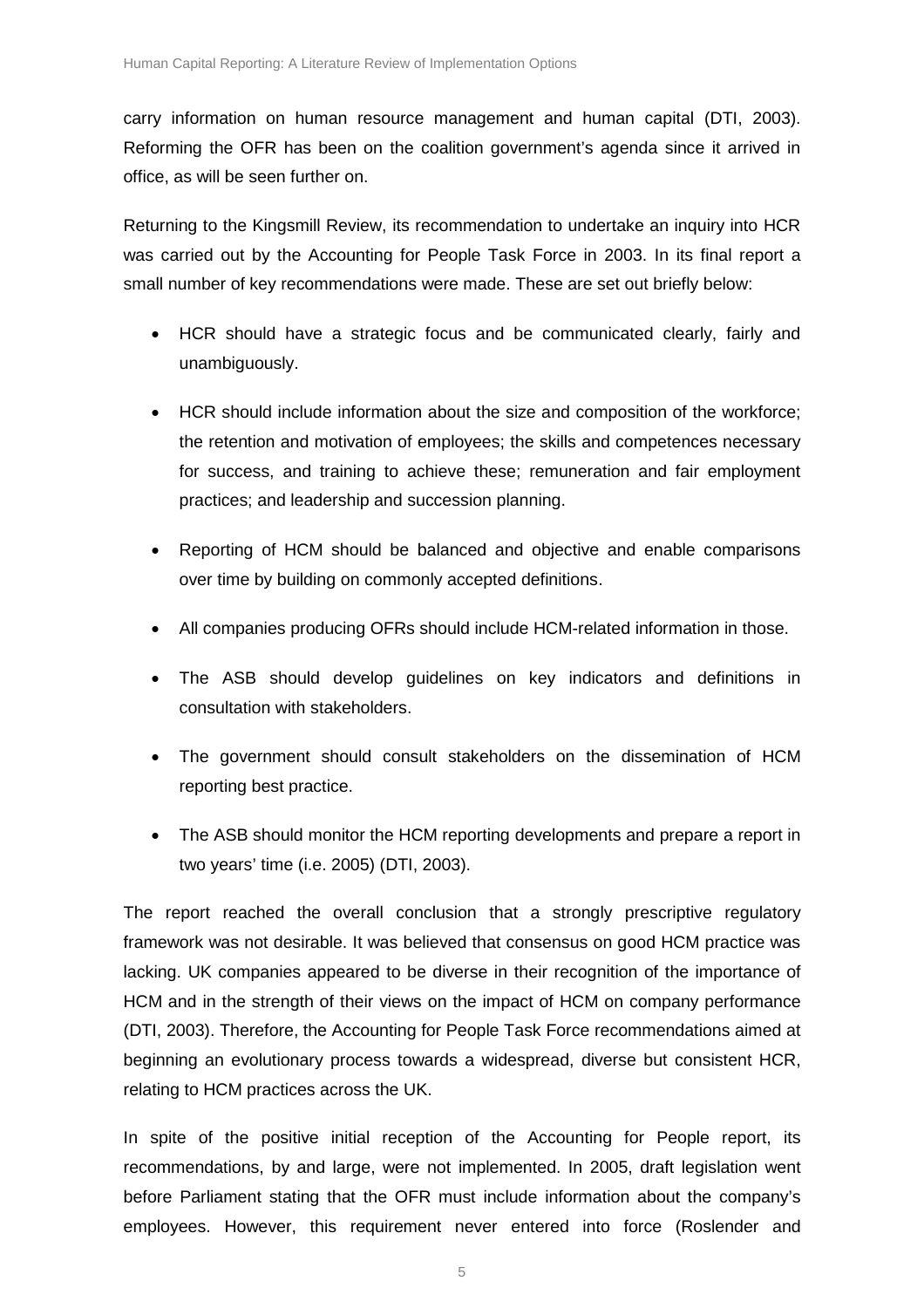Stevenson, 2009). The reasons for this remain unclear. Possible ones, resulting from the fundamental challenges this area poses, include the underlying difficulty of identifying best practice and imposing consistency in HCR, and the potential for strong institutional inertia in response to the move (Roslender *et al*., 2004). Despite this lack of progress, interest in HCR remained. In August 2010, the Accounting for People Task Force was relaunched, seeking to advance the case for HCR. Its relaunch may have been due, in no small part, to the renewed policy vigour introduced by the coalition government. Its intention to reform narrative reporting is explained in section 2.5.

#### **2.3 Current UK reporting requirements**

Organisations in the UK must provide financial reports and annual financial statements. In addition to mandatory financial reporting, some organisations must provide additional information, referred to as 'narrative disclosure'. This relates to non-financial data (such as environmental, social and community-related information) to be presented in the organisation's enhanced business review. Companies are required to provide an enhanced business review that discloses information that is material to understanding their development, performance and position, and the principal risks and uncertainties facing them (this information is published in the directors' report). The organisations that must provide this information are listed companies, as specified in Section 385, Companies Act [2](#page-14-0)006. $^2$  Beyond the mandatory requirements, companies may make additional voluntary disclosures (Beattie and Smith, 2010).

- Guidance is provided by the ASB on what should be included in the narrative disclosures. It suggests that the following aspects relating to employees should be part of a company's OFR:
- Employee health and safety days lost to injury, levels of occupation-related disease in the workforce, compliance levels with working hours directive.
- Recruitment and retention employee turnover, retention rates, remuneration policies, number of applicants per post, offer/acceptance statistics, level of skills shortages.
- Training and development hours spent in training, numbers of courses taken, leadership/career development.

<span id="page-14-0"></span> $2$  A quoted company is one that is listed on the London Stock Exchange, New York Stock Exchange or NASDAQ, or is in the European Economic Area.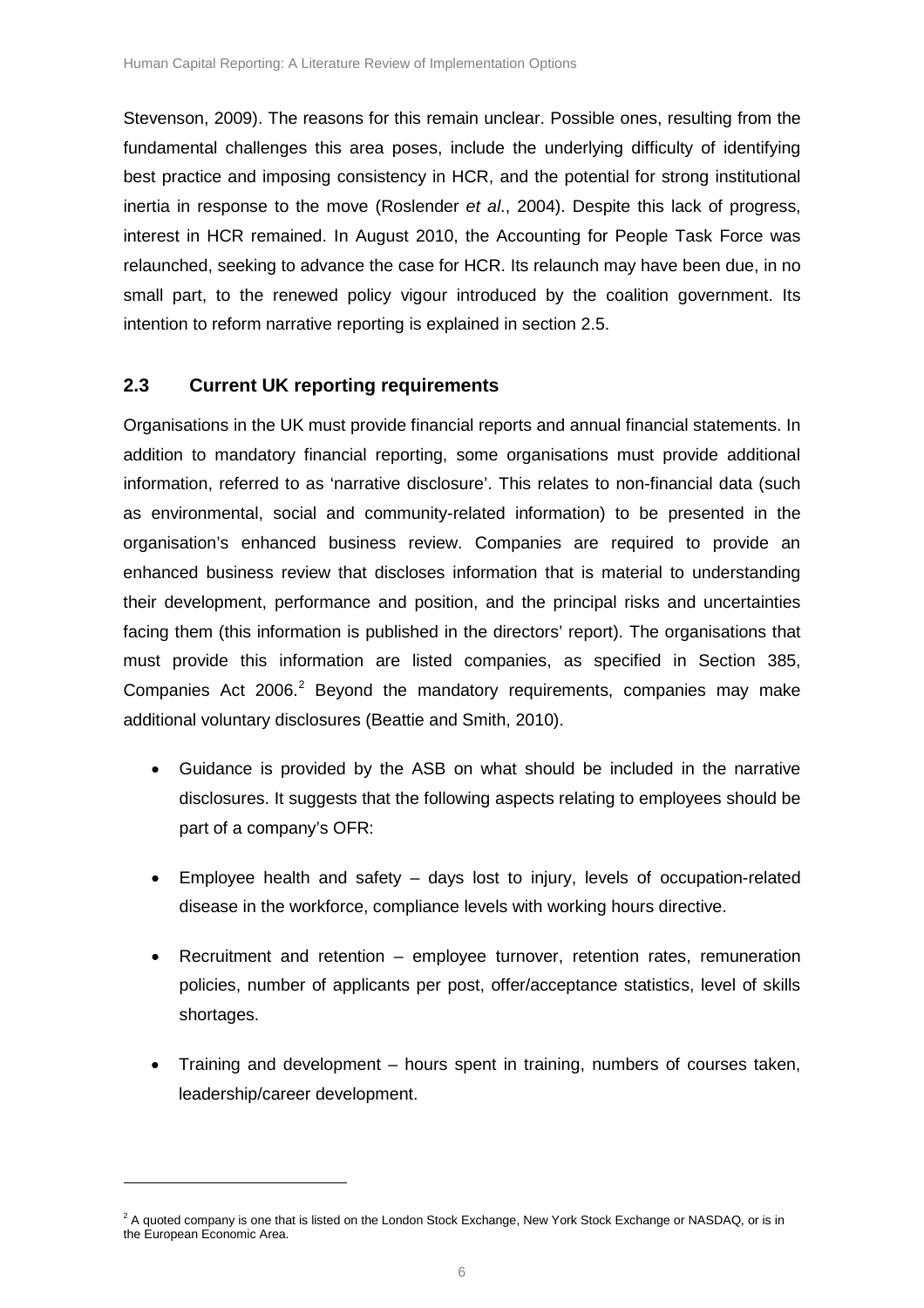- Morale/motivation employee feedback results, absence rates, levels of employee engagement.
- Workforce performance and profile employee productivity, revenue/profit per employee, diversity, number of professionally qualified employees (ASB, 2006, pp. 46–47).

#### **2.4 Current UK narrative reporting practice**

The growing importance of HCR in the UK was emphasised by the CIPD (2003). Its study focused on an in-depth review of how 10 major UK companies are measuring and evaluating the contribution of their employees' human capital. It found that organisations undertake very little external reporting on human capital issues, although some hoped to do so in the future. All companies reported internally (not externally via narrative reporting processes), with most using competency as a key criterion. A variety of measures, mostly company specific, were used and some companies had adopted a balanced-scoreboard approach to measurement.

In practice, company directors have significant flexibility in what they report in narrative disclosures, and as a result "many organisations disclose the bare minimum or simply state that it is not considered sufficiently important" (ACCA, 2009b, p. 3). The ASB's 2009 report on narrative reporting by UK listed companies suggests that too few companies provide a full disclosure of their business model (ASB, 2009a). The study shows that, while many companies continue to devote significant time and effort to improving their narrative reporting, there are always opportunities for further enhancement as experience and best practice develop.

The variable quality of the data generated through narrative reporting requirements was also commented upon through the major review of narrative reporting launched in August 2010 by the UK Department for Business, Innovation and Skills (2011). In the summary of the first of two consultation findings, published in December 2010, it was observed that while some UK companies produce high quality reports, "there remained room for improvement particularly at the tail end where compliance with the letter rather than the spirit of the legislation was limiting the value of disclosures" (Department for Business, Innovation and Skills, 2010b).

#### **2.5 The future of UK narrative reporting**

Narrative reporting has attracted the attention of the coalition government since its election in May 2010. The reform of narrative reporting (i.e. information currently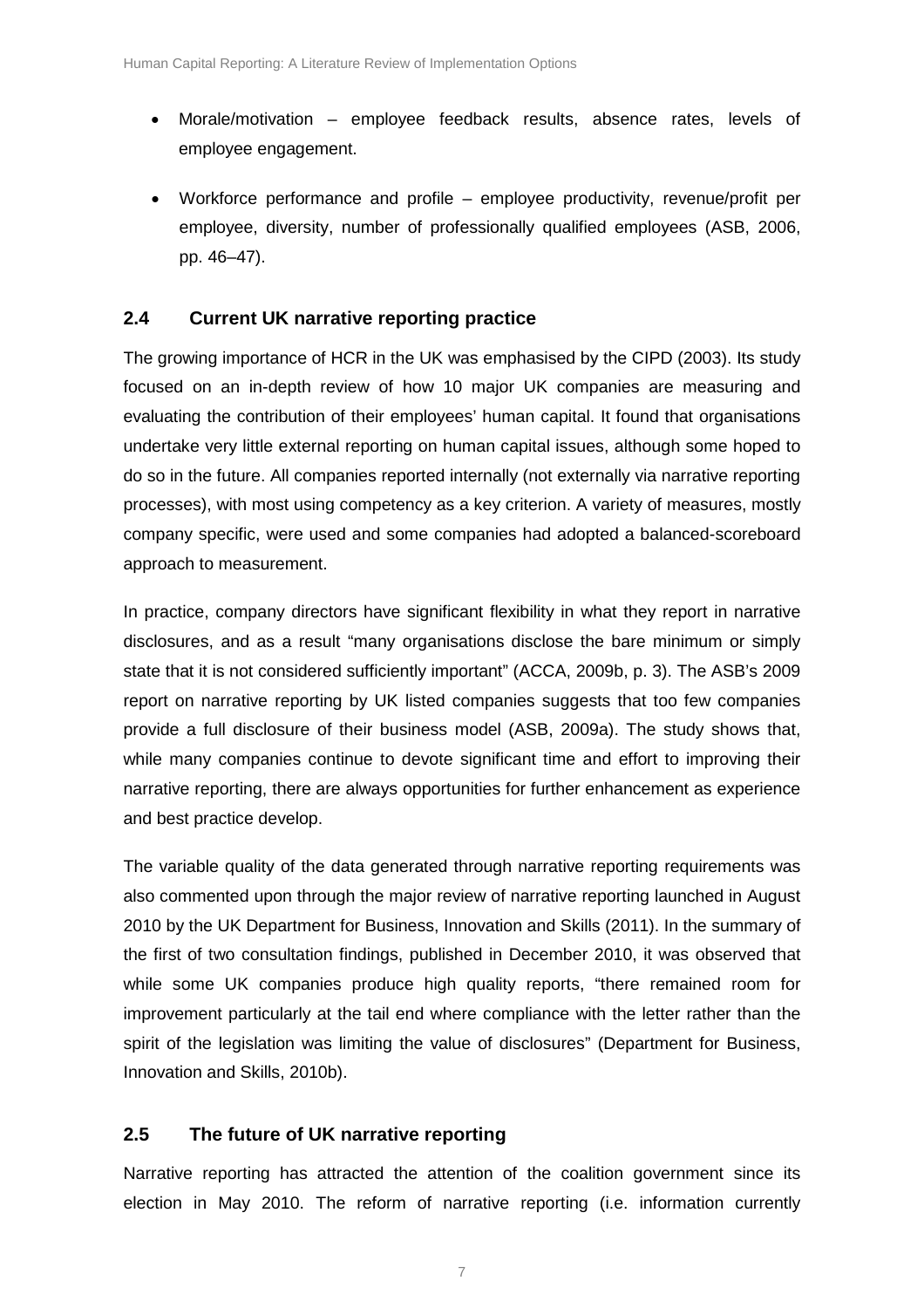contained in the OFR or business review) was part of a wider reform agenda from the outset of the coalition's programme for government (HM government, 2010). As part of this a new consultation process, on the future of corporate narrative reporting, was launched in August 2010. This was followed by another consultation in September 2011, which sought to make reporting of this nature "simpler, clearer and more focused" (Department of Business, Innovation and Skills, 2011).

Following analysis of the consultations, the government has recently (October 2012) published its revised structure for narrative reporting in the form of draft regulations (Department for Business, Innovation and Skills, 2012). In summary, companies will now be required to produce a strategic report, similar to the existing business review. Furthermore, quoted companies will be required to report "to the extent necessary for an understanding of the business, on their strategy, their business model, and any human rights issues" (*ibid*). They will also have to report on the numbers of staff, by gender, in their organisation as a whole, and those sitting on their board and on executive committees.

Within the revised draft regulations, there does not seem to be any mention of additional/amended requirements to report on HCM related activities, around skills and training. Subject to any amendments, these regulations are due to come into force from October 2013 and companies with reporting years ending after this date will be expected to prepare their annual submission according to the aforesaid revision.

#### **2.6 Conclusion**

Financial reporting in the UK is mandatory for all business organisations. Narrative disclosures are also mandatory for listed companies and are voluntary for all others. In general, the nature and form of what is reported through narrative disclosures is left to directors' discretion, and as a result it is not done by many organisations. It is evident that "many organisations disclose the bare minimum or simply state that it is not considered sufficiently important" (ACCA, 2009b, p. 3). The recently published draft regulations, which revise the narrative reporting requirements, do not appear to place an emphasis on reporting skills or training. The lack of reporting on skills and training, according to the evidence collected in the UK Commission's Collective Measures study, may act as a barrier to optimal investment as employers are not recognising the value of their people and of their skills.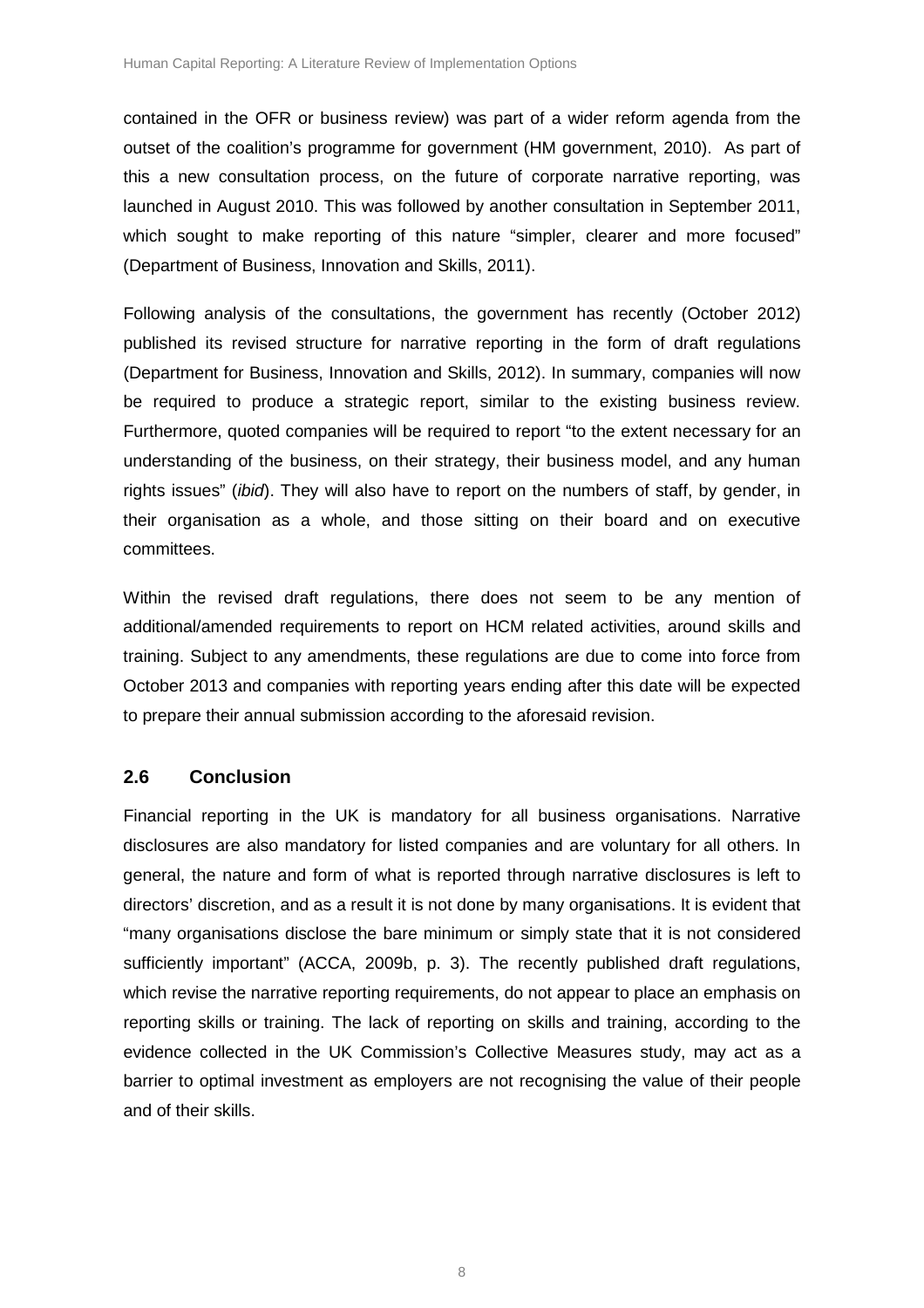### **3 Option 1: Mandatory reporting**

#### **3.1 Introduction**

This chapter sets out the core aspects of mandatory reporting as a possible direction for HCR. In order to do this, the background and context of the concept of mandatory reporting are considered. The key academic contributors to the field are briefly reviewed. International practice in mandatory reporting is considered as well as the role of mandatory reporting in various policy contexts. Some of the technical and conceptual challenges to this approach are discussed and, finally, possible directions for this option in HCR are summarised.

Mandatory reporting, through the establishment of an accountancy standard for training, was an option considered under the UK Commission's Collective Measures study. However, the issues involved in investing/increasing training through modifying accountancy standards pose a number of challenges, such as reappraising the nature of training as an intangible asset, the difficulties around the portability of skills, if staff leave/move employment, and the complexities of adapting International Accounting Standards (IAS) to meet these requirements. As a result, the policy lens refocused on the reporting of human capital. This section aims to help to develop a deeper understanding of current practices, challenges and opportunities in introducing mandatory HCR.

#### **3.2 Defining mandatory reporting**

Corporate reporting in general combines two main types of information (as detailed in the UK context). The first of these is **financial reporting**, which consists of financial data and includes financial statements compliant with Generally Agreed Accountancy Principles (GAAP). Financial reports frequently have accompanying notes to explain aspects of the statements that may be unclear. The second type of information is **narrative reporting**, which consists of additional relevant information about the business (including contextual and other non-financial information). The latter may be presented in a format such as a business review document. The provision of narrative reports, in conjunction with financial reports, enables an organisation to communicate aspects of its business that it would not be able to convey through the provision of financial reporting alone. Such aspects may include, for example, information about market position, strategy, performance and future plans (PWC, 2011).

'Mandatory reporting' is defined here as the potential to introduce regulatory changes to require organisations to report on the human assets within their business. A requirement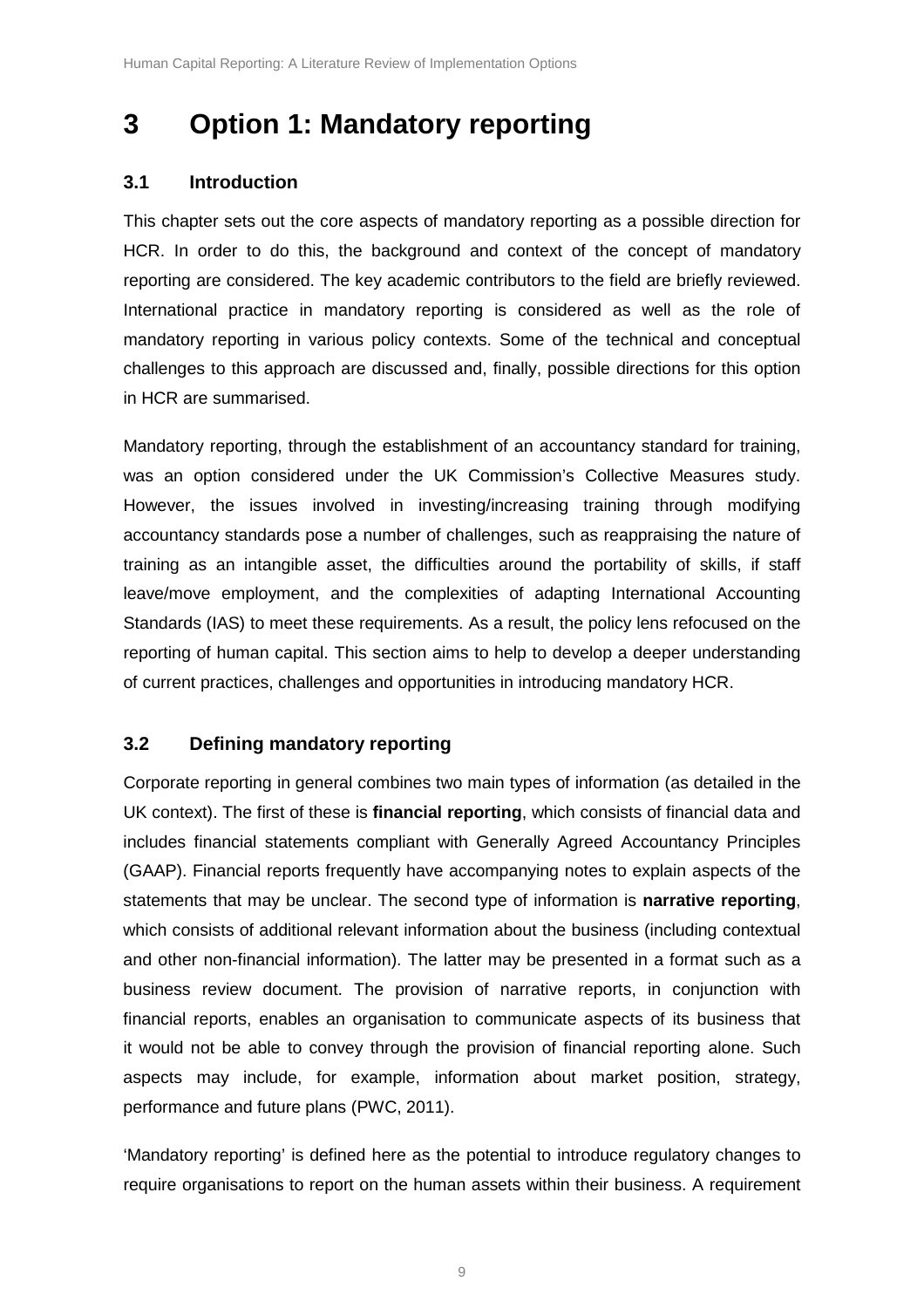of disclosure may potentially be brought about through changes to financial reporting standards and/or through changes to the primary legislation.

#### **3.3 Background**

The issue of how best to represent the value of employees within an organisation was first recognised in the 1920s and initiated by the work of Paton (1922). The topic began to attract increasing interest in the 1960s with the emergence of social accounting,<sup>[3](#page-18-0)</sup> which was the practice of informing interested parties about the effects and impacts of the actions taken by a business.

In the 1970s, the specialist field – which was increasingly referred to as 'accounting for people' – became an area of considerable interest within accountancy. However, over the next 20 years the topic fell from favour. This was mainly due to some of the fundamental challenges facing mandatory reporting (discussed below). In particular, the problem of producing credible financial valuations for accounting practitioners was considered to be a very significant one.

Interest in the area began to re-emerge in the mid-1990s with developments in the intellectual capital (IC) and knowledge management fields. These areas began to be seen as fertile ground for research. Since then, the topic has been of ongoing interest to academic researchers and accounting practitioners, and this has resulted in a range of further studies (Roslender, 2010a; Roslender, 2010b).

#### **3.4 Key academic contributions to this field**

As mentioned above, Paton (1922) was one of the earliest proponents in this field. He recognised 'labour' as an important element to include on the balance sheet, together with 'land' and 'capital', the other two key factors of production. Paton's work also affirmed the growing importance of accounting within the enterprise (Roslender, 2010a; Roslender, 2010b). Hermanson's work in the 1960s is also important here. The term 'human asset accounting' was coined by him. He identified employees as operational assets by comparison with actual owned assets, and considered them to be just as significant from a business perspective in terms of wealth creation. To support this, he argued for a robust valuation methodology to calculate the value of human assets so that they could effectively be presented as a clear value of the business (Roslender 2010a).

Hekimian and Jones (1967) presented an alternative approach to the valuation of employees within a business, based on opportunity costs (as opposed to replacement

<span id="page-18-0"></span> $3$  Typical social accounting types of reporting included environmental accounting and CSR reporting.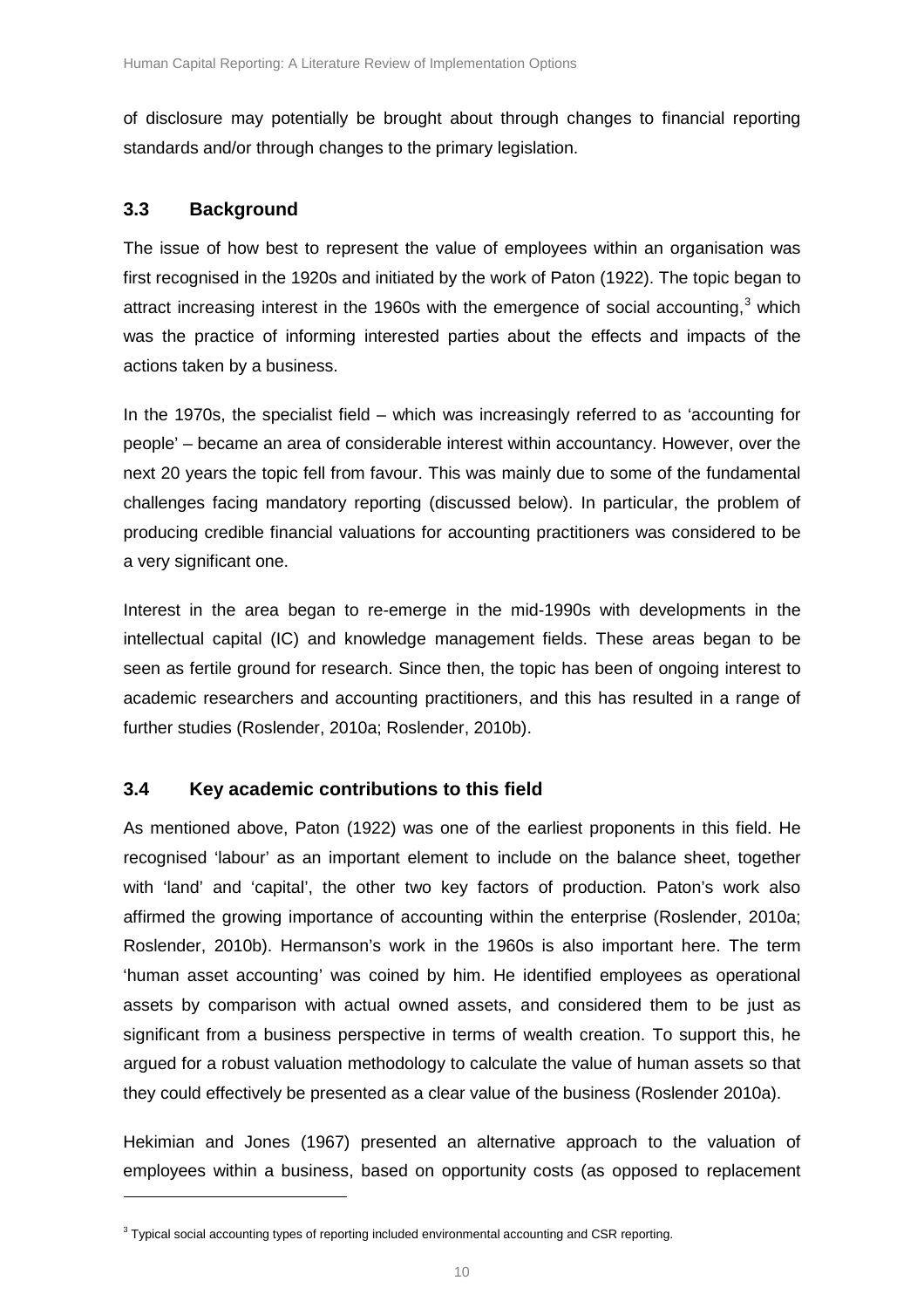costs). This value would be estimated by how much managers would be willing to bid to retain a specific employee. A further contributor to the debate at this stage was Likert (1967). Likert mapped patterns of management and argued that productivity improvements could be linked to strong management systems. This ultimately affected the valuation of the business. Likert aimed to highlight how this could be changed and what aspects organisations should be particularly concerned about.

Flamholtz, quoted by Roslender, argued in 1974 that valuation of labour was not only about putting people on the balance sheet (human asset accounting) and stressed the importance of employees within accounting processes. He proposed a broader understanding of this concept and argued that "human resource accounting should focus on providing management with accounting information on employees to assist them in their decision-making, planning and control tasks" and that "accountants should embrace the challenge of providing relevant human resource cost information beyond that associated with labour costs in the income statement" (Roslender, 2010a). In this way, managerial accounting would be designed to make businesses more effective and efficient by providing methods of measuring human resource cost and value. Most importantly, it would potentially offer a way of thinking about the role of people in the organisation (Roslender, 2010b; Roslender, 2010a). This work was associated with the development of the term 'human resource accounting'.

Peters and Waterman (1982) were significant in popularising the notion of putting employees at the centre of a business. They are attributed with the development of the declaration "Our people are our greatest asset". While their work is embedded more in popular management literature than in academic literature, their thinking served to highlight the fundamental problem of how to value employees. They were not concerned with accounting and reporting matters, but did mobilise much interest in the role and value of employees in a successful business.

The latest contributors, since 2000, to the accounting for human resources (HR) debate are an academic group at the Personnel Economics Institute (PEI), Stockholm Business School. The focus of this group is on human resource costing and accounting (HRCA), which specifically aims to develop new methodologies for determining valuation and which proposes alternative counting (valuation) processes. This was informed by previous work in the field of utility analysis and emerged through the psychology literature rather than accountancy (Roslender, 2010a, p. 5). This is directly relevant for mandatory accountancy practices because measures of valuation of employees must be universally agreed amongst those who would be obliged to provide reporting data.

11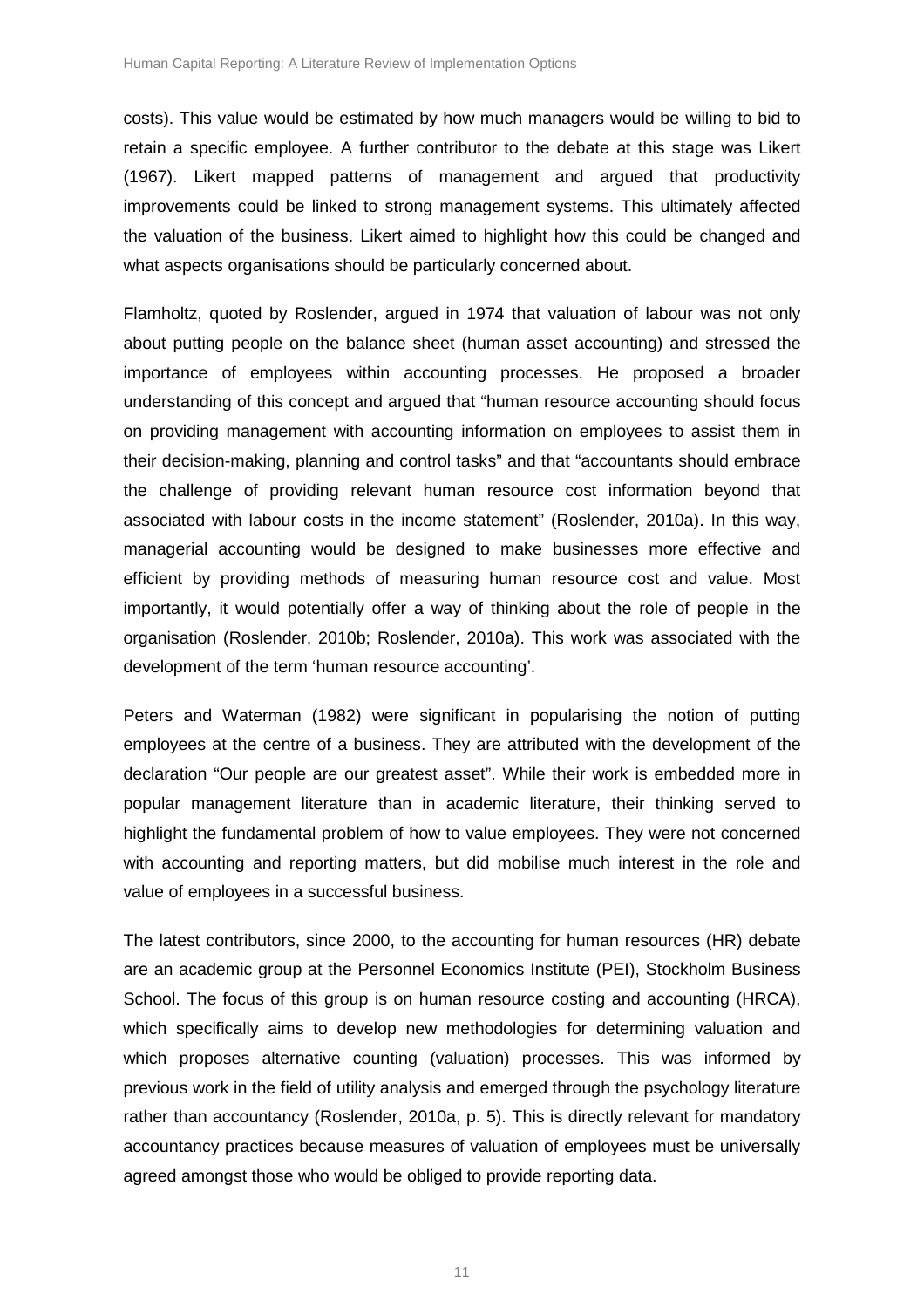#### **3.5 International practices in mandatory reporting**

Looking across a range of other countries where compulsory reporting or aspects of this have been introduced, we can see efforts being made to capture some financial and narrative information on a mandatory basis. In particular, there is Denmark where a mandatory framework with a voluntary content has been established.

In **Denmark** it is mandatory for organisations to include an account of the formation of intellectual capital (IC) in the annual report. And whilst this is a mandatory requirement there is also a strong voluntary component in the reporting procedure. First issued in 2000 and further developed 2003, "an intellectual capital statement is an integrated part of company knowledge management" (Danish Ministry of Science, Technology and Innovation, 2003b, p. 7). An IC is based on four types of knowledge resources: (as commonly applied in the IC field): employees, customers, processes and technologies). These are evidenced through four elements, which constitute the IC statement itself – representing an organisation's knowledge management work. These are: (1) the knowledge narrative; (2) the set of managerial challenges; (3) the number of initiatives; and (4) the relevant indicators.

The IC statement has both **internal** and **external** objectives. Internally, it is seen as a management tool used to generate value in a company. IC statements are seen as a part of private and public sector organisations' knowledge management strategies to build and systemise knowledge management. Externally, IC statements are used to communicate knowledge management objectives, initiatives and results to a number of target groups (including potential employees, customers, partners, investors and citizens). Therefore, communication of IC statements could help to attract new employees, customers and even investors. It provides an opportunity for companies to show that they are innovative and flexible, and that knowledge and HR are important assets (Danish Ministry of Science, Technology and Innovation, 2003b).

#### **Guidelines**

Danish IC statement guidelines, the first of their type in the world, have been based on the actual experience of 17 companies. They participated in the Danish Agency for Trade and Industry project on IC statements, each company preparing two sets of IC statements. These provided a foundation for the guideline to help other organisations start preparing IC statements (Danish Agency for Trade and Industry, 2000). The guidelines demonstrate that the reporting approach is built on the same principles as financial statements, asking questions relating to the same issues. The difference is in how these questions are asked. The table below presents a comparison of financial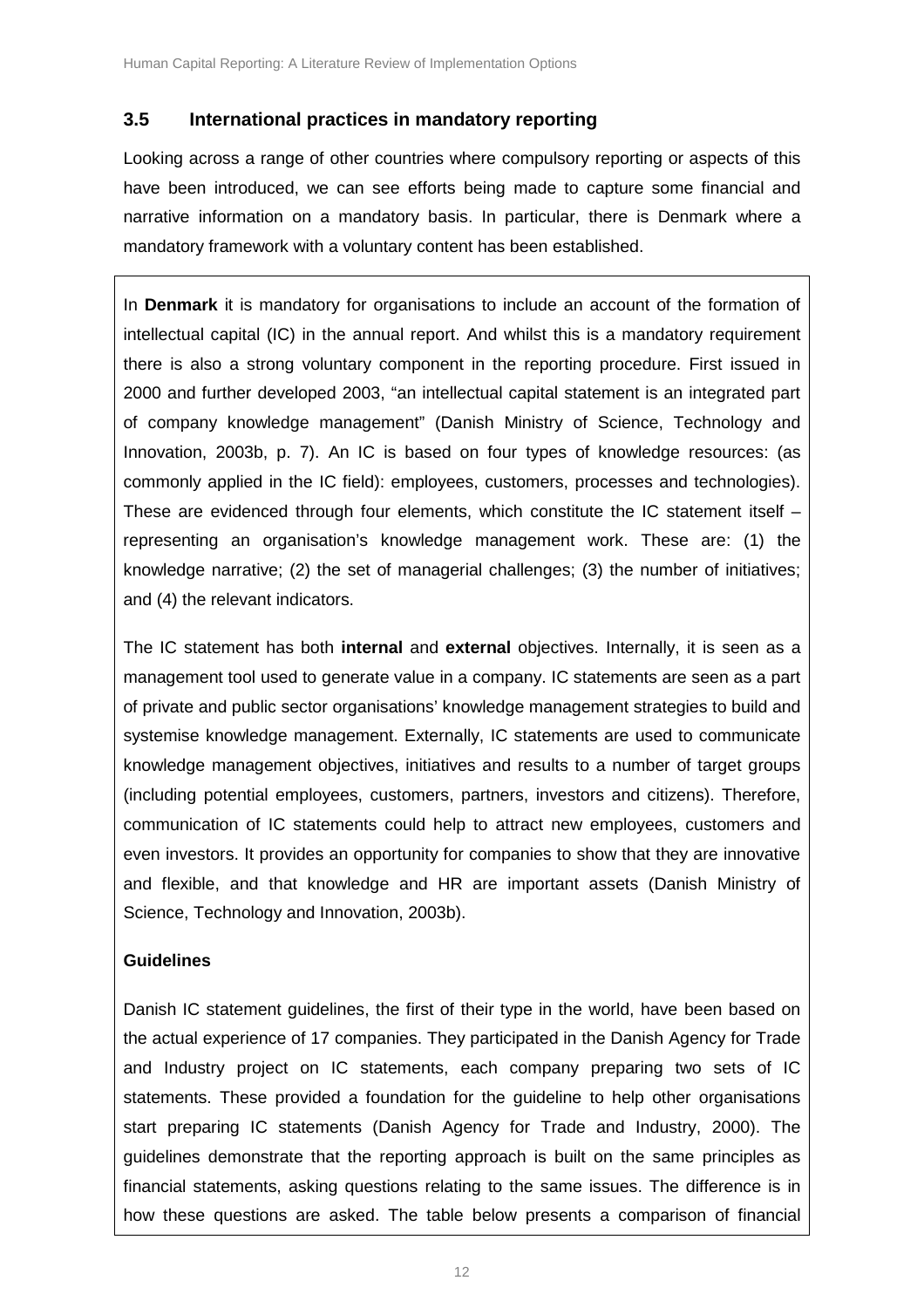#### statement questions and IC statement questions.

#### **Comparison between financial statements and IC statements**

| <b>Financial statement</b>                          | Intellectual capital statement                                           |
|-----------------------------------------------------|--------------------------------------------------------------------------|
| What are the organisation's assets and liabilities? | How is the organisation's knowledge resource<br>comprised?               |
| What has the organisation invested?                 | What has the organisation done to strengthen its<br>knowledge resources? |
| What is the organisation's return on investment     | What are the effects of the organisation's<br>knowledge work?            |

*Source: Danish Ministry of Science, Technology and Innovation (2003a).* 

The Danish Ministry of Science, Technology and Innovation report (2003b) gives guidance on how to prepare IC statements. This is done by providing:

- An overview of how IC statements might look like to companies from different sectors.
- Information about the key aspects to be covered in each of the sections of the IC statement, and what is the most useful structure.
- Guidance on particular sections of the IC statement.
- Understanding of the main challenges that companies might experience when producing the IC statement.
- Practical examples of how this has been done in particular companies in the past.
- Guidance on how to provide external IC statements (their content, structure, presentation and an ideal model).
- Support for how to embed the development of IC statements in the organisation (e.g. how to drive the process forward, who should have the responsibility for producing it, and how to ensure the quality assurance of the process).
- Benefits.

The following figure shows the proportion of 100 Danish companies (across a wide range of sectors) with IC statement objectives.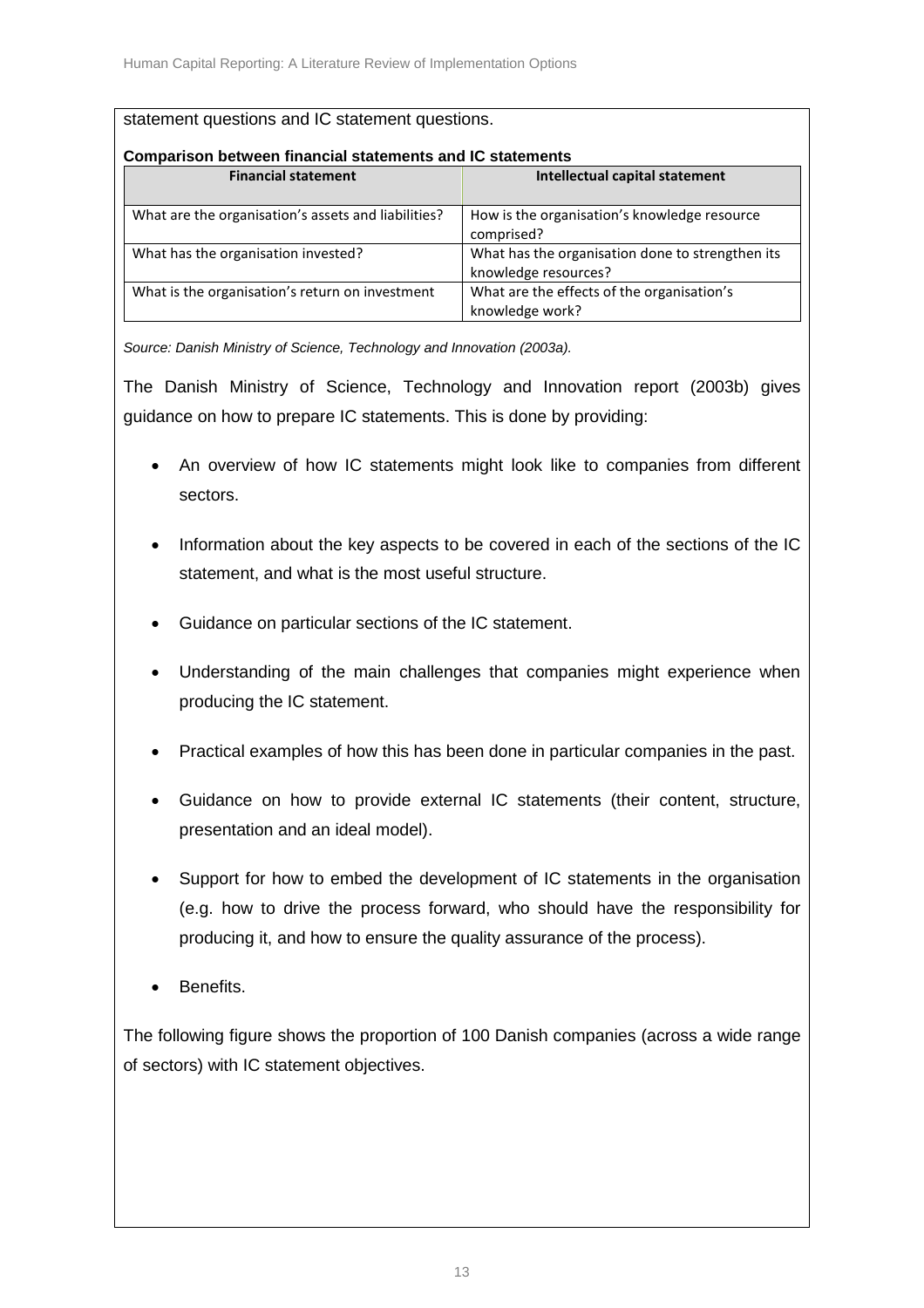

*Source: Danish Ministry of Science, Technology and Innovation (2003b).*

An IC statement is both a "management tool" to generate value in a company and a "communication tool" to inform stakeholders (employees, customers, investors etc) how an organisation is generating value for them (Danish Ministry of Science, Technology and Innovation, 2003b, p. 7). Looking specifically at some of the perceived benefits of this approach in Denmark, a Danish Agency for Trade and Industry report (2000, p. 8) summarised the key benefits for companies providing IC statements. A statement was considered useful for the following reasons:

- It is a tool for managing knowledge resources and thus creating added value in organisations.
- It can help to structure and assign priorities to knowledge-management efforts within the organisations.
- The process of preparing an IC statement may help to create a culture of knowledge sharing.
- It creates a common identity by telling the organisation what it must know and what it must excel at.
- Publication of IC statements may lead to better communication (with internal and external stakeholders).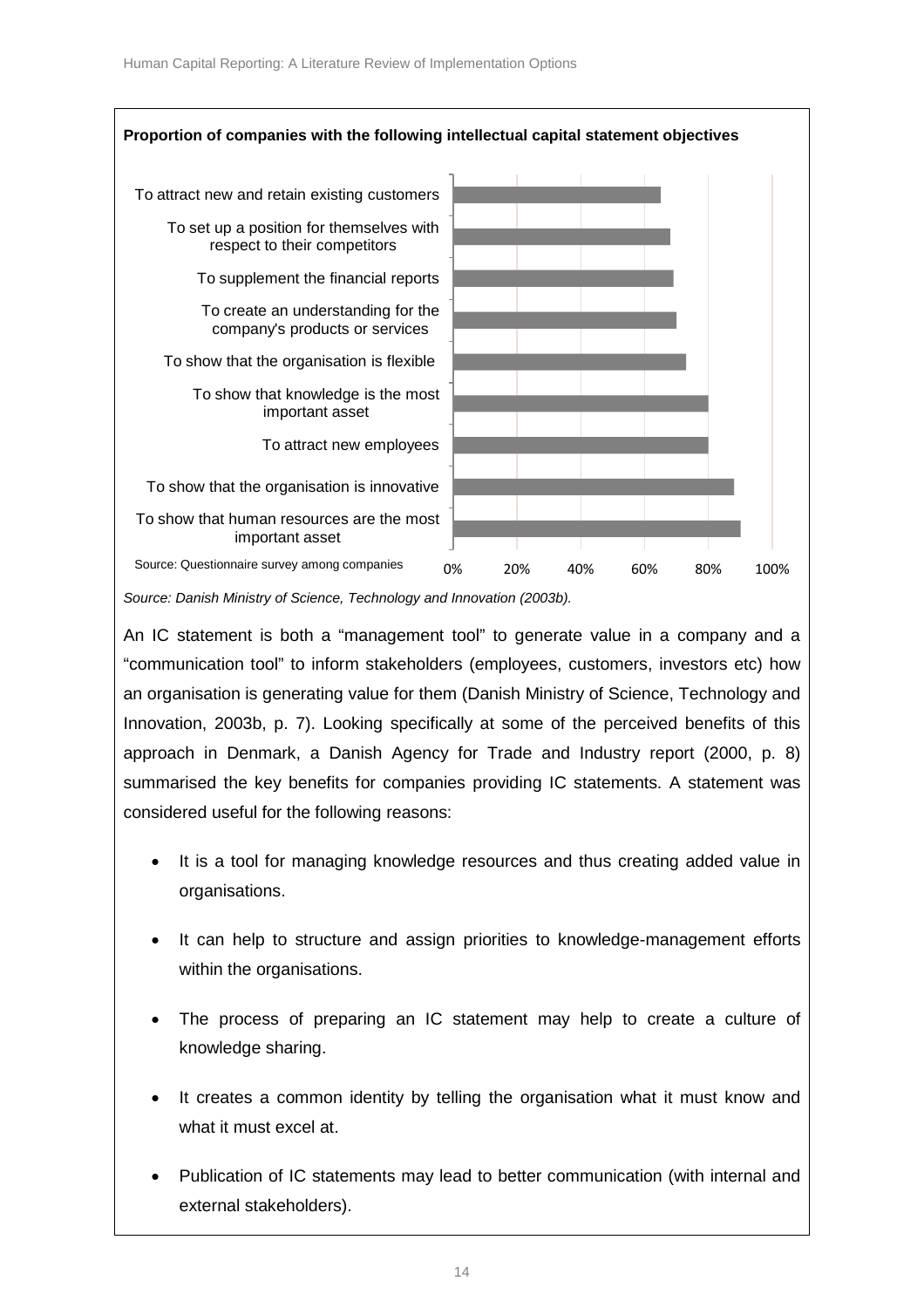- It may help to attract new employees.
- It may improve communication between company and customers.

In a number of other countries there are further examples of elements of reporting processes that are mandatory. Some of these are presented below.

- In **Canada** Since 2002, the Canadian Performance Reporting Board (CPRB) has been aiming to improve the quality of business reporting of listed companies. In this context, it developed the Management's Discussion and Analysis (MD&A) tool, which is used for communicating information about the financial performance of an organisation alongside financial statements. This move was undertaken in recognition of the fact that financial detail alone will not provide enough information externally to be able to assess the performance and prospects of an organisation. Ongoing improvements to the MD&A tool have been made to ensure that, for example, the information provided is linked to organisational strategy. The Canadian Securities Administration regulates the preparation of the MD&A (Canadian Performance Reporting Board, 2009).
- In the **United States** In 2002, the Sarbanes–Oxley Act was passed to set new standards for all US public company boards, management boards and public accounting firms. The Act was passed in the context of problematic accountancy processes that contributed to considerable losses by investors (such as the wellknown case of Enron**[4](#page-23-0)** ), although the standards do not apply to privately held companies. The Act has a number of elements. Most notably, it resulted in the creation of the Public Company Accounting Oversight Board to oversee and regulate accounting firms providing auditing services. Other notable aspects include the requirement that auditors are entirely independent of those for whom they provide services, that individual senior executives take responsibility for the accuracy and completion of corporate and financial accounts, and that enhanced financial disclosures – including off-balance sheet transactions – must be provided (Kuschnik, 2008).
- In the **European Union** (EU) In 2003, the European Parliament approved an amendment to the EU accounting directives. This was done to complement the IAS changes in 2002, which require all listed companies in the EU to use IAS from 2005 onwards. The 2003 change enables this to be extended to all companies

<span id="page-23-0"></span><sup>4</sup> Enron went bankrupt in 2001; it was one of the largest and most complex bankruptcies in US history.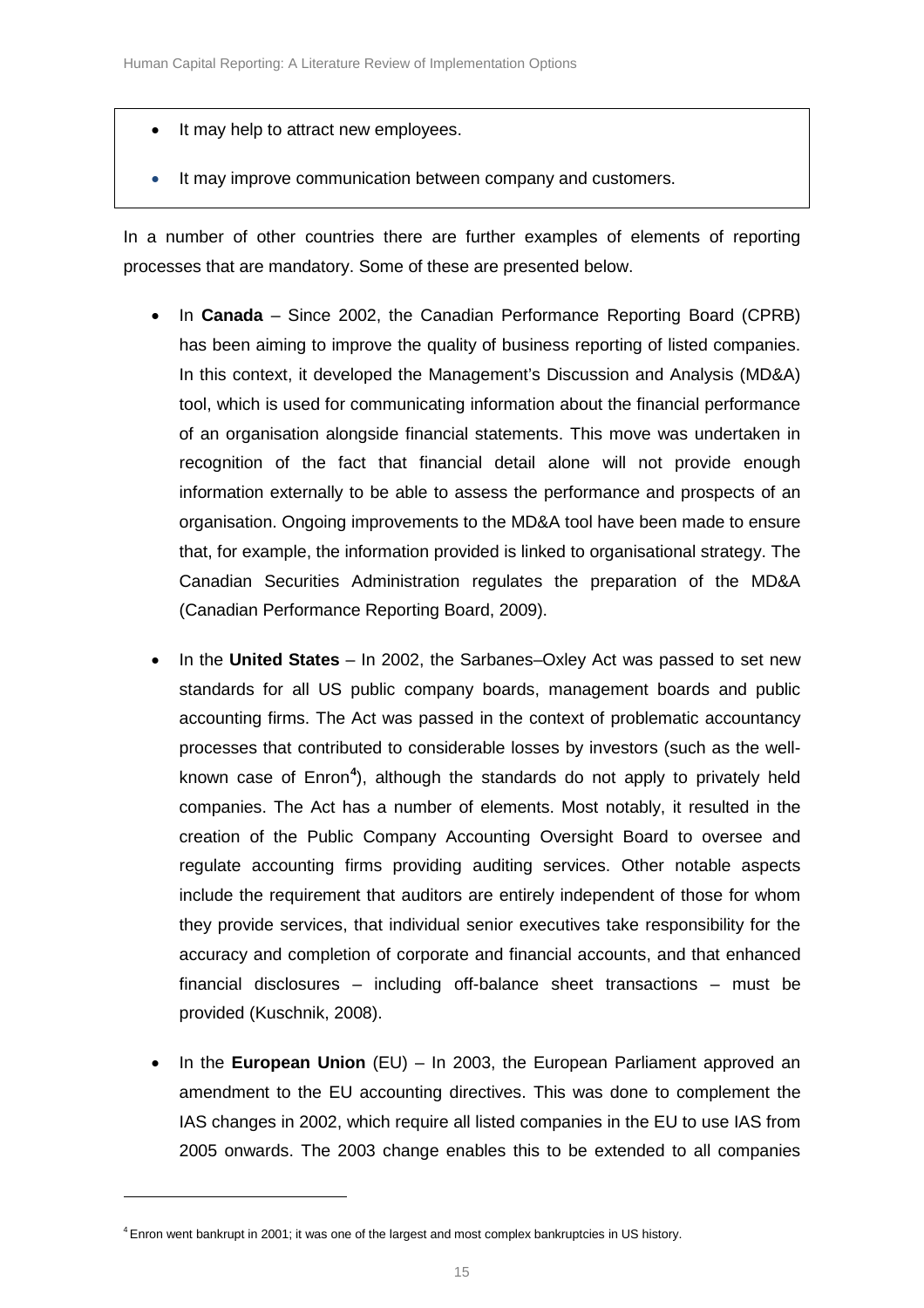and is intended to encourage a large-scale shift towards high quality financial reporting (EC, 2003).

- In **Belgium**, private and public sector organisations (with some exceptions) are obliged to provide employee data on a 'Social Balance Sheet' to the National Bank of Belgium, together with their annual accounts.<sup>[5](#page-24-0)</sup> The information required covers formal and informal training conducted at the employer's expense (e.g. number of workers in receipt of formal/informal training; number of hours of training undertaken, net cost to business) plus a full breakdown of workforce characteristics (education level, occupation etc.).
- In **Austria** The valuation of intangible assets and intellectual capital reporting (ICR) has been an issue for discussion in Austria over the past decade. In 2001, the Austrian Ministry for Education, Science and Culture undertook a review focusing on the higher education sector. In universities, although annual reports are not required in the same way as in the private sector, there are nevertheless assets that need to be accounted for and considered. In 2002, the Austrian Parliament agreed that it would become mandatory for universities to publish IC reports. In the context of a reorganisation of the entire Austrian university sector, performance contracts between funders and universities were to be set up and reviewed every three years. These contracts and progress made towards the goals therein would be reported annually through a performance report. The IC report was designed to be published in parallel with the performance contract and the performance report. The concept of the IC report is to provide universities with the opportunity to report on all of their work (and not to be limited to the aspects of their work previously mentioned in the performance contract and report). In addition to facilitating the communication of what has been done and achieved, the IC report provides a tool to assist with management and strategic decisionmaking within the university (Heinz Leitner, 2002).

#### **3.6 Mandatory reporting in R&D environments[6](#page-24-1)**

Reporting processes within a research and development (R&D) context were considered in order to provide insight into any potential lessons that may be of relevance for the HCR debate.

<span id="page-24-0"></span><sup>5</sup> For further details see the National Bank of Belgium's guidance:

http://www.nbb.be/pub/03\_00\_00\_00\_00/03\_04\_00\_00/03\_04\_01\_00\_00/03\_04\_01\_08\_00.htm#1

<span id="page-24-1"></span><sup>&</sup>lt;sup>6</sup>Some of the core elements of this analysis are presented here and the full detail is presented in Appendix A.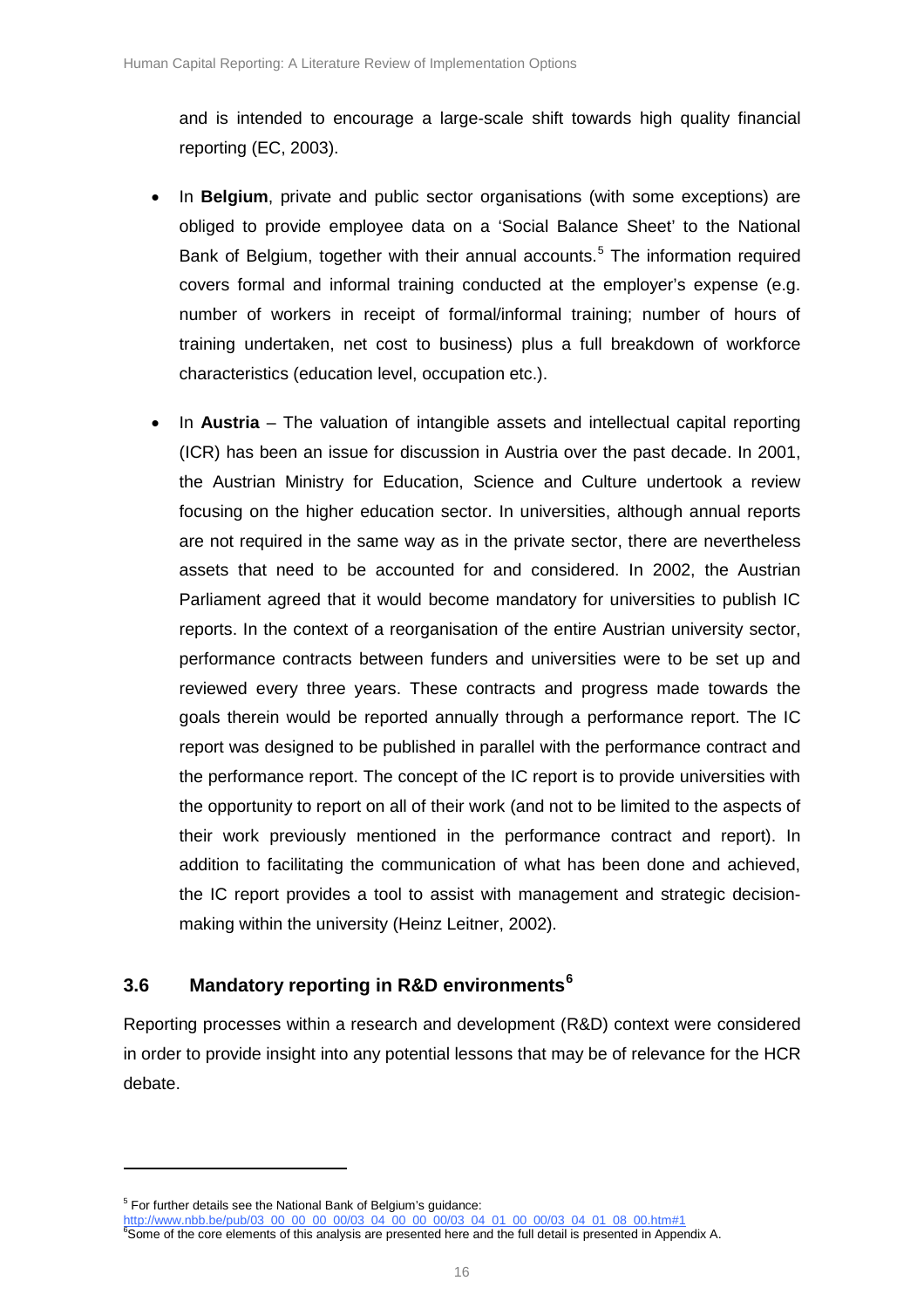The R&D reporting practices for listed companies in the UK and Australia are identical. Both countries follow the International Financial Reporting Standards (IFRS) IAS 38 when accounting and reporting R&D expenses. Once established and measured<sup>[7](#page-25-0)</sup> under IAS 38, R&D expenses are reclassified as research phase costs and development phase costs. Research phase costs are always shown as expenses, while development phase costs are capitalised under certain conditions.

If it is not possible to distinguish the development phase of a project from the research phase, all of the expenditure should be treated as if it had been incurred in the research phase. Patents, like the other types of intangibles, are not reported explicitly in financial statements. However, in combinations or other types of transactions involving intangibles these are assessed at a fair value and reflected in the financial statement of the buyer (and that of the seller).

In the UK tax credits are used as instruments for R&D incentivisation. This is also the case with the use of tax credits in Australia. However, in addition, the previous transition from A-GAAP to A-IFRS has resulted in a restriction in the ability of Australian companies to capitalise intangible assets (Ekberg and Lindgren, 2007). This may result in reduced investment in R&D.

In the USA there is an ongoing transition from US-GAAP to IFRS and this is expected to be completed by around 2014. The IFRS is more liberal in that it allows capitalisation of particular R&D expenses. Therefore, it offers incentives for companies to pursue R&D and as a result, if successful, to increase their value. It has been suggested in the media (USA Today, 2008) that adoption of IFRS in Europe has boosted income, investment returns and other financial measures of European-based companies.

Therefore, there are existing accountancy practices for the reporting of development phase costs in R&D in certain situations. These may inform the HCR alternatives to some extent.

#### **3.7 Mandatory reporting in environmental and sustainability contexts**

The world's most widely used sustainability reporting framework is the Global Reporting Initiative (GRI). The GRI aims at continuous improvement of the framework and the expansion of its application worldwide. This is a voluntary reporting framework. However, in Finland there is an example of the use of mandatory reporting in relation to some aspects of environmental reporting. The most significant governmental activity regarding

<span id="page-25-0"></span><sup>&</sup>lt;sup>7</sup>Unlike in the US, measurement in the UK and Australia is based on the cost model or the revaluation model, but only if the intangible asset trades in an active market.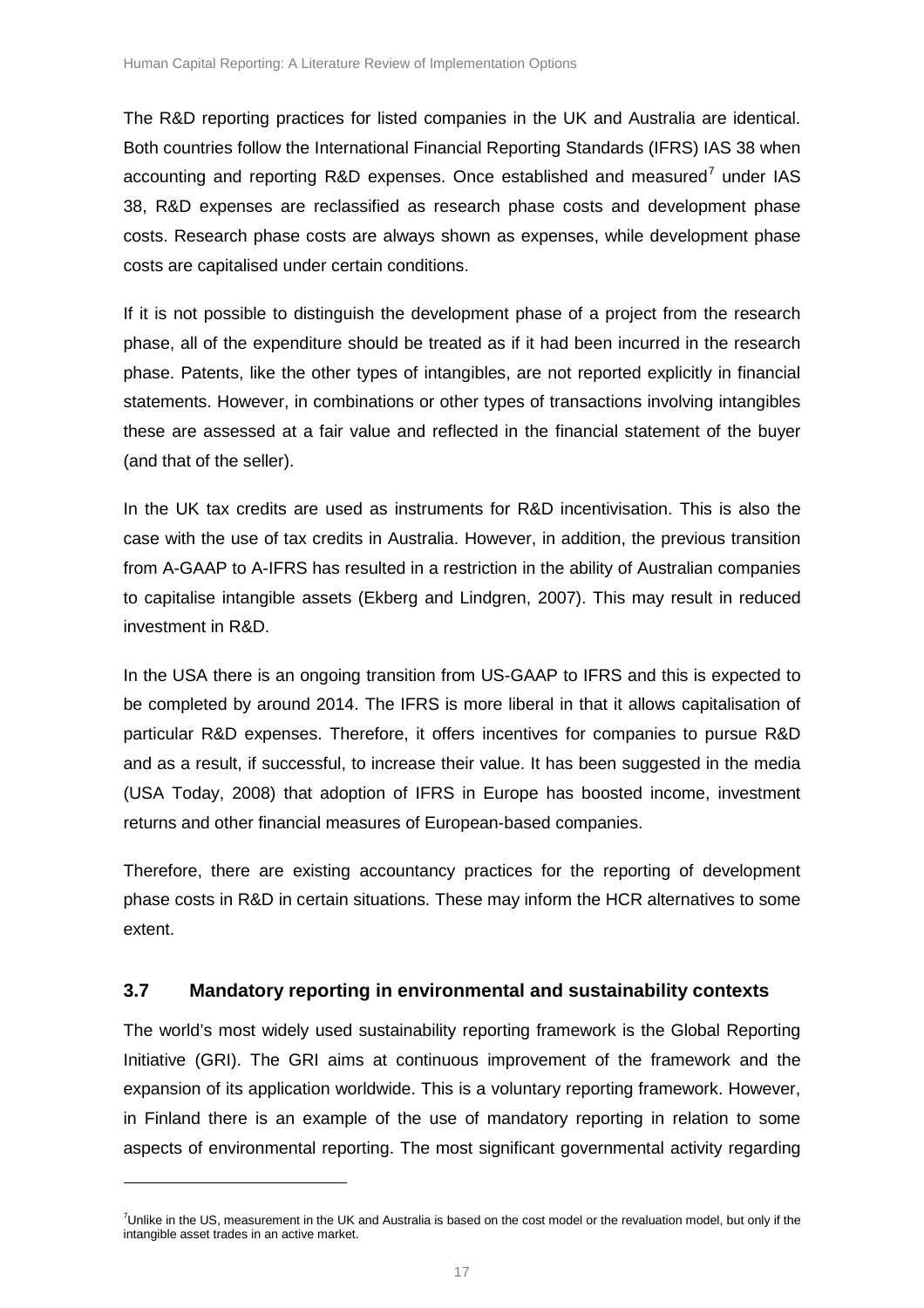sustainability reporting is the new Accounting Act introduced in 2005, which requires organisations to report on environmental aspects, together with financial information, in the annual report of the board.

In terms of the impact of this in Finland, evidence is relatively sparse so far on the difference this has made in real terms. However, Schadewitz and Niskala (2010) have analysed the market valuation of listed Finnish firms. Combining a conventional valuation model with responsibility reporting, they concluded that communication via GRI responsibility reporting is an important explanatory factor for a firm's market value. They found that this approach improved communication between companies and investors as it enabled a clear mechanism to provide relevant information and an understanding of how organisations were different from one another in this regard.

#### **3.8 Challenges of mandatory approaches**

Two main challenges may be identified to the development and use of mandatory reporting. These challenges involve (i) conceptual and (ii) technical aspects of reporting that may make the process difficult. Each of these is considered in turn below.

#### **3.9 Issues around conceptual aspects of mandatory reporting**

- This set of challenges relates to fundamental questions of why and how to put people on the balance sheet. A core issue here is the principal objective of accounting for employees within the valuations of organisations: is it just about "putting people on the balance sheet" or a broader issue of providing HR information for better management, decision-making and planning? Perceptions of the relative importance of particular approaches are not uniform in the academic community and between accounting practitioners, which makes this a contentious matter.
- Building upon the above point, a further challenge relates to how to account for health and well-being in IC and how to compare it to other human capital attributes (such as education and training, experience and expertise, team working, and ability to innovate and accommodate change and uncertainty). Also relevant here is how to account for sickness absence (and prolonged sickness absence in particular) and the emergence of new forms of presenteeism. **[8](#page-26-0)** Detailed information about the duration and cause of absence may be a useful

<span id="page-26-0"></span><sup>&</sup>lt;sup>8</sup> Presenteeism refers to the increasing number of people continuing to attend work while medically unfit.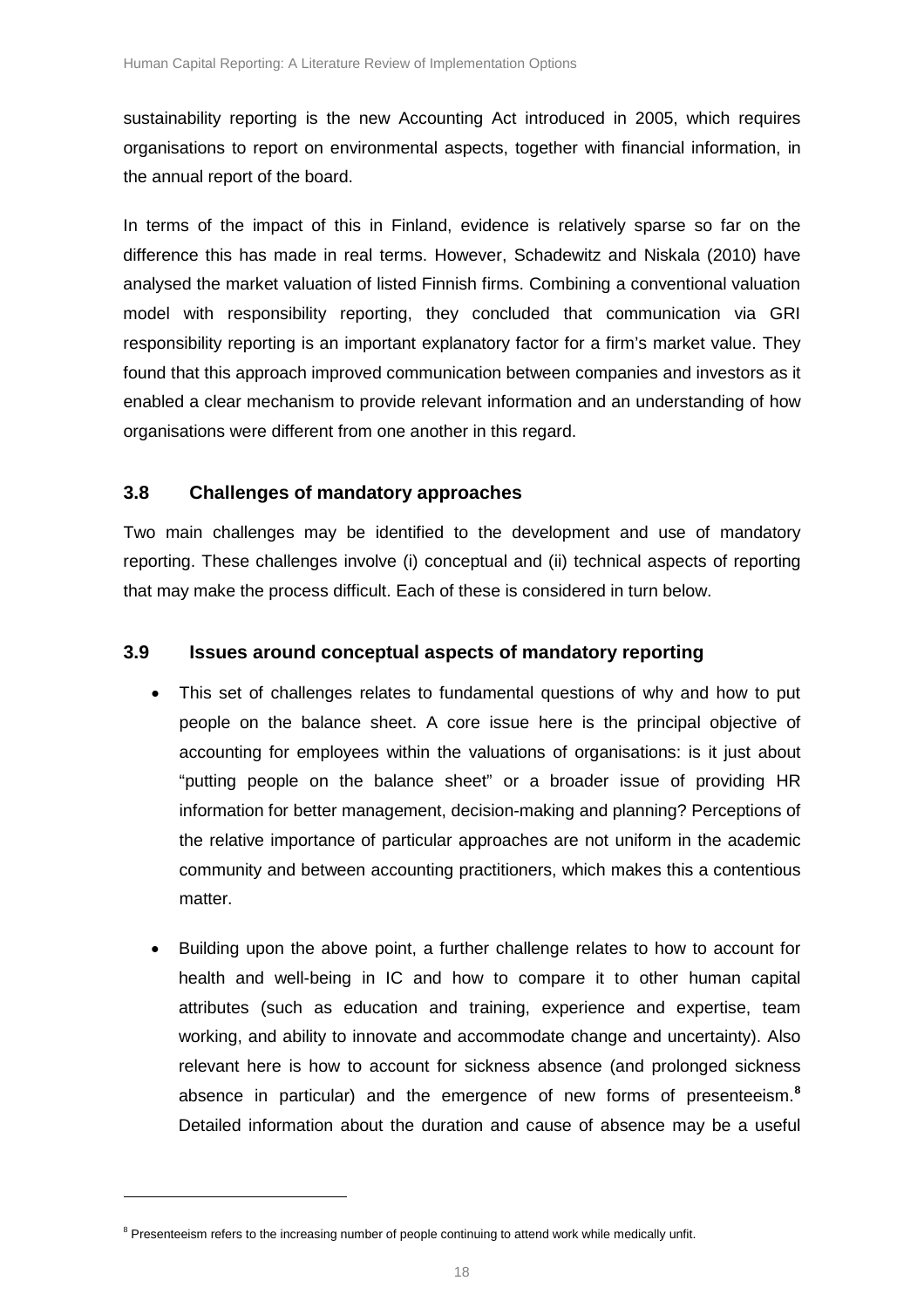activity for management accounts and might provide more value than seeking to quantify the cost of such absences, as it is the common practice now.

• An increasingly common view is that the solution is a new financial reporting instrument – in a form of narrative reporting, an updated operating and financial review, or a new business review. At the same time, on profit and loss statements people are put under the 'costs' category although people are really perceived as assets. The current conditions preclude an option of treating people as investments rather than costs (Reddy, 2010).

#### **3.10 Issues around technical aspects of mandatory reporting**

These challenges relate to the technical difficulty associated with devising a robust valuation methodology. This is problematic because there are fundamental differences in the way that organisations may approach aspects of this. Differences may relate to, for example, how to determine the value of human capital assets and how to identify the appropriate amortisation models to capture human capital.

In the 1960s and 1970s, numerous potential valuation methodologies were developed, but a consensus was lacking about whether they were suitable and how well they would fit in the framework for financial accounting and reporting (Roslender, 2010a; Roslender, 2010b). The main issues focused on two key problem areas:

- **Subjectivity** what to include in order to provide a reliable basis on which to base accounting calculations.
- **Comparability** between one enterprise's balance sheet and another, even when using the same valuation methodology (Roslender, 2010a, p. 3).

#### **3.11 Possible directions for mandatory reporting**

In general, the direction of thinking on mandatory reporting may be broadly described as moving from "representing people on the balance sheet using a hard number financial valuation" to "encouraging people to produce their own accounts of contributions to the value creation and delivery process" (Roslender, 2010a, p. 2). Within this broad shift there are numerous strands of thinking about the direction in which this issue should go. Some possibilities are as follows:

• Broadening the scope of the managerial accounting discipline from the traditional exclusive jurisdiction to being increasingly inclusive (Roslender, 2010a; Roslender, 2010b).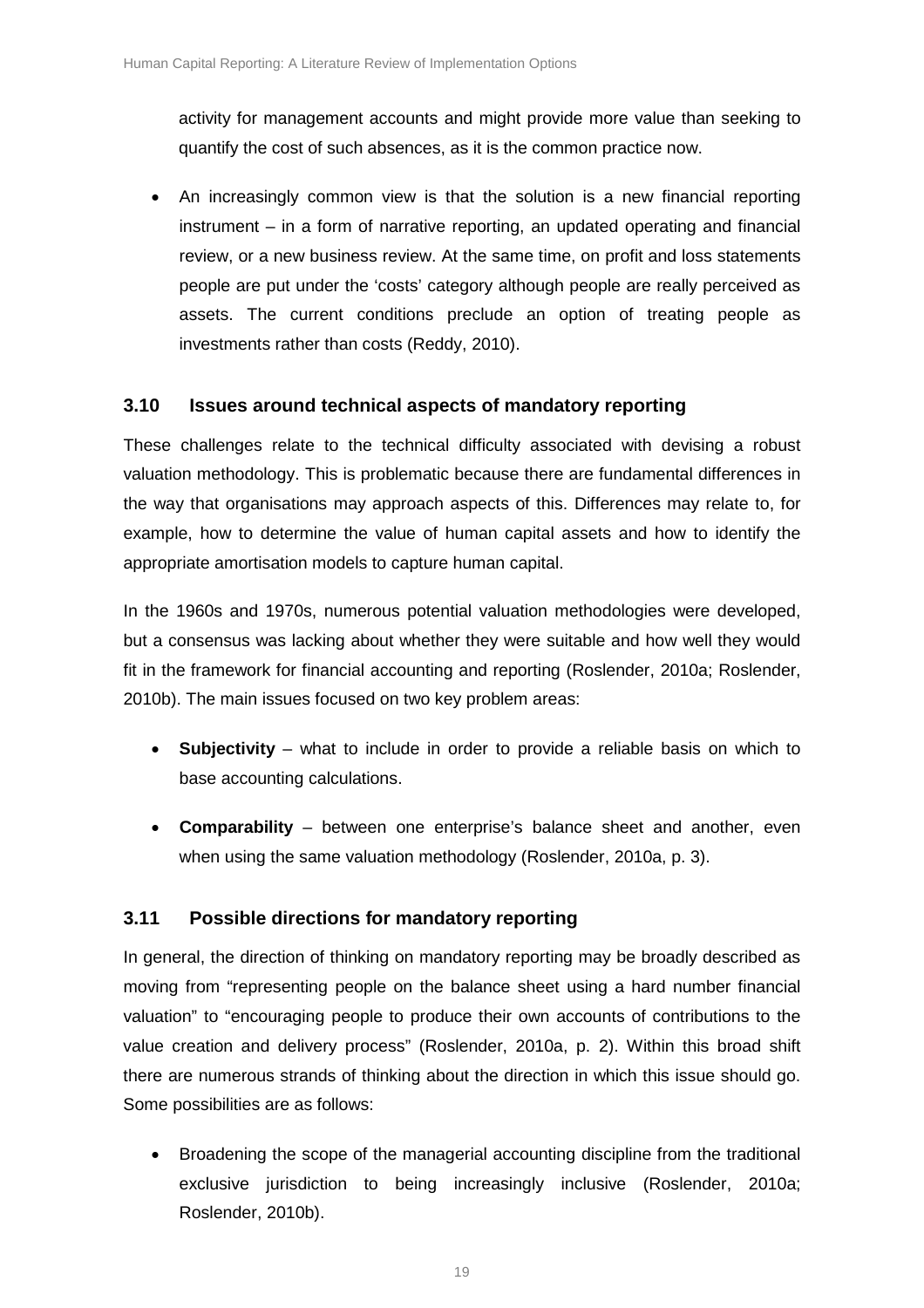- Moving from narrow accounting to cross-functional collaboration with other management disciplines (Roslender, 2010a).
- Combining the financial (numerical) aspect with more narrative elements to provide a more insightful story, from business reporting to corporate reporting.
- Using new management accounting and the developments in scorecard reporting frameworks as a means of reporting non-financial information to managers. The strength of the balanced scorecard remains in its reporting capabilities, which complement the strategy map. Scorecards are aimed at providing management accounts information from a number of complementary perspectives. Scorecards retain their reliance on numbers, although they have been mainly used to give non-financial information.
- Combining scorecards and strategy map concepts as complementary developments to provide a highly valuable synergy. Strategy mapping is seen as a way of providing pure financial information along with more intangible information that may be broadly categorised in three groups: organisation, information and human capital (Roslender, 2010a).
- Broadening the scope of scorecards from being based predominantly on quantitative information to being concerned with more qualitative information (in the form of narrative-based reporting frameworks).
- Introducing self-accounting as a possible alternative narrative approach (Roslender and Fincham, 2001). These researchers believe that "accounting for intellectual capital still continues the practice of imprisoning people (human capital) within other people's accounts" (Roslender, 2010a, p. 14). They suggest that people should be able to provide their own narratives about their status and activities through the provision of self-accounts. The authors identify the internet – particularly advanced social networking technologies – as a possible tool for continuing dialogue. They believe that people will see such opportunities as a way of promoting better understanding and cooperation across organisations. Incorporation of elements of self-reporting on health and well-being issues is presented as a way of promoting a better understanding of absenteeism as well (Roslender, 2010a, pp.15–17).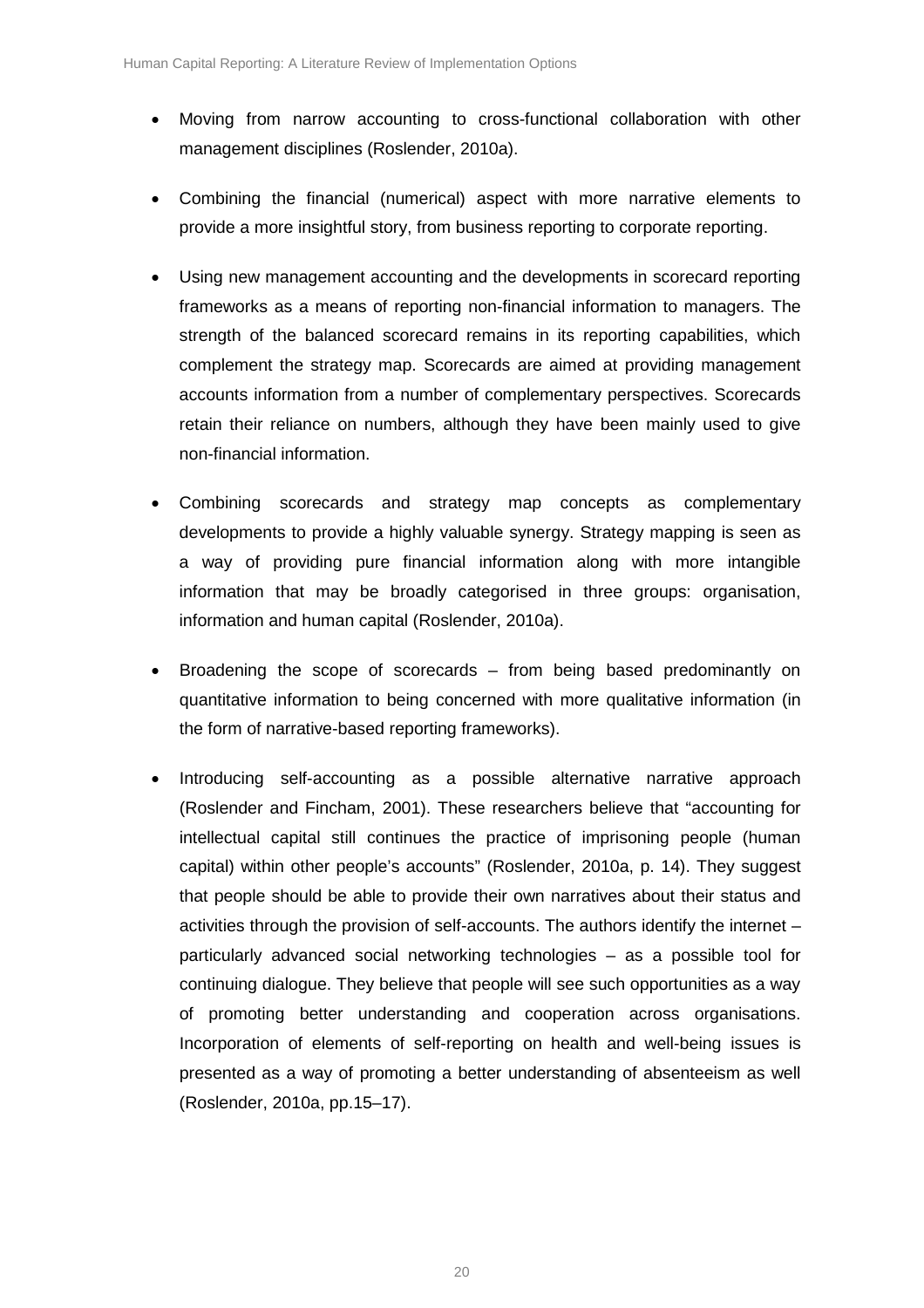#### **3.12 Conclusion**

There are examples of mandatory narrative reporting processes in other countries, such as Denmark, where this approach has become accepted practice. It is also evident in specific sectors, an example being environmental reporting in Finland (where environmental reporting has clearly increased).

We can see from the evidence presented above that the issues involved in agreeing on the conceptual and technical aspects of mandatory reporting are considerable. However, these challenges are not insurmountable.

There are a number of possible directions in which mandatory reporting could go. For this approach to be successful, gaining agreement on the fundamental conceptual elements would be required to provide a foundation for future development.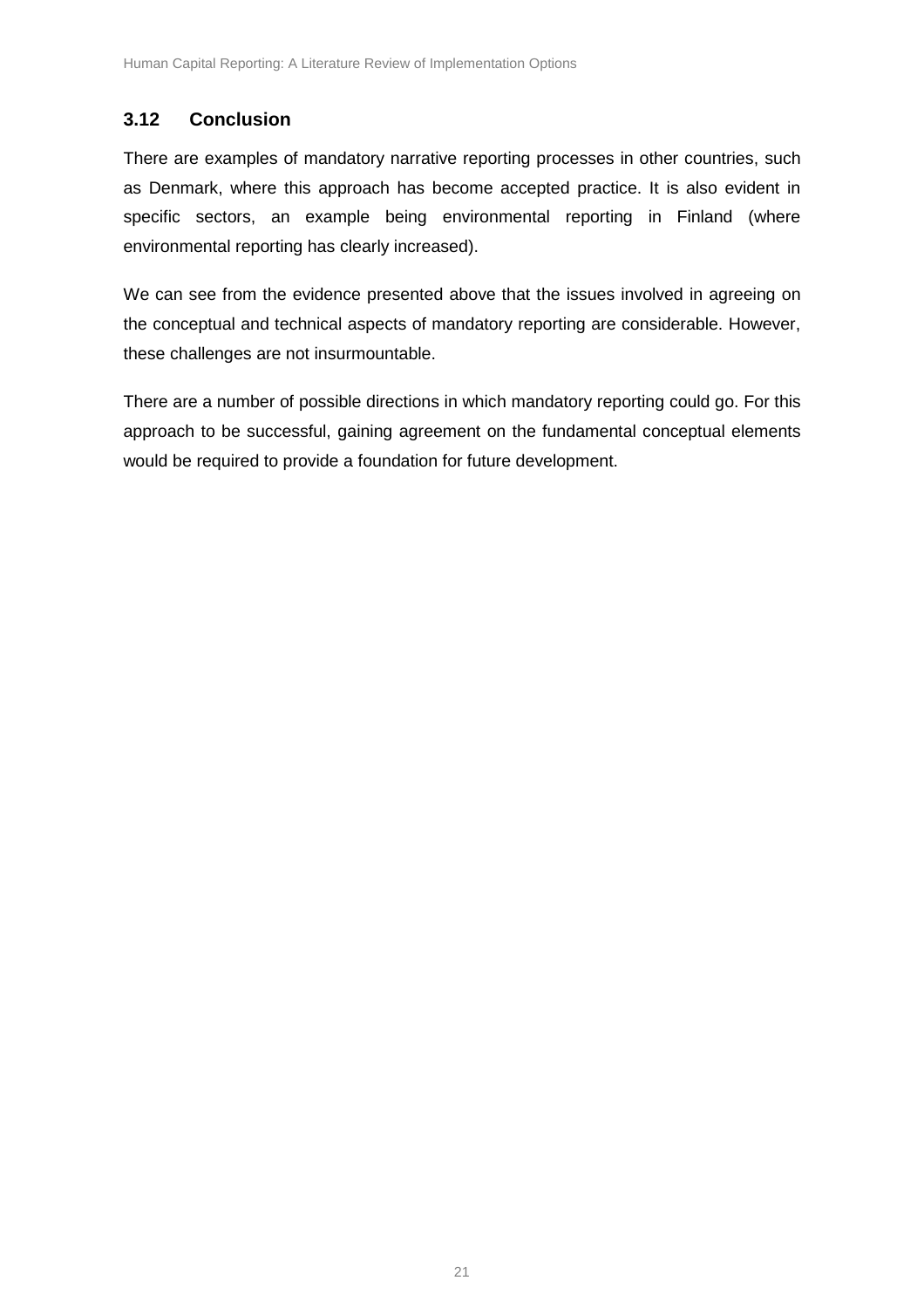### **4 Option 2: Voluntary code of practice**

#### **4.1 Introduction**

This chapter sets out the core aspects of voluntary reporting as a possible direction for HCR. In order to do this, the background and context of the concept of voluntary reporting are examined. Secondly, the key academic contributors to the field are briefly reviewed. International practice in the area and the role of voluntary reporting in various policy contexts are considered. Some of the challenges of this approach are discussed and, finally, possible directions for this option of HCR are summarised. This again builds upon the previous work on HCR carried out by the UK Commission and the potential to modify accountancy standards.

The concept of voluntary reporting is defined here in terms of the introduction of a code of practice that would initially be adopted by a large proportion of organisations in the public and private sectors. As a consequence of growing participation in a code of practice, the adoption of best practices would occur on a large scale.

#### **4.2 Background**

There are three main theories put forward by Guthrie *et al*. (2007) that relate to voluntary reporting and annual reports:

• The first is a **legitimacy theory** that organisations should and will report voluntarily, owing to their obligations to the larger society. The rationale for this is described as follows:

a company would voluntarily report on its activities if management perceived that these particular activities were expected to be undertaken by the communities in which it operated. Legitimacy theory relies on the notion that there is a 'social contract' between the company and the society in which it operates. (Guthrie *et al*., 2007, p. 36)

Furthermore, companies must continually appear to be operating in a manner that is consistent with societal values. This is often achieved through informal and formal methods of communication, such as company reports in the latter instance.

- Secondly, there is the **institutional theory** that firms may anticipate the direction of developments in mandatory reporting and may respond ahead of time to gain access to capital and continued support from the financial markets. Larger firms have more resources to take the initiative and therefore may be the forerunners.
- Thirdly, there is a **theory based on the rights of stakeholders**. According to this, all stakeholders, particularly investors, have a right to be provided with information about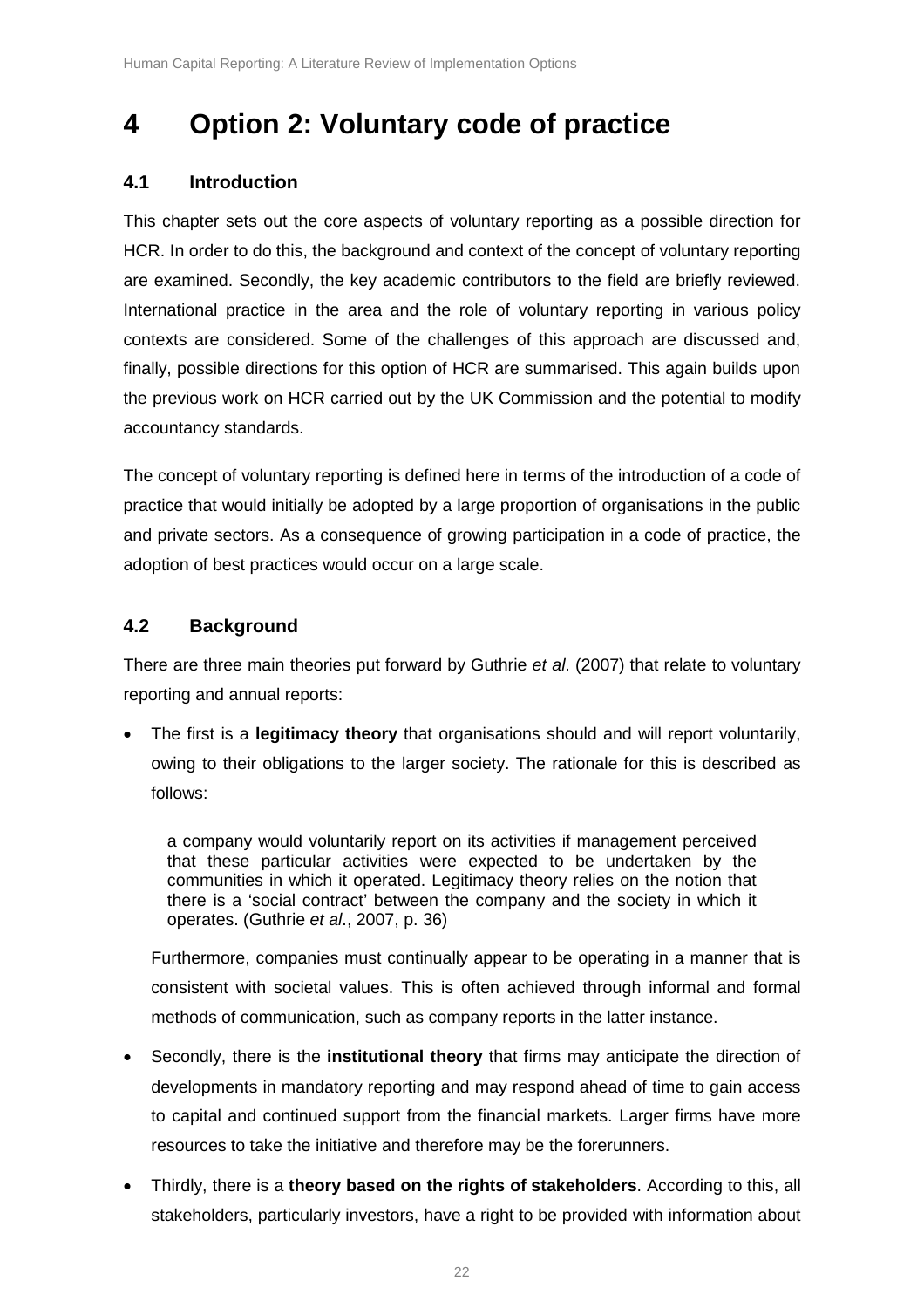how organisational activities impact upon them. This will generate demand for the information to be provided (Guthrie *et al*., 2007).

#### **4.3 International practices in voluntary reporting**

Aside from Denmark, with its strong voluntary component in a mandatory reporting framework. some voluntary reporting guidelines also exist in other European countries, Australia and Japan (Guthrie *et al,* 2007), as detailed below.

- In **Europe** the European Commission introduced some initiatives for measuring, managing and reporting on IC. For example, the RICARDIS project (2006) adopted the Meritum classification of IC. The aim of the project was to stimulate ICR in research intensive small and medium-sized enterprises.
- In **Australia** the government has set up the Australian Government Consultative Committee on Knowledge Capital (AGCCKC) to 'produce a set of comprehensive knowledge capital standards whose application across the public and private sectors will contribute to the development of Australia as a competitive knowledge economy' (AGCCKC, 2004, p. 2, reported in Guthrie *et al.*, 2007). The Australian Guiding Principles on Extended Performance Management (EPM) were produced by the Australian Society of Knowledge Economics.
- In **Japan** Guidelines for Disclosure of Intellectual Assets Based Management were released by the Ministry of Economy, Trade and Industry in October 2005. These guidelines are to help managers produce an intellectual-assets-based management report to provide a deeper understanding of how the combination and utilisation of intellectual assets creates value.
- Furthermore, in the **United States** a proposed standard for what kind of information public companies should disclose, regarding human capital, was published in draft in 2012.<sup>[9](#page-31-0)</sup> Drafted by the Society for Human Resources Management (SHRM), it is awaiting approval by the American National Standards Institute (ANSI). Although voluntary, "it could create pressures on companies to develop some uniformity in what they report", according to Laurie Bassi, McBassi & Co., who chaired the workgroup which drew up the standard (McCann, 2012).

<span id="page-31-0"></span> $9$  The second Public Review Draft Version was published on  $5<sup>th</sup>$  October 2012 and is available here: [http://hrstandardsworkspace.shrm.org/apps/group\\_public/document.php?document\\_id=6684](http://hrstandardsworkspace.shrm.org/apps/group_public/document.php?document_id=6684)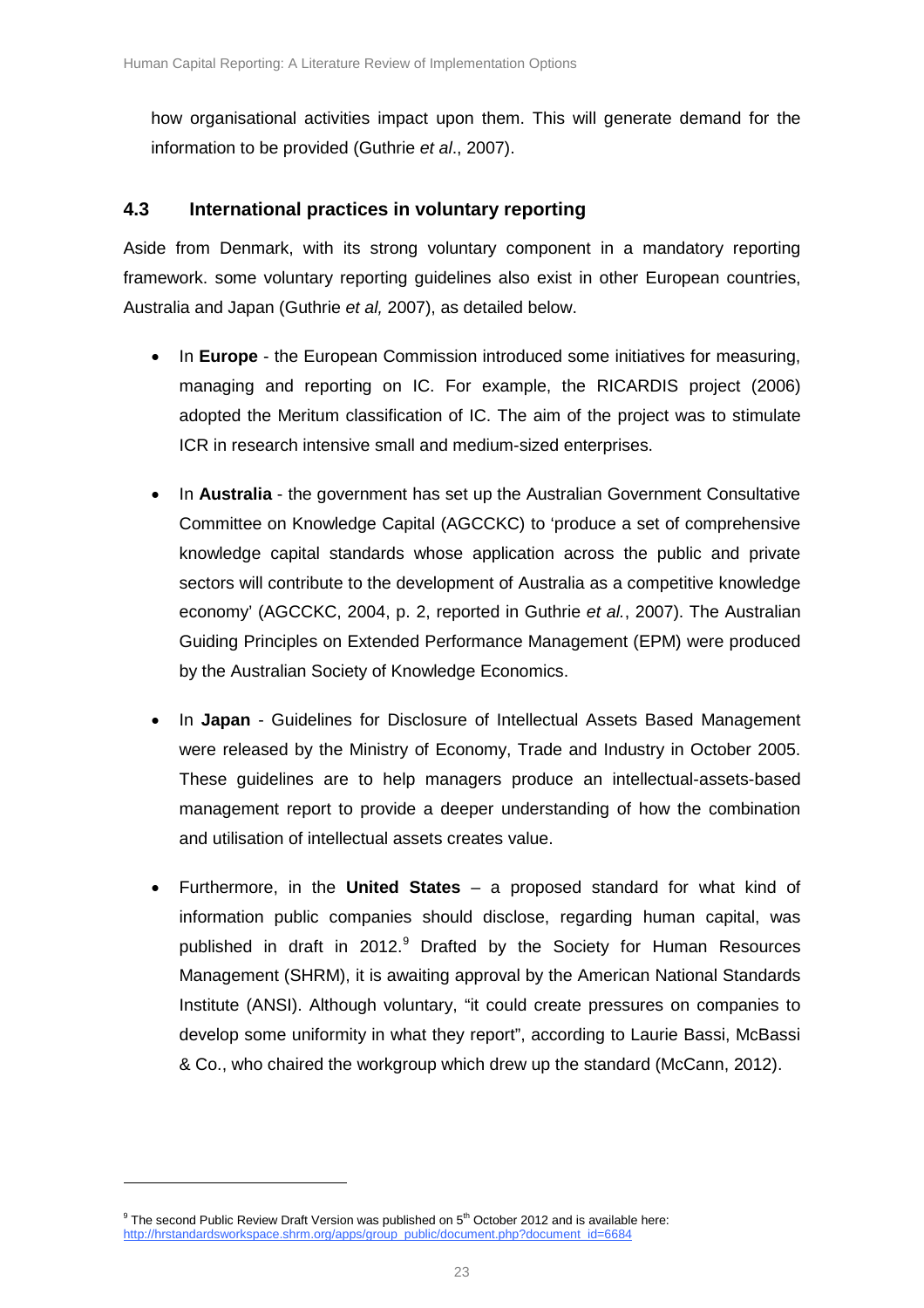#### **4.4 Voluntary reporting in environmental and sustainability contexts**

As discussed in the previous chapter, a widely used sustainability reporting framework is the GRI. Within the GRI, there are G3 guidelines, which are the cornerstone of GRI's Sustainability Reporting Framework. This is used on a voluntary basis. However, in Finland there is mandatory reporting in relation to some aspects of environmental issues. By comparison, both the UK and Australia have voluntary approaches to environmental reporting.

There is an increasing trend towards getting third-party assurance for the sustainability report and to integrate the sustainability report into the company's annual report. The assurance providers generally use AccountAbility AA1000 or ISAE 3000 assurance standards.

Other relevant guidelines include the United Nations Global Compact (UNGC), the Organisation for Economic Cooperation and Development (OECD) Guidelines on Multinational Enterprises, and the International Organization for Standardization (ISO) – ISO 14000 series and ISO 26000. Each of these covers aspects of environmental and/or social responsibility. A recent initiative, The Prince's Accounting for Sustainability Project (A4S), launched by HRH the Prince of Wales, provides guidance on sustainability reporting. Also, the Carbon Disclosure Project (CDP) under the Climate Disclosure Standards Board (CDSB) assists companies in measuring the carbon emissions across the globe, data from which is made available to wider audience.

A summary of the approach to environmental reporting in the UK, Finland and Australia is presented in Table 1.1.

|                          | <b>UK</b>                                                                                                                                                                    | <b>Finland</b>                                                                                                                                                                                                                                           | <b>Australia</b>                                                                                                                                   |
|--------------------------|------------------------------------------------------------------------------------------------------------------------------------------------------------------------------|----------------------------------------------------------------------------------------------------------------------------------------------------------------------------------------------------------------------------------------------------------|----------------------------------------------------------------------------------------------------------------------------------------------------|
| <b>Current situation</b> | <b>Voluntary:</b><br>One of the countries<br>with the highest<br>percentage of<br>reporting on carbon<br>emissions. This<br>becomes a mandatory<br>requirement from<br>2012. | <b>Mandatory:</b><br>Some of the earliest<br>environmental<br>reporting. It is<br>mandatory to report on<br>environmental and HR<br>issues in the report of<br>the board. 72% of<br>companies use G3<br>guidelines and 30%<br>get external<br>assurance. | <b>Voluntary:</b><br>Level of reporting lags<br>behind that observed<br>in other developed<br>countries. However, it<br>has doubled since<br>2005. |

**Table 1.1 Comparison of environmental reporting practices**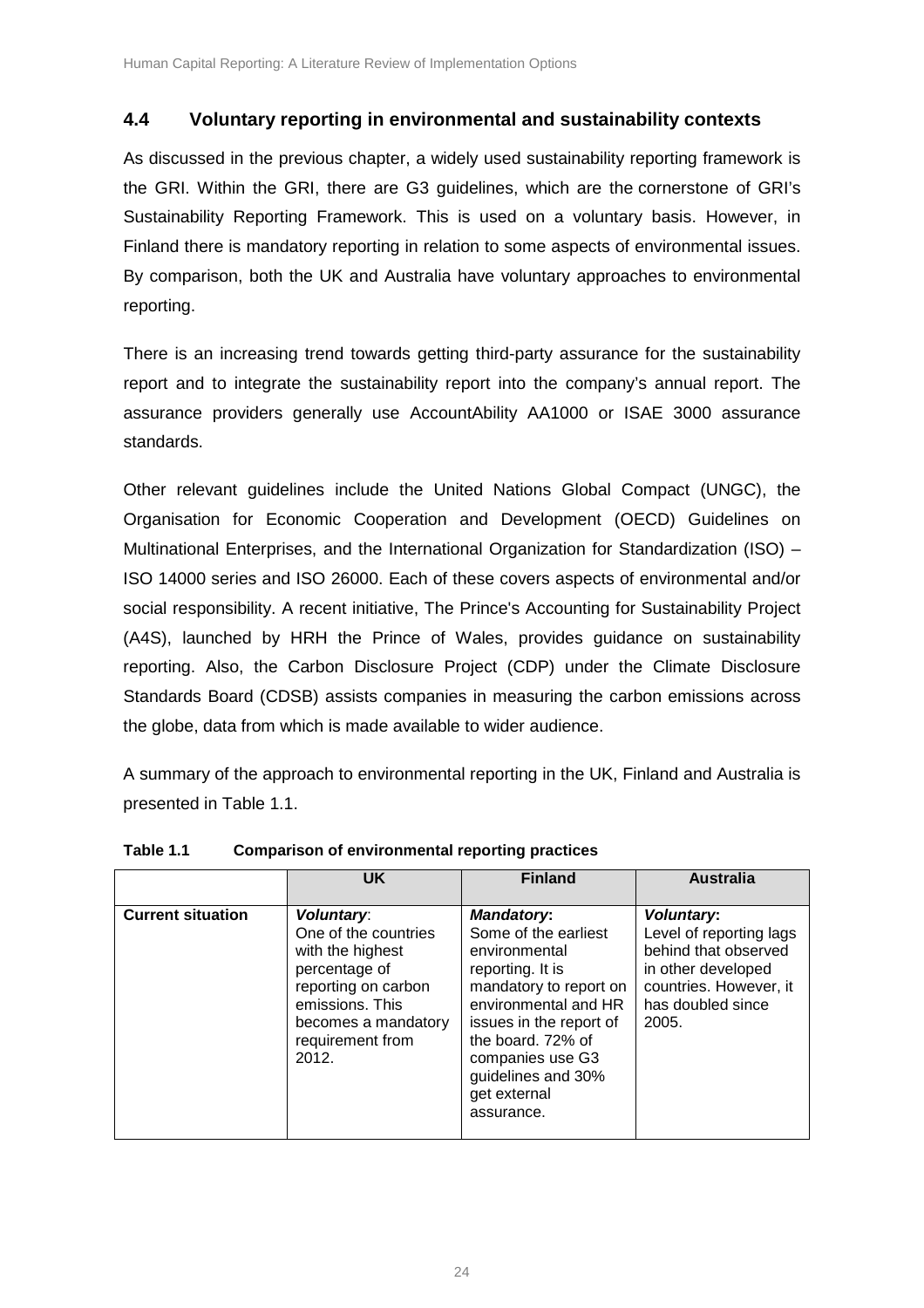| <b>Related legislation</b><br>and guidelines | Government<br>regulations <sup>10</sup> ; Climate<br>Change Act 2008;<br>Guidance from<br>Defra $^{11}$ ,<br>AccountAbility; GRI<br>G3 guidelines. | Accounting Act 2005;<br><b>Guidelines by National</b><br>Accountancy Board;<br>GRI G3 guidelines.                   | National Greenhouse<br>and Energy Reporting<br>System (NGER);<br>Carbon Pollution<br><b>Reduction Scheme</b><br>(CPRS); Australian<br>Securities Exchange<br>(ASX); Principle 7:<br>GRI g£ guidelines. |
|----------------------------------------------|----------------------------------------------------------------------------------------------------------------------------------------------------|---------------------------------------------------------------------------------------------------------------------|--------------------------------------------------------------------------------------------------------------------------------------------------------------------------------------------------------|
| <b>Trends</b>                                | Integrated reporting,<br>carbon reporting and<br>assurance.                                                                                        | Increasing trend of<br>broader corporate<br>responsibility reporting<br>with assurance and<br>third party comments. | Increasing<br>sustainability<br>reporting.                                                                                                                                                             |

Interestingly, although the UK does not have mandatory environmental reporting, a study in 2008 by KPMG showed that the UK produces more stand-alone and integrated carbon reports than Finland. This is shown in Figure 1.1. While it may be argued that this may simply reflect differences in accountancy practices in the different countries, it is nevertheless an important observation in this context.



**Figure 1.1 Comparison of international carbon reporting data**

*Source: KPMG (2008).*

<span id="page-33-0"></span><sup>10</sup> Connected Reporting- A practical guide with worked examples, 2007. The Prince's Accounting for Sustainability Project, Available from [http://www.accountingforsustainability.org/files/pdf/Connected%20Reporting.pdf], Accessed on 06/10/2011.

<span id="page-33-1"></span><sup>11</sup> Environmental Key Performance Indicators- Reporting Guidelines for UK Business, Department for Environment, Food and Rural Affairs, 2006, Available from: [\[http://archive.defra.gov.uk/environment/business/reporting/pdf/envkpi](http://archive.defra.gov.uk/environment/business/reporting/pdf/envkpi-guidelines.pdf)[guidelines.pdf\]](http://archive.defra.gov.uk/environment/business/reporting/pdf/envkpi-guidelines.pdf), Accessed on 06/10/2011.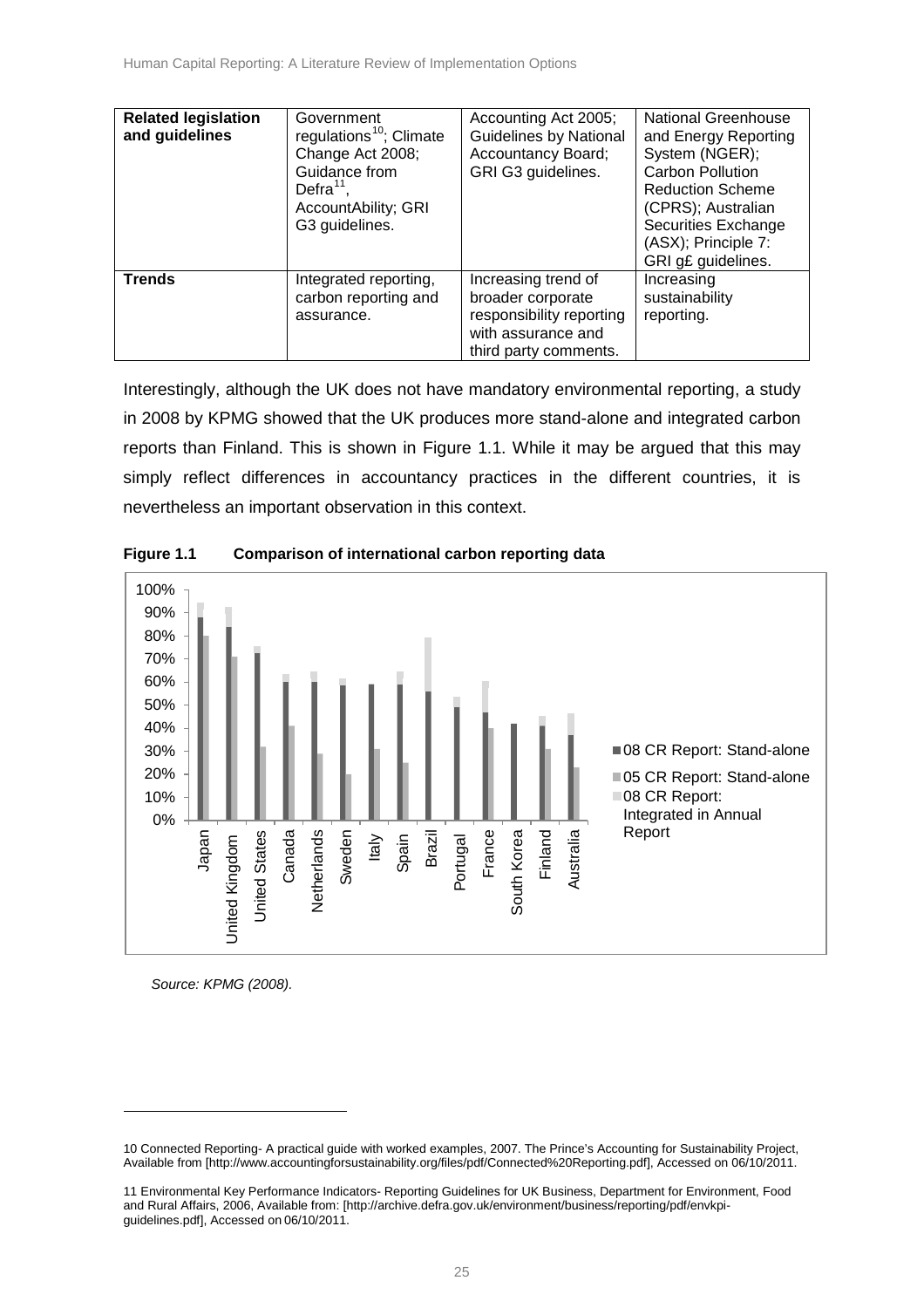#### **4.5 Challenges of voluntary approaches**

There are a number of potential challenges that may arise in the context of introducing and maintaining voluntary reporting processes. These are set out in the sections below.

The ACCA has highlighted some challenges in voluntary reporting. First, the issue of how organisations need to ensure that their disclosures on HCM are balanced and credible has been raised. Organisations generally tend to focus on the positive elements of performance and steer away from including any less positive aspects. To ensure balanced and credible reporting, ACCA suggests an independent assurance of reporting on specific areas (ACCA, 2009).

Secondly, the issue of how an organisation communicates in what way it is adding value to the business by investing in human capital data was presented by ACCA. Most organisations tend to provide the raw data with little commentary or explanation about why this has been collected and what value it brings. Analysts, on the other hand, are not interested in the raw data but want an explanation of how any performance improvements or strategic developments are being used to leverage opportunities in new markets or keep up with competitors.

An ASB report (2009b) also discussed some of the challenges to voluntary reporting. In particular, it focused on preparing a good quality annual report that communicates all the important information effectively. The report mentioned the following challenges:

- **Content** not including all the important and required information. Sometimes companies are struggling to report due to a lack of clarity regarding the requirements.
- **Communication** ineffective communication of that content.
- **Clutter** an excess of immaterial detail may detract from potentially important information.

A study by Stiles and Kulvisaechana (2003) on voluntary reporting presented the possible challenges experienced by firms implementing more systematic and standardised HCR. These concerns are particularly relevant to knowledge-intensive industries such as biotechnology. Their concerns are as follows:

- A fear of sensitive knowledge being made available to competitors.
- A fear of criticism from employee unions, creating restrictions on labour force flexibility.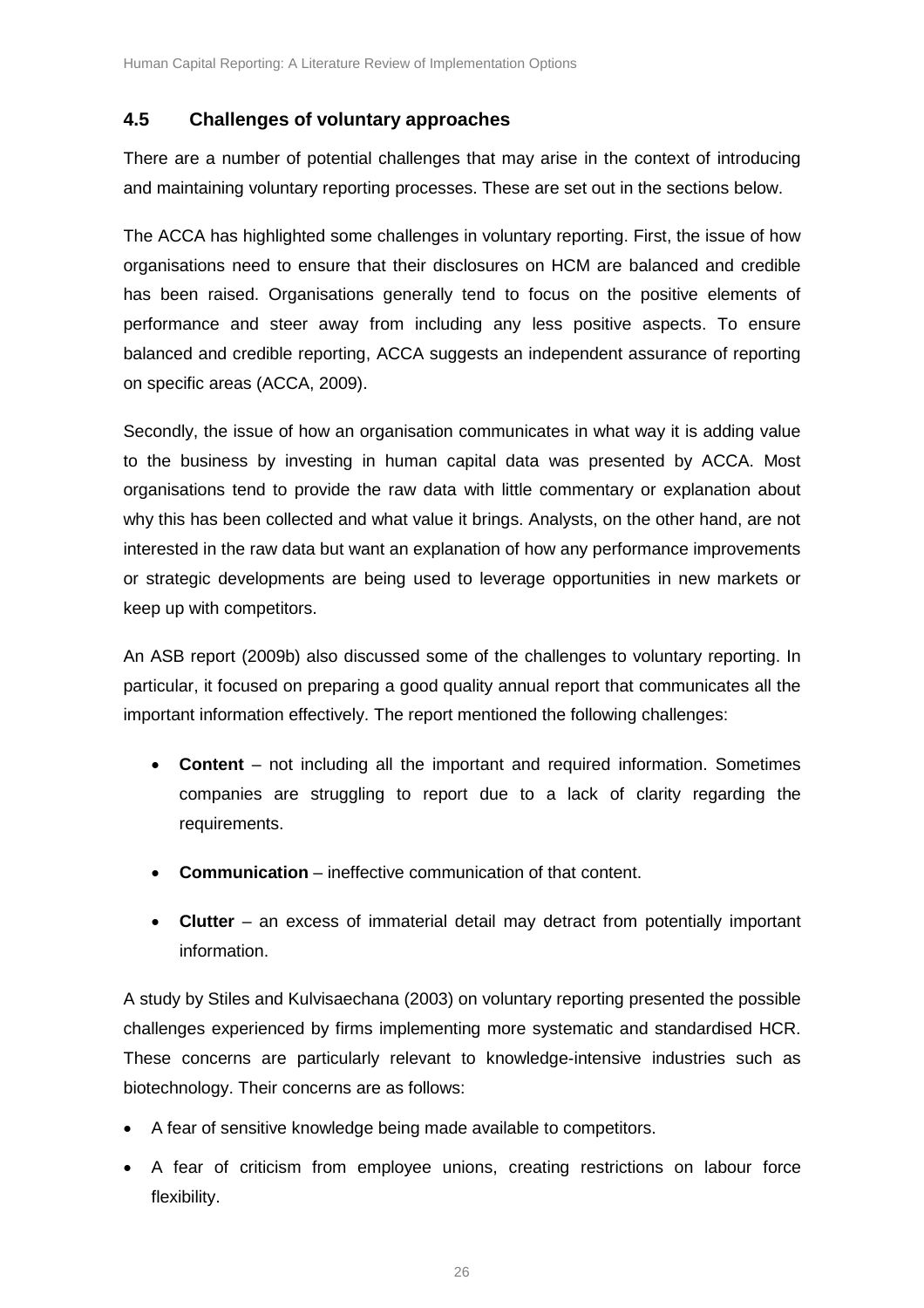• Concern about the practical difficulties in data collection and whether investors will understand the information once it is presented to them.

A recent study by Beattie and Smith (2010) discussed the mandatory requirements relating to human capital and noted that companies may make additional voluntary disclosures. Disclosing sensitive information is seen as a serious burden to companies in terms of the cost of information provision and the risk of disclosing information to competitors. The authors analysed the relevant literature on the documented level of disclosure and found that this had been evaluated as 'low'. The reasons for this were related to the lack of an established reporting framework, the general lack of a proactive stance by companies in attempting to measure and report information externally, and the fear of competitors using such information.

The authors also looked at the issue of a potential for differences in the disclosure decision between the accounting and HR functions within the companies. They suggest that HR professionals attach significantly more importance than accounting professionals do to the views on the human capital contribution to value creation and its external disclosure. The authors also found that internal human capital information collation and external reporting are not aligned, and the possible reasons for it are the relative difficulties of measurement, the lack of a reporting framework, regulatory requirements and concerns about competitive advantage.

A study by Toms (2002) showed that the disclosure of IC information (which may include human capital information) could be self-perpetuating in terms of maintaining and enhancing IC value. This was based upon the view that "intangible asset creation occurs through enhanced reputation and disclosures influence the external perception of reputation" (Toms, 2002, p. 258). It was argued that this was particularly pertinent in relation to attracting, retaining and promoting the reputation of high calibre human capital.

#### **4.6 Conclusion**

Evidence from the use of voluntary codes of practice in different countries and sectors shows that this can work to effect change and to mobilise support, resulting in behaviour adjustments. It is possible to overcome the core challenges of this approach, such as the lack of uniformity in practice and the fear of competitive advantage due to disclosures. Indeed, many of the problematic aspects of the approach may also be used to the benefit of those participating (e.g. in demonstrating to investors organisational performance in HCM).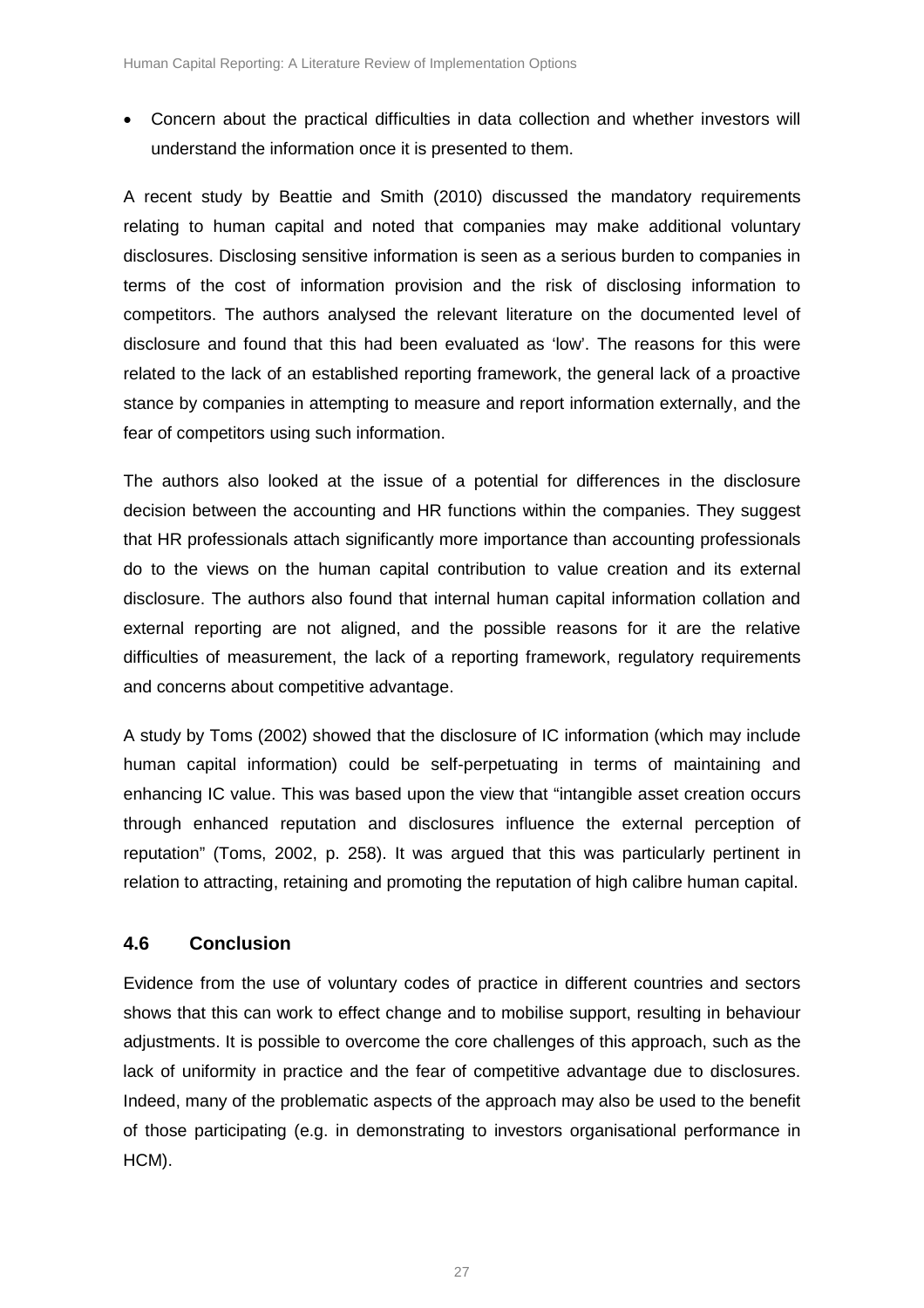### **5 Option 3: Cultural shifts**

#### **5.1 Introduction**

This chapter presents data relating to a cultural shift as a possible route to achieving HCR. In order to do this, the background and context of the concept of culture change is discussed. The key academic contributors to the field are briefly reviewed. Ways of facilitating cultural change are subsequently considered. Some of the challenges of this approach are discussed and possible directions for this option in HCR are summarised.

The concept of a cultural shift is used in the context of the potential to influence (rather than require) a change in behaviour in organisations, and in the wider context within which organisations themselves operate. It is considered in order to encourage reporting on human assets within a business. This shift may be brought about in numerous ways, possibly resulting in the creation of a groundswell of public opinion that affirms this approach as the correct one to take. The exact nature and form of the cultural shift that might take place under this option could be on a continuum from a minor shift (slowly increasing reporting of this type) to a major shift (producing a more widespread change in organisational behaviour).

Although there are a number of definitions of organisational culture in the literature, most authors agree that it may be defined as "the climate and practices that organisations develop around their handling of people, or [to] the promoted values and statement of beliefs of an organisation" (O'Donnell and Boyle, 2008, p. 4).

Organisational culture comprises a range of components, including organisations' rituals, beliefs, values, norms, language and behaviours. These practices are often tacit and most exhibited by those who have been working in an organisation for a long time. Typically, the practices build on organisations' past successes and contribute to building the organisation's 'norms', which also form part of its culture. Those norms are defined as the organisation's "established (normal) expected behaviour patterns" (O'Donnell and Boyle, 2008, p. 5). Franco *et al.* (2002), and Wallace *et al.* (1999) set out their views on how cultures and subcultures are formed, which is helpful in informing how best to influence cultural change.

#### **5.2 Key academic contributions to this field**

Understanding organisational culture requires scrutiny of the behaviours manifested within the organisation and consideration of what is driving those behaviours. Schein stresses that culture "points us to phenomena that are below the surface, that are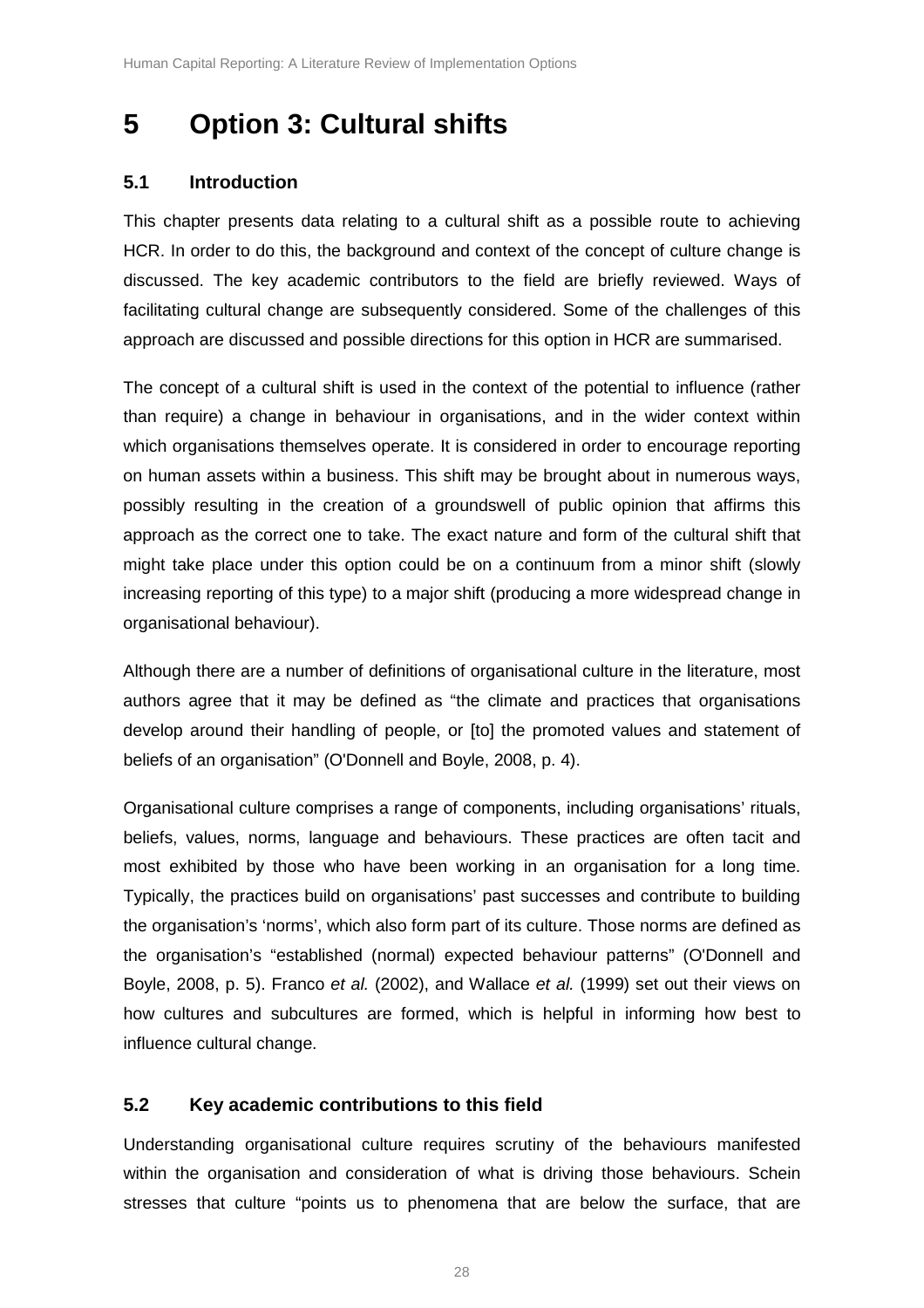powerful in their impact but invisible and to a considerable degree unconscious". Furthermore, he states that:

we can see the behaviour that results, but often we cannot see the forces underneath that cause certain kinds of behaviour. Yet, just as our personality and character guide and constrain our behaviour, so does culture guide and constrain the behaviour of members of a group through the shared norms that are held in that group. (Schein, 2010, p. 8).

In addition, Schein refers to the four dimensions of culture. According to him, these are made up of structural stability (i.e. the perceived stability of the culture by the group), depth (unconscious part of the organisational identity), breadth (the extent of influence of the culture across all aspects of an organisation's activities) and patterning or integration (the ordering of patterns that connect all the behavioural elements together) (Schein, 2010).

In the context of effecting change, Davies *et al.* (2000) argue that organisational culture is made up of different levels (from the least to the most visible), as illustrated in Figure 1.2. In their description, they stress that the elements at the base of the pyramid are those that are most tacit (and therefore harder to identify and change), and those at the top are the most visible and easily addressed. It is important to note that each cultural level in the pyramid is connected from the base to the top. Therefore, underlying assumptions give rise to organisational values, which in turn give rise to more visible manifestations of culture. Hence, if only the top level of the pyramid is addressed by an organisational or culture change effort, the other two, which form the base, will not necessarily change and the change effort is likely to be unsuccessful. As O'Donnell and Boyle point out, "culture is particularly important when an organisation is undergoing significant transformation or when introducing major reforms which require different or new cultural value traits from those exhibited in the past" (2008, p. ix).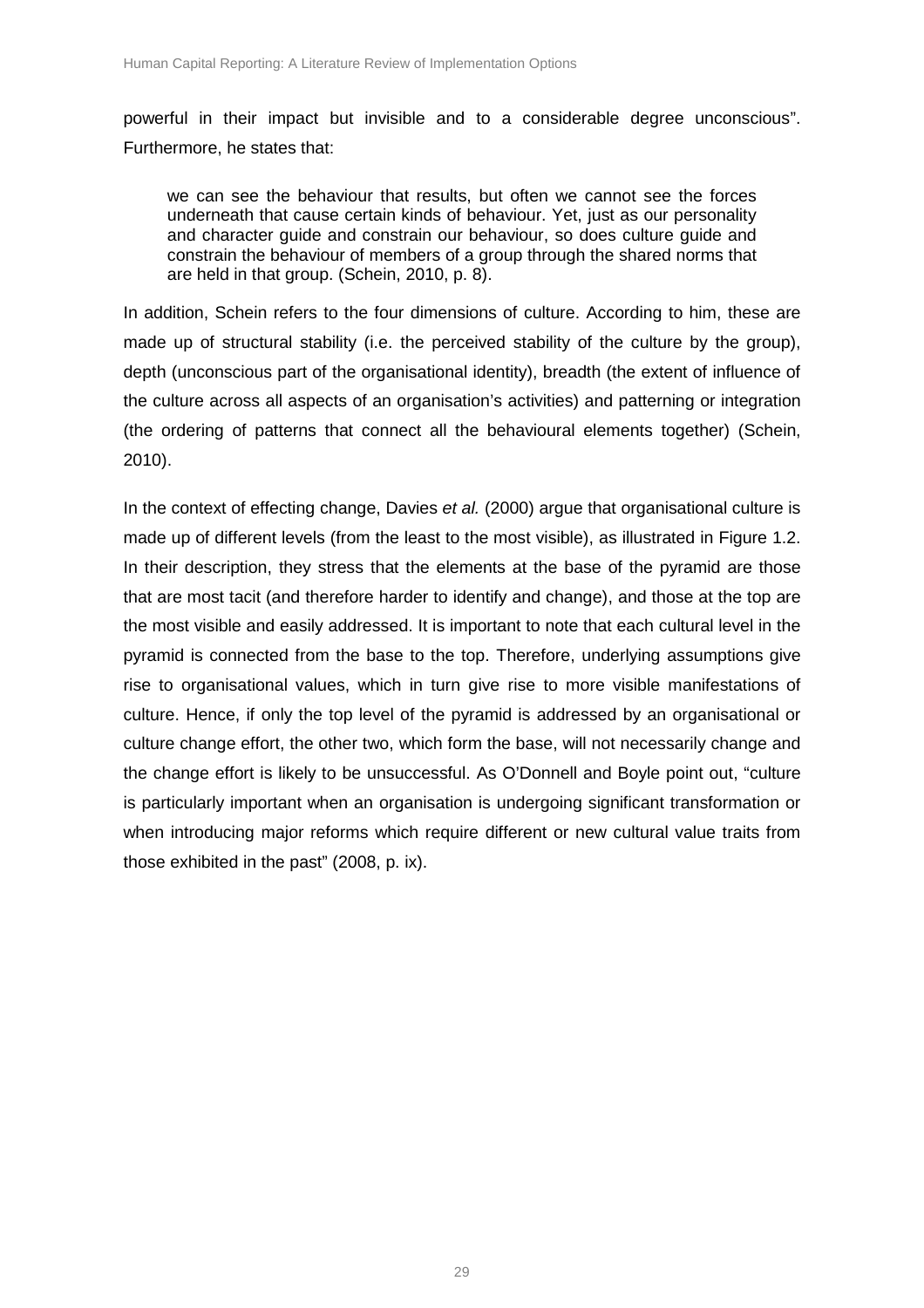

**Figure 1.2 Levels of organisational culture**

*Source: Adapted from Davies et al. (2000).*

#### **5.3 Facilitating cultural change**

This section highlights some of the ways of implementing organisational and culture change identified in the literature.

The Audit Commission, in its report on managing change to improve local services, presents a view of the different types of change that can be implemented at an organisational level (Audit Commission, 2001, pp.13–16). The two-axis "scale of change" (from incremental to step-change) and "style of change" (from directive to organic) respectively represent how radical the change is and how centrally controlled it is. The type of change required by an organisation will depend on both its current performance and the predictability (or otherwise) of its environment (Audit Commission, 2001, p.13). The type of change presented as most relevant to the public sector is "transformation".

Schein (2010) outlines a range of change mechanisms available at different stages of an organisation's development. Although many of these change mechanisms are mostly relevant for the private sector, some of them will undoubtedly also apply to public sector institutions. It is suggested that the change mechanisms most relevant for start-up and early growth organisations include those that produce incremental change through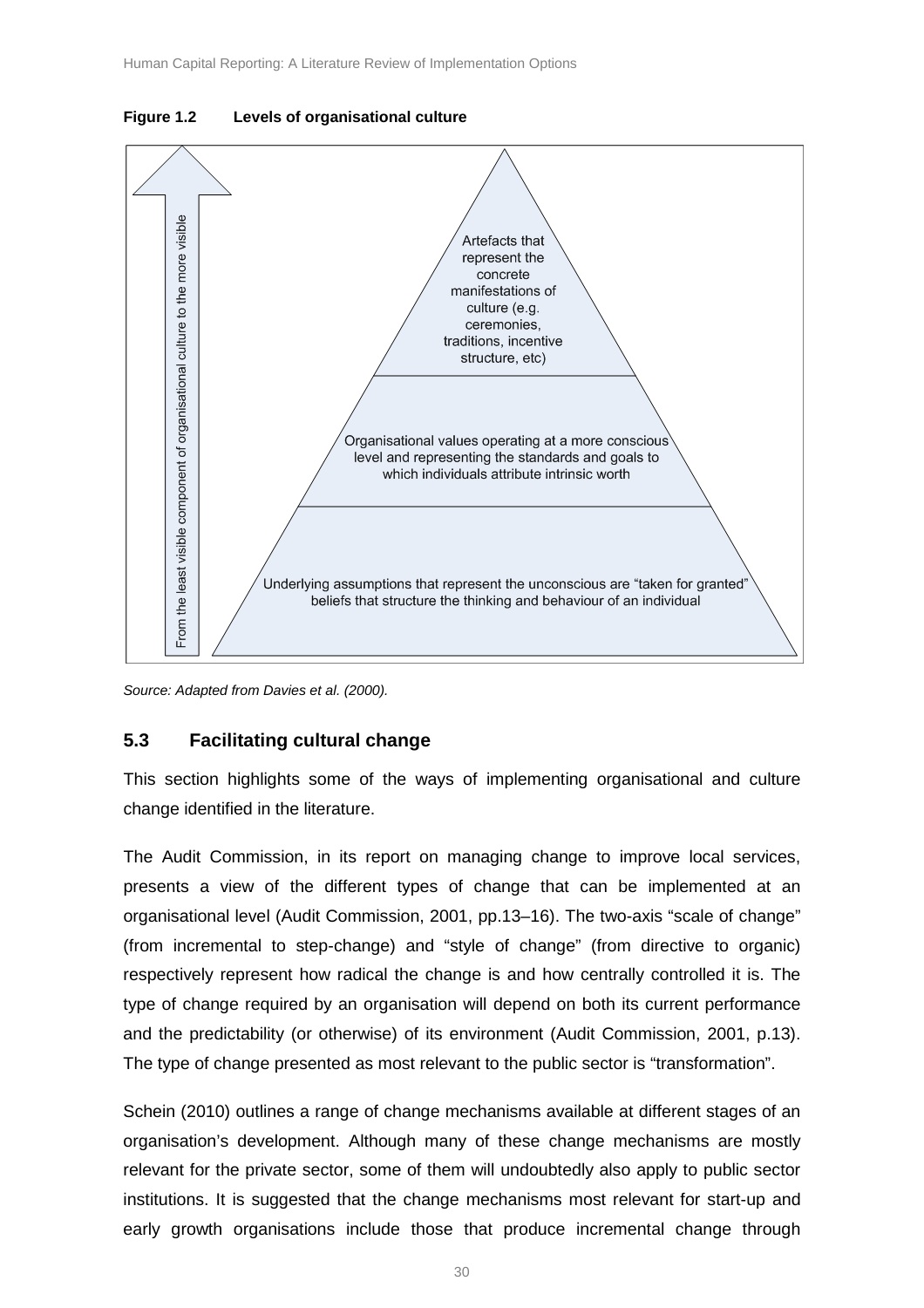general and specific evolution and insight-based changes and promotion of staff to different roles within a culture. By contrast, for organisations mid-way through their growth, Schein suggests a number of possible change mechanisms, including systematic promotion from selected subcultures, technological seduction and infusion of outsiders. For mature organisations, Schein points to scandals and explosion of myths, turnarounds, mergers and acquisitions and a process of destruction and rebirth (Schein, 2010). These change mechanisms would form part of an organisational strategy to shift behaviour patterns.

Davies *et al.* (2000) highlighted other facilitators of 'best practice' in order to produce successful change in the context of attempting a cultural and organisational shift in the NHS. All of these areas are also applicable to other parts of the public and private sector. These key facilitators are implementing change incrementally rather than attempting a:

wholesale and simultaneous change on all the many different aspects of organisational culture; a clear vision of where the organisation is going; taking into account the needs, fears and motivations of staff at all levels; and taking into account the interests and influence of other stakeholders (Davies *et al.*, 2000).

Turning to the behavioural economics literature, the Institute for Government's (IfG) report *Mindspace* outlines some tools for 'soft' behavioural change. It focuses on a cluster of activities that have been repeatedly found to have strong impacts on behaviour. These activities are presented in Table 1.2 and are listed by the acronym MINDSPACE (Messenger, Incentives, Norms, Defaults, Salience, Priming, Affect, Commitments, Ego) (IfG, 2010).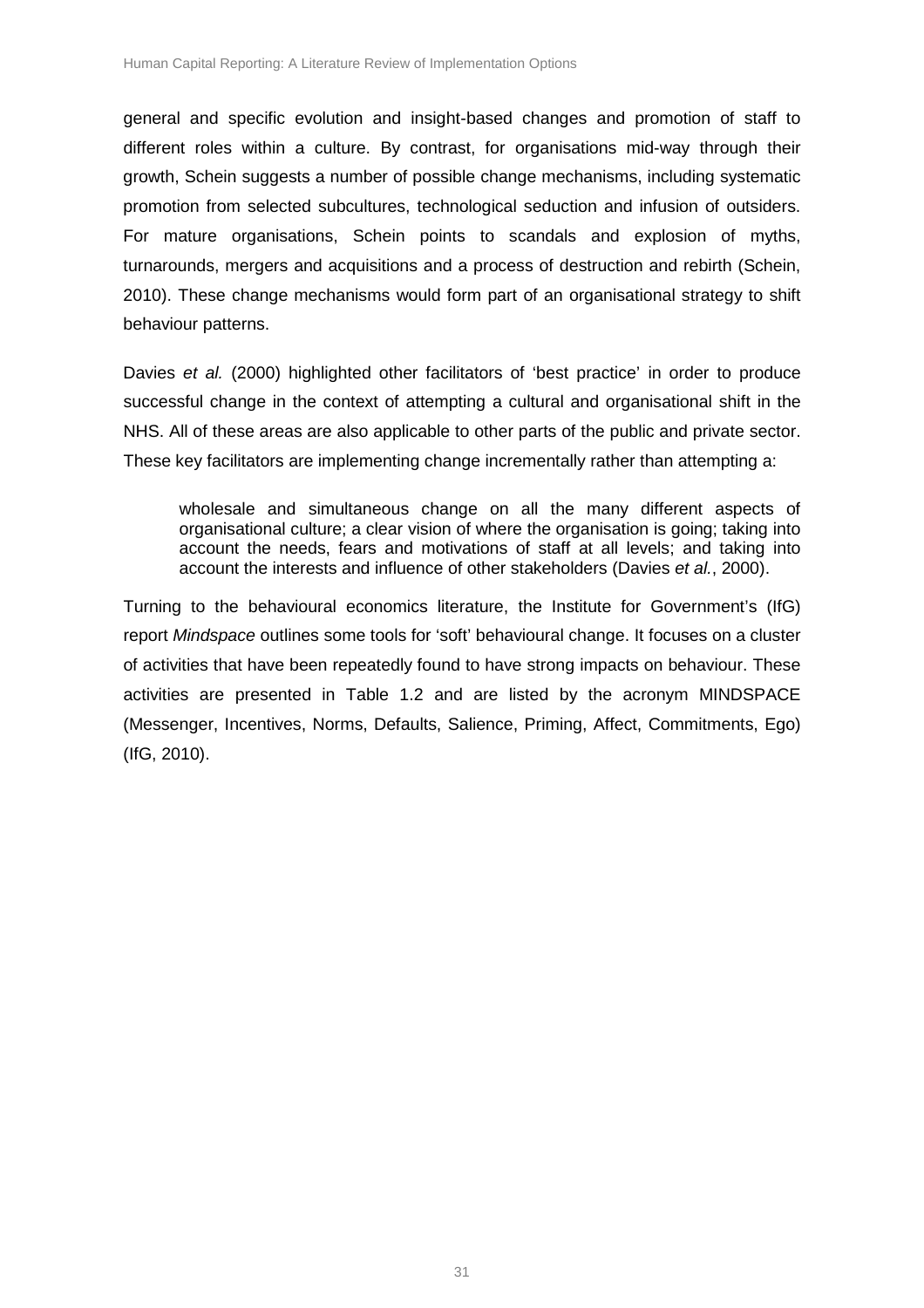| Messenger                                                    | we are heavily influenced by who communicates information                                                  |  |
|--------------------------------------------------------------|------------------------------------------------------------------------------------------------------------|--|
| <b>Incentives</b>                                            | our responses to incentives are shaped by predictable mental<br>shortcuts such as strongly avoiding losses |  |
| <b>Norms</b><br>we are strongly influenced by what others do |                                                                                                            |  |
| <b>Defaults</b>                                              | we 'go with the flow' of pre-set options                                                                   |  |
| <b>Salience</b>                                              | our attention is drawn to what is novel and seems relevant to us                                           |  |
| <b>Priming</b>                                               | our acts are often influenced by sub-conscious cues                                                        |  |
| <b>Affect</b>                                                | our emotional associations can powerfully shape our actions                                                |  |
| <b>Commitments</b>                                           | we seek to be consistent with our public promises, and<br>reciprocate acts                                 |  |
| Ego                                                          | we act in ways that make us feel better about ourselves                                                    |  |

**Table 1.2 IfG MINDSPACE approach to behavioural change** 

#### *Source: IfG (2010).*

The IfG report also illustrates how MINDSPACE can be applied in practice in policymaking. In this, the report draws on the "4E" policy framework originally developed by the Department for the Environment, Food and Rural Affairs (Defra), which has been applied previously in various behaviour change strategies. The 4E framework describes the four actions that should underpin the government's attempts to change behaviour: Enable, Encourage, Engage and Exemplify. The IfG report adds two more supporting actions: Explore, which takes place before policies are implemented; and Evaluate, which judges the success of the policy. All six are briefly described below:

- **Explore** understanding whose behaviour you are changing (how attitudes and motivations vary between the different groups of people).
- **Enable** starting from 'where people are' by recognising the practical and structural barriers people face and the availability of choices they have.
- **Encourage** applying MINDSPACE to change behaviour by understanding better the behavioural dimensions of policies.
- **Engage** facilitating public debate and gaining approval and acceptance.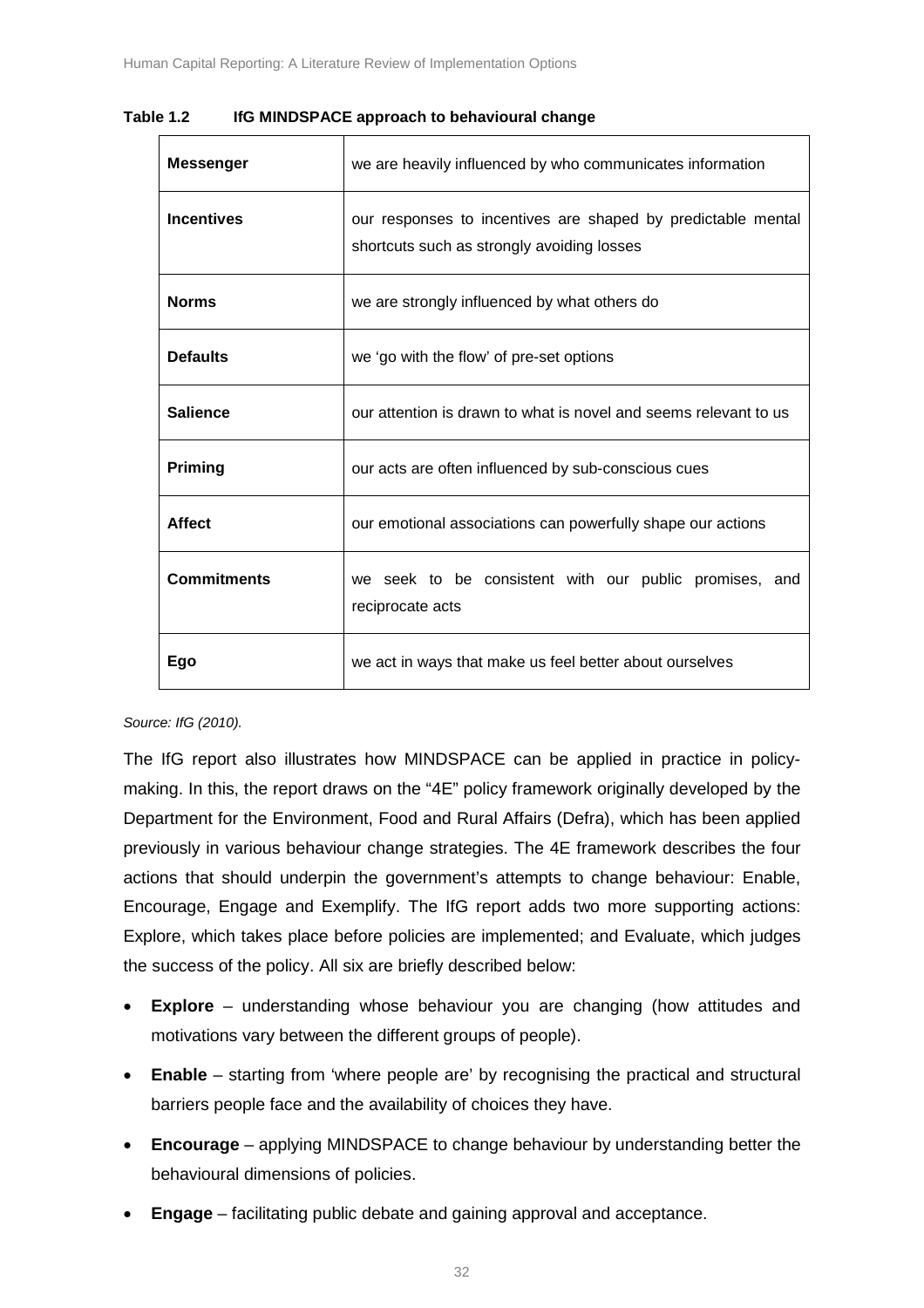- **Exemplify** changing government's behaviour (the actions of government representatives send messages about the behaviour it condones).
- **Evaluate** working out what works. Although it may be unclear how various effects will interact in specific cases, policy-makers should aim for evidence-based innovation.

Figure 1.3 shows how these particular actions relate to and are linked with each other.



**Figure 1.3 IfG MINDSPACE approach to behavioural change** 

*Source: IfG (2010).*

Thaler and Sunstein's (2008) work on the concept of 'nudge' also is an important strand of thinking in current behavioural economics. This approach focuses on establishing contexts for choices to be made – choice architecture – and then creating mechanisms through which people may make the best decisions for them

Bradley and Parker highlight some other facilitators of change, some of which overlap with those of Davies *et al.* (2000). These include keeping changes small and rewarding people for their successes, ensuring that all employees are aware of the organisation's strategic objectives, ensuring that employees know how they can individually contribute to the achievement of these strategic objectives, and supporting and rewarding experimentation (Bradley and Parker, 2004).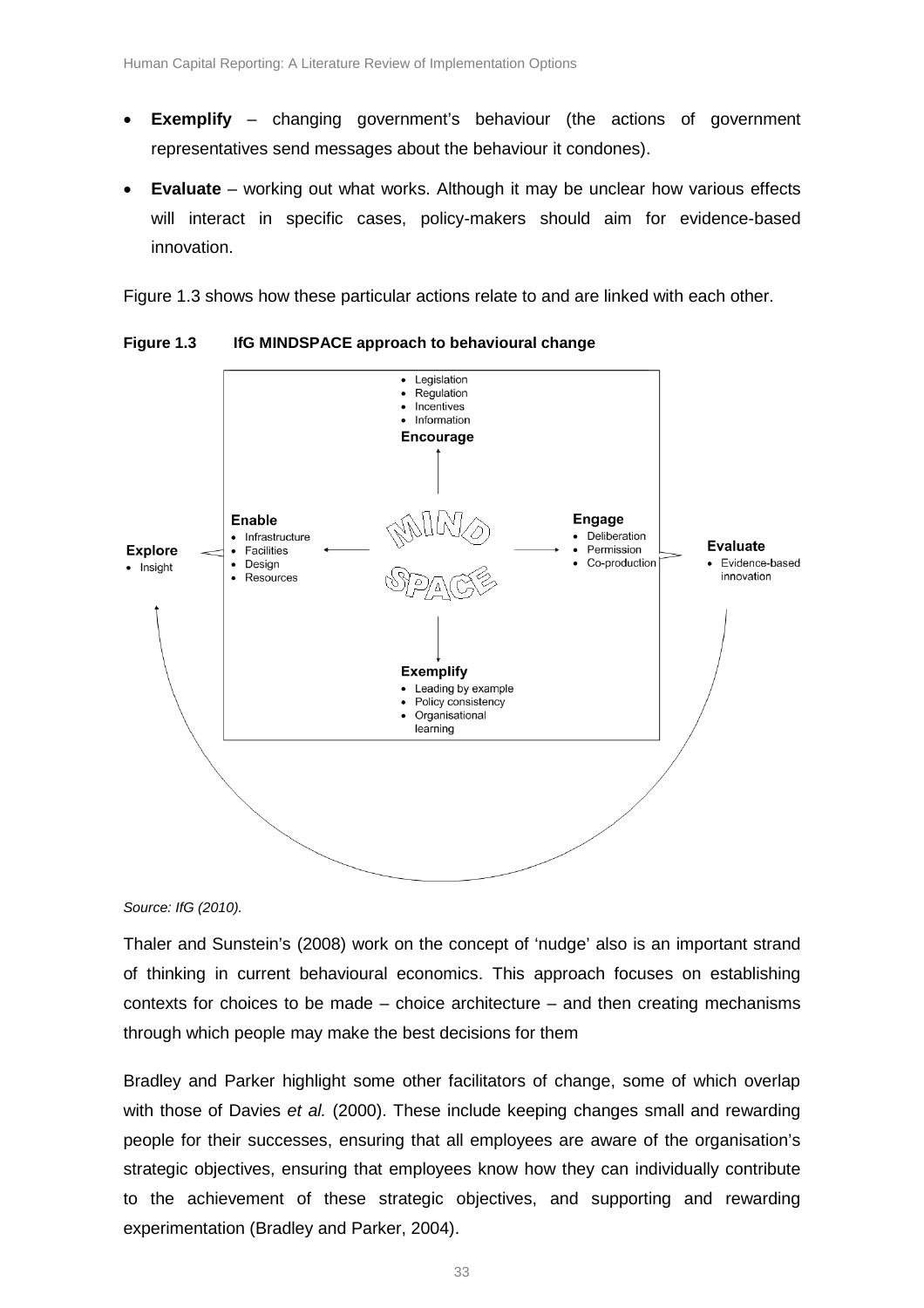#### **5.4 Challenges in undertaking organisational and cultural change**

An Audit Commission report on improving performance in public sector organisations has highlighted six underlying reasons that cause public sector managers to feel frustrated with performance management (Audit Commission, 2002). These reasons were derived from the Audit Commission's in-depth work with 12 public sector organisations drawn from local government, the health service and the emergency services over a period of four months. They comprise the following useful list of issues that often impede cultural and organisational change (Audit Commission, 2002, p. 4):

- Leaders aren't interested.
- There's no time to learn.
- There are too many priorities.
- People don't understand that what we do has to change.
- The system doesn't help.
- Some people don't perform.

In addition, a United Nations Development Programme (UNDP) working paper on institutional reform and change management in the public sector highlighted a number of pitfalls that should be avoided in order to implement change in organisations successfully. These include not understanding the context of change, failing to make a compelling case for change and not creating a vision to direct change efforts, failing to acknowledge obstacles to change, and, finally, failing to persevere and maintain focus on change (UNDP, 2006).

#### **5.5 Practice in undertaking cultural shifts**

One example of cultural shift resulting in a change in public opinion comes from the field of corporate and social responsibility (CSR). Here there has been a significant shift in thinking in recent years. It was noted by O'Donnell *et al.* (2009) that there has been a global increase in CSR reporting. In 2005, 53 per cent of the top 250 companies of the Global Fortune 250 and 33 per cent of N100 companies issued separate corporate responsibility reports.

The scope and type of information included in CSR reports has also changed over the last few years. Prior to 1999, purely environmental reporting was dominant. In 2005 there was a move towards social, environmental and economic reporting. This was parallel to a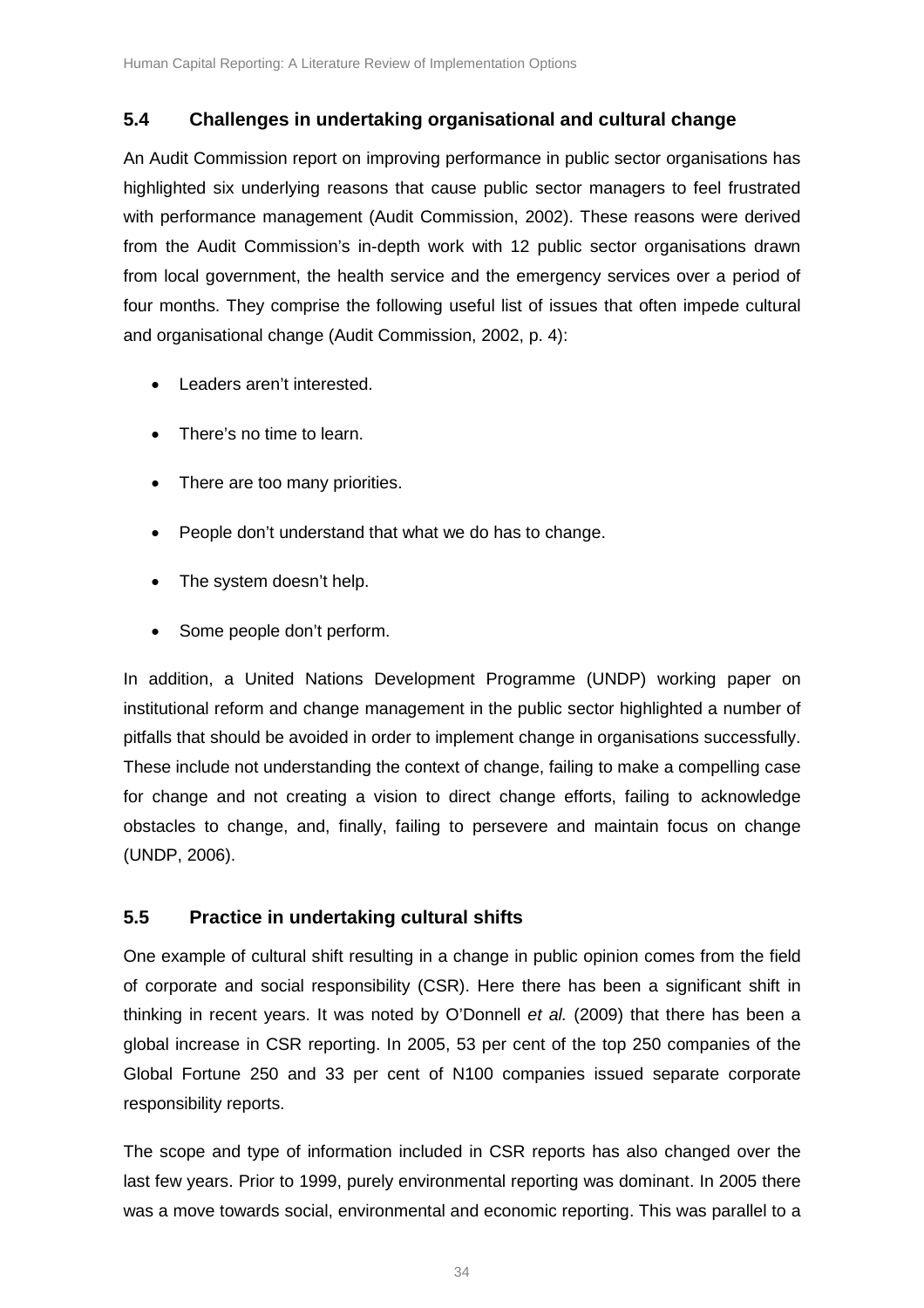rise in the number of industries including CSR in their annual reports. Growth in CSR reporting is seen by O'Donnell *et al.* (2009, p. 361) as a way to help "investors identify companies that will outperform others because applied CSR is correlated with strong financial returns and provides a measure of management quality and risk management systems".

#### **5.6 Conclusion**

The option of bringing about wide-scale change through a cultural shift in thinking about HCR is a complex one. The field of CSR shows that investors will value data on organisational performance (and potentially on the value placed by organisations on HCM). Literature on organisational change and behavioural economics highlights some of the difficulties of building a strategy around a cultural shift. The concept of cultural change is difficult to define and reach agreement on. A strategy to change culture involves grasping challenging issues and potentially will require a number of mechanisms to achieve the intended outcome.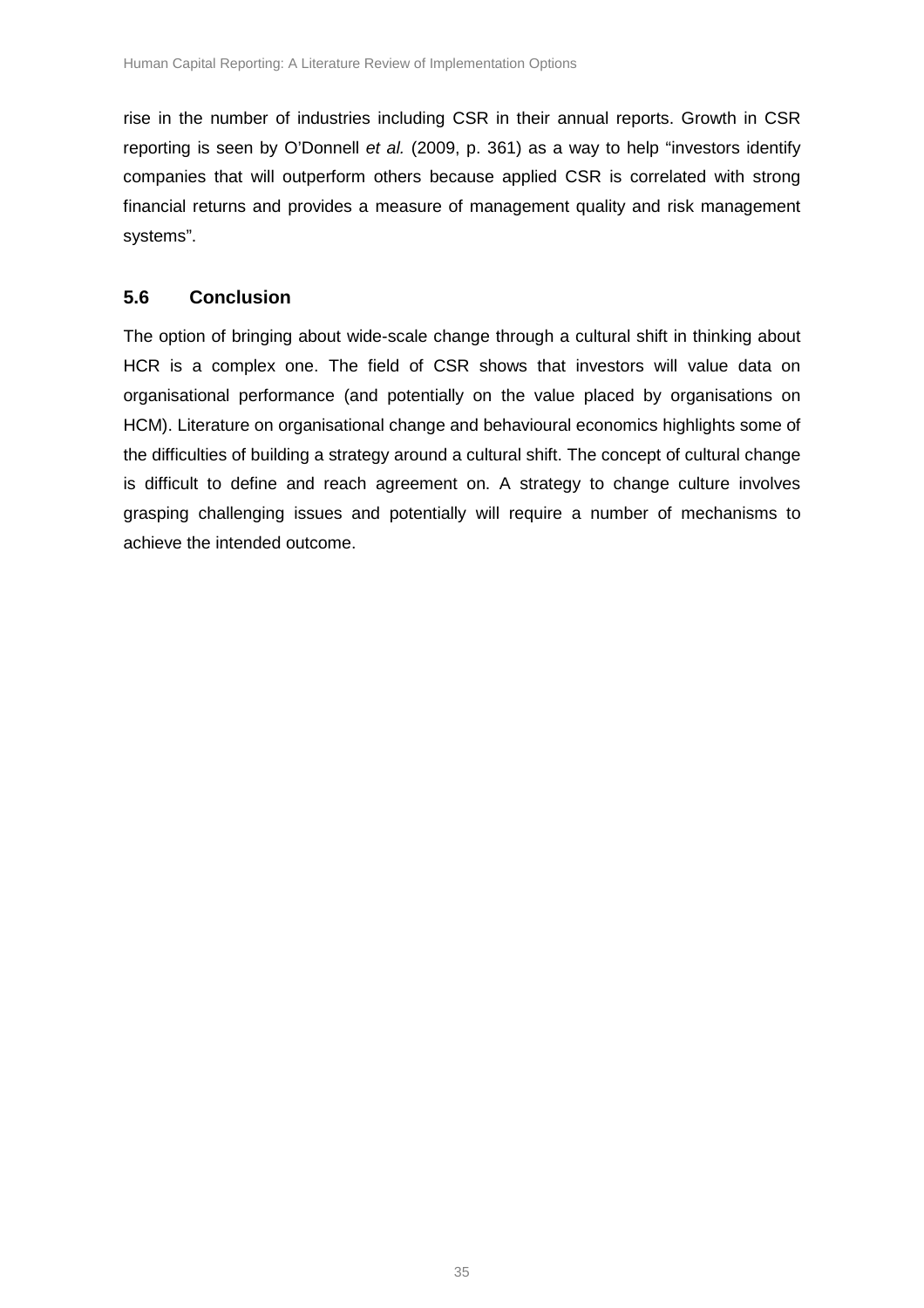### **6 Conclusions**

The overall aim of this study has been to illustrate and consider mandatory and voluntary options to encourage the introduction of increased HCR in public and private sector organisations.

#### **6.1 HCR in the UK**

In the UK, at present organisations can undertake HCR through narrative disclosures (alongside their financial reporting), if they chose to do so. However, we know that this is not done by many organisations and that those that do often simply provide minimal data and information. The recent revision of narrative reporting requirements does not appear that it will considerably improve this.

The extent to which this contributes to ongoing underinvestment in skills development is outside the scope of this research. However, we can conclude that it results in missed opportunities for the organisations that do invest in the skill development of their employees to showcase this to various interested groups. Most notable among these are current employees, investors, customers and potential future employees. We may further conclude that this missed opportunity has a possible knock-on effect for other employees within similar sectors and industries, as their organisations do not need to compete in relation to the investments that they make in their staff (because this information is not available in general in the public domain).

#### **6.2 Observations on the range of HCR reporting options**

The form and strength of regulation in relation to the management of HCR is the central issue in this context. **Mandatory reporting** which incorporates HCR data (such as in Denmark) shows that it is possible to implement this approach. This has had an effect in relation to aspects of the reporting that have flexible content, which have been widely taken up. Other mandatory reporting may be seen in the environmental context in Finland and in a range of other countries in specific contexts. We also know that **voluntary approaches** can be implemented successfully, as seen in Australia and Japan. However, ongoing challenges such as the lack of uniformity and the fear of competitive disadvantage as a result of disclosure remain. Finally, a **cultural shift** to bring about a change of thinking in relation to HCR, as in the case of CSR, is possible but complex.

In reality, any enhancement in the reporting of HCM will not occur because of one of these factors alone. As in Denmark, it will rather likely be the combination of some element of mandation, which will raise the profile amongst business and non-HR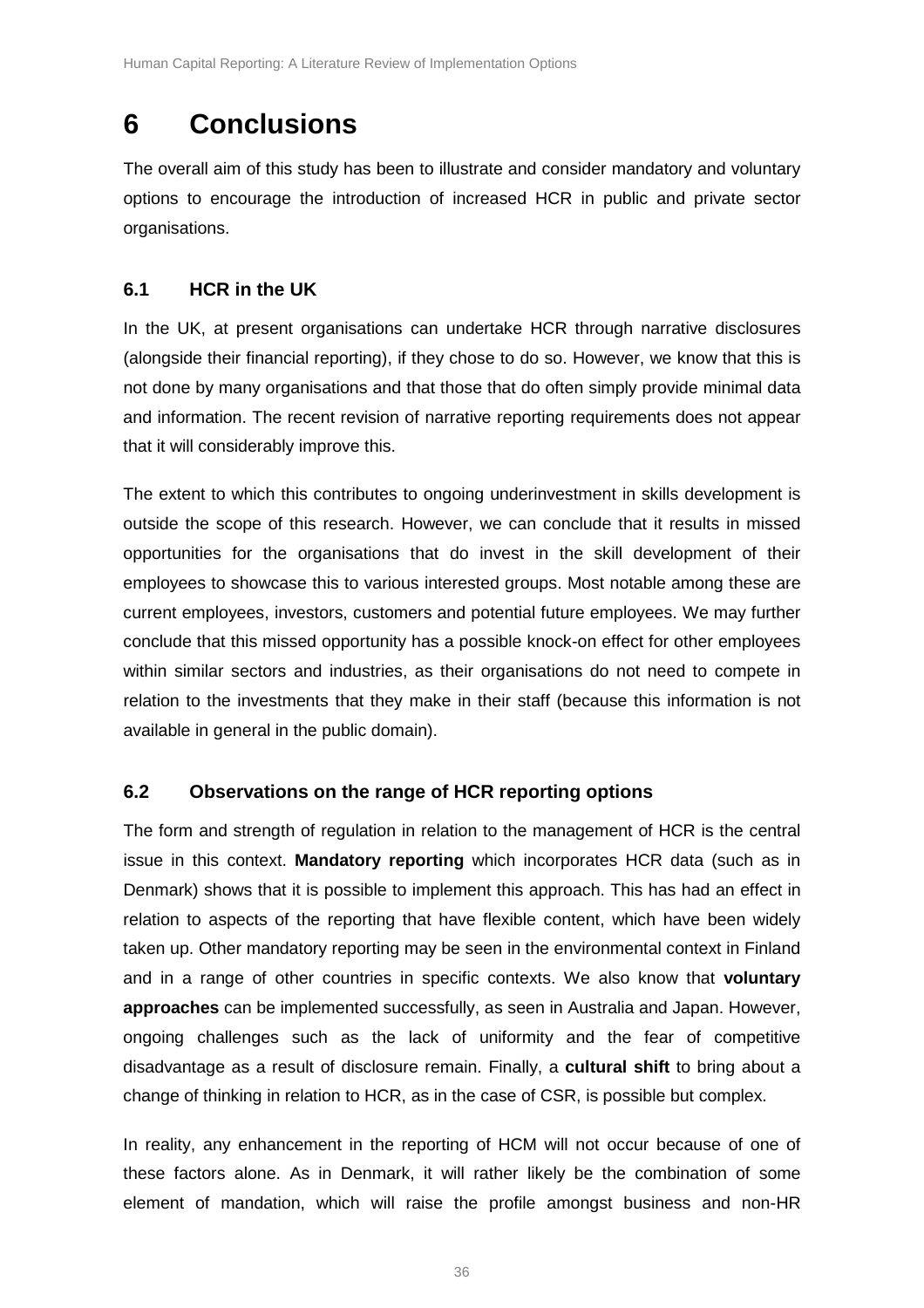professionals and voluntary approaches; those which encourage use of 'best practice' amongst groups or networks of businesses, alongside a groundswell of businesses seeking to present the best HCR to their investors, stakeholders, customers and competitors, encouraged by rewards and recognition.

#### **6.3 Considerations for the design of human capital reporting requirements**

This literature review poses a number of issues to consider in the design of HCR conditions, which would be useful to explore in further research, such as:

- The most appropriate form and strength of potential regulation (e.g. code of practice, mandatory reporting formats).
- How to build consensus for change and common understanding of underlying definitions and concepts.
- How to establish the right mix of quantitative and qualitative reporting.
- How to implement consistent practices while acknowledging the diversity of UK business practices.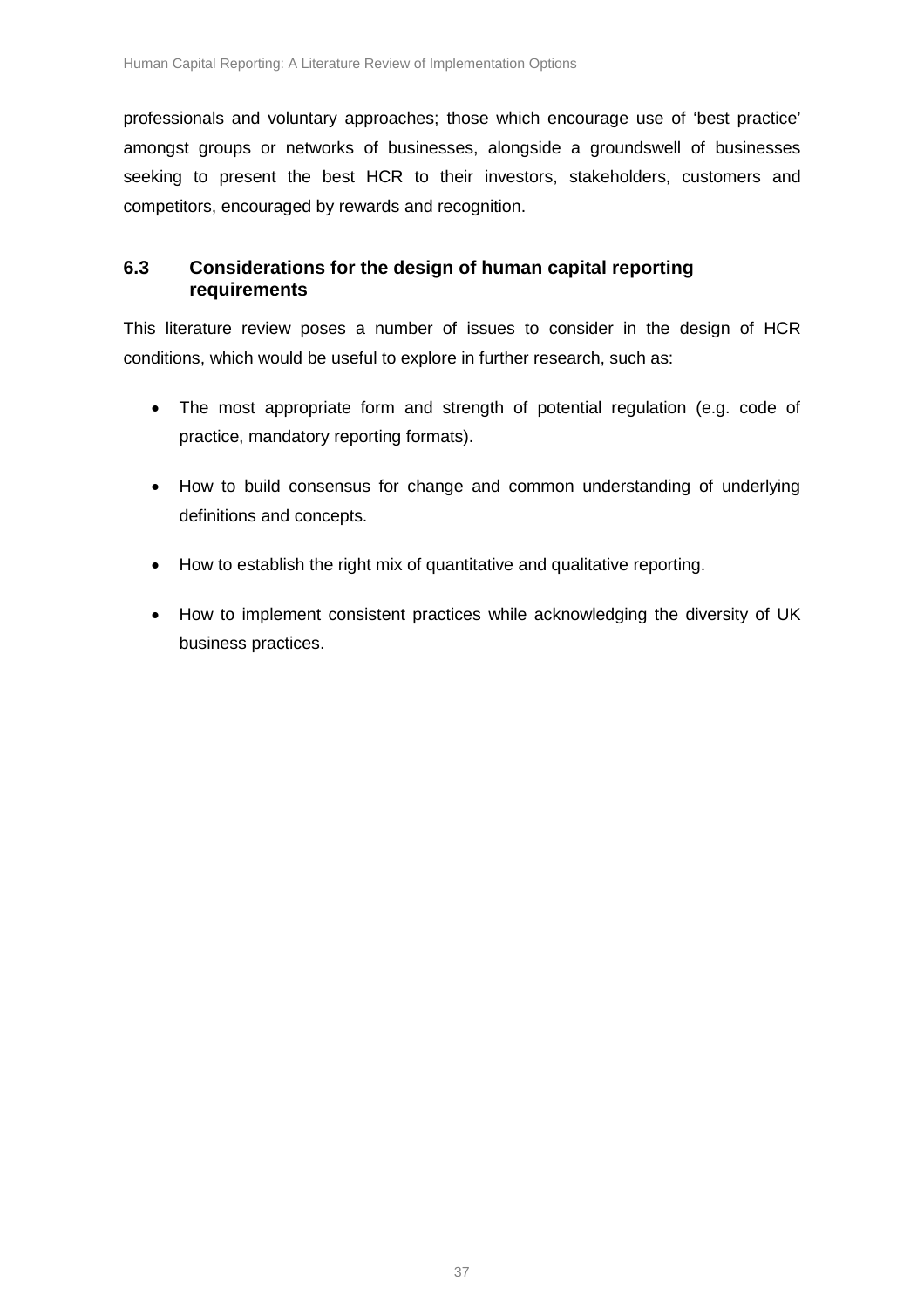### **Bibliography**

- ACCA (2009) *Human Capital Management Reporting*. Discussion Paper. The Association of Chartered Certified Accountants, London, June 2009.
- ACCA and CIPD (2009) *Human Capital Management. An Analysis of Disclosure in UK Reports.* CIPD, London.
- Accounting for People 2.0 website. Available: [http://www.accountingforpeople.org/.](http://www.accountingforpeople.org/) [last accessed 17th March 2011].
- Accounting Standards Board (ASB) (2006) *Reporting Statement: Operating and Financial Review*. ASB, London, January 2006.
- Accounting Standards Board (2009a) *Review of Narrative Reporting by UK Listed Companies in 2008/2009*. ASB, London, October 2009. Available: [http://www.frc.org.uk/images/uploaded/documents/Full%20results%20of%20a%20](http://www.frc.org.uk/images/uploaded/documents/Full%20results%20of%20a%20Review%20of%20narrative%20reporting1.pdf) [Review%20of%20narrative%20reporting1.pdf.](http://www.frc.org.uk/images/uploaded/documents/Full%20results%20of%20a%20Review%20of%20narrative%20reporting1.pdf) [last accessed 18th November 2010].
- Accounting Standards Board (2009b) *Rising to the Challenge, A Review of Narrative Reporting by UK Listed Companies*. Available: [http://www.frc.org.uk/images/uploaded/documents/Rising%20to%20the%20challen](http://www.frc.org.uk/images/uploaded/documents/Rising%20to%20the%20challenge%20October%202009.pdf) <u>[ge%20October%202009.pdf.](http://www.frc.org.uk/images/uploaded/documents/Rising%20to%20the%20challenge%20October%202009.pdf)</u> [last accessed 19th November 2010].
- Armstrong, M. and S. Huck (2010) *Behavioural Economics as Applied to Firms: A Primer*. Economic Discussion Paper. Office of Fair Trading, London, OFT1213. Available: [http://www.oft.gov.uk/shared\\_oft/economic\\_research/oft1213.pdf.](http://www.oft.gov.uk/shared_oft/economic_research/oft1213.pdf) [last accessed 21st January 2011].
- Audit Commission (2001) *Change Here! Managing Change to Improve Local Services*. Audit Commission, London.
- Audit Commission (2002) *Performance Breakthroughs – Improving Performance in Public Sector Organisations.* Audit Commission, London.
- Australian Government Consultative Committee on Knowledge Capital (AGCCKC) (2004*) Draft Project Plan*, reported in J. Guthrie, R. Petty and F. Ricceri (2007) *Intellectual Capital Reporting: Lessons from Hong Kong and Australia.* The Institute of Chartered Accountants of Scotland, Edinburgh. Available: [http://www.icas.org.uk/site/cms/download/res\\_Guthrie\\_Report.pdf](http://www.icas.org.uk/site/cms/download/res_Guthrie_Report.pdf) [last accessed 7th December 2010].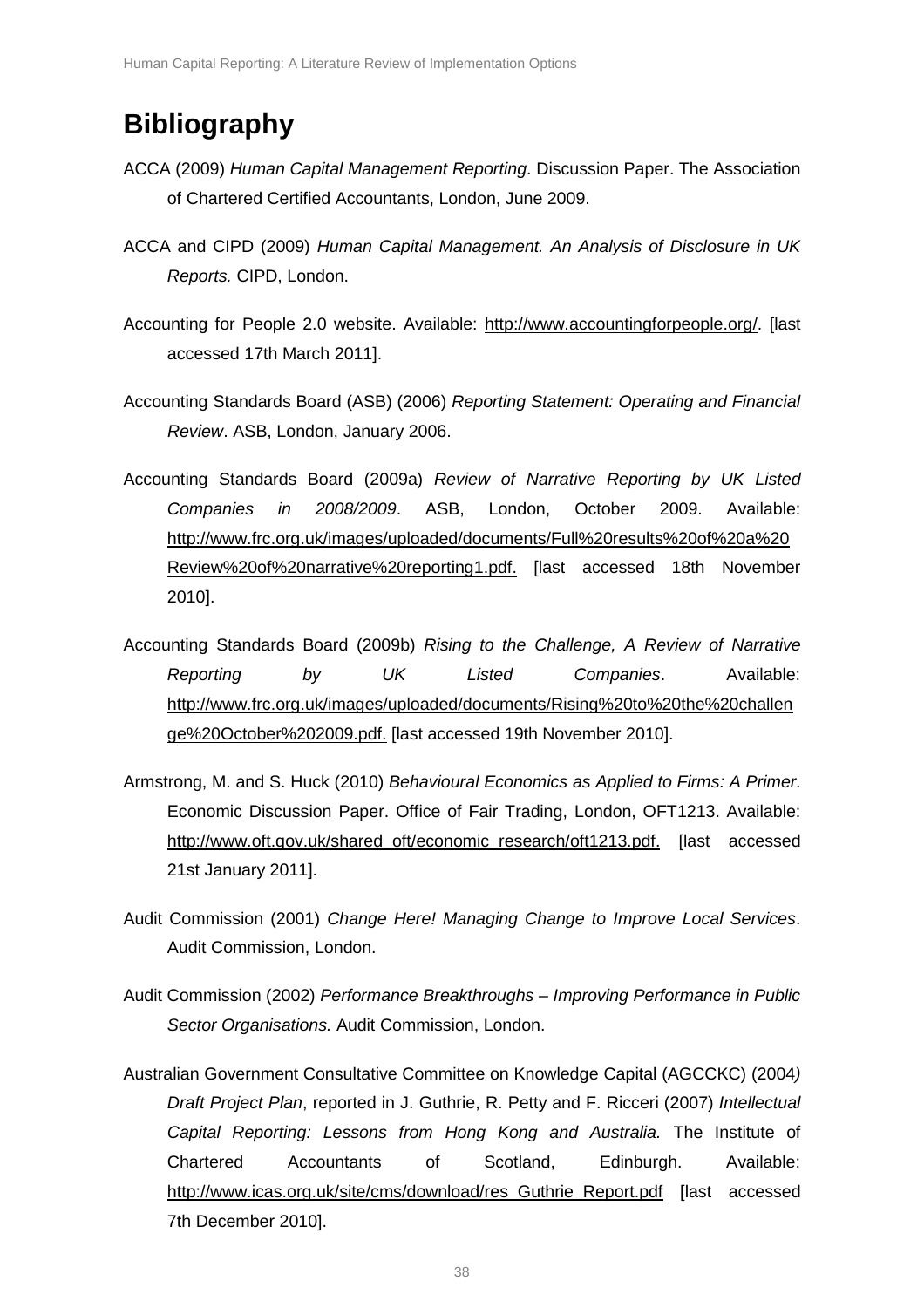- Beattie, V. and S. Smith (2010) 'Human Capital, Value Creation and Disclosure', in *Journal of Human Resource Costing & Accounting,* Vol. 14, No. 4, pp. 262–285.
- Boedker, C., J. Guthrie and S. Cuganesan (2004) 'The Strategic Significance of Human Capital Information in Annual Reporting', in *Journal of Human Resource Costing and Accounting*, Vol. 8, No. 2, pp. 23–37.
- The Boorman Review (2009) *NHS Health and Wellbeing Final Report*. Available: <http://www.nhshealthandwellbeing.org/FinalReport.html> [last accessed September 2011].
- Bradley, L. and R. Parker (2004) Organisational Culture in the Public Sector. Report for the Institute of Public Administration Australia, Brisbane.
- Canadian Performance Reporting Board (2009) *Management's Discussion and Analysis: Guidance on Preparation and Disclosure.* Comprehensive Revision Update # 3. The Canadian Institute for Chartered Accountants, Toronto.
- Chartered Institute of Personnel and Development (CIPD) (2002) *Evaluating Human*  **Capital.** CIPD, CIPD, CIPD, CONDON. Available: [http://www.cipd.co.uk/subjects/corpstrtgy/hmncapital/evahumcapt.htm.](http://www.cipd.co.uk/subjects/corpstrtgy/hmncapital/evahumcapt.htm) [last accessed 25th November 2010].
- Chartered Institute of Personnel and Development (CIPD) (2003) *The Change Agenda*. Available: [http://www.cipd.co.uk/NR/rdonlyres/65C2E4CA-05B4-4234-8AD5-](http://www.cipd.co.uk/NR/rdonlyres/65C2E4CA-05B4-4234-8AD5-98EF8EE4FA83/0/human_capital.pdf) [98EF8EE4FA83/0/human\\_capital.pdf.](http://www.cipd.co.uk/NR/rdonlyres/65C2E4CA-05B4-4234-8AD5-98EF8EE4FA83/0/human_capital.pdf) [last accessed 18th November 2010].
- Danish Agency for Trade and Industry (2000) *A Guideline for Intellectual Capital Statements – A Key to Knowledge Management*. Ministry for Trade and Industry, Copenhagen.
- Danish Ministry of Science, Technology and Innovation (2003a) *Analysing Intellectual Capital Statements*. Danish Ministry of Science, Technology and Innovation, Copenhagen.
- Danish Ministry of Science, Technology and Innovation (2003b) *Intellectual Capital Statements – The New Guideline*. Danish Ministry of Science, Technology and Innovation, Copenhagen.
- Davies, H.T.O., S.M. Nutley and R. Mannion (2000) 'Organisational Culture and Quality of Health Care', in *Quality in Health Care*, Vol. 9, No. 2, p. 111.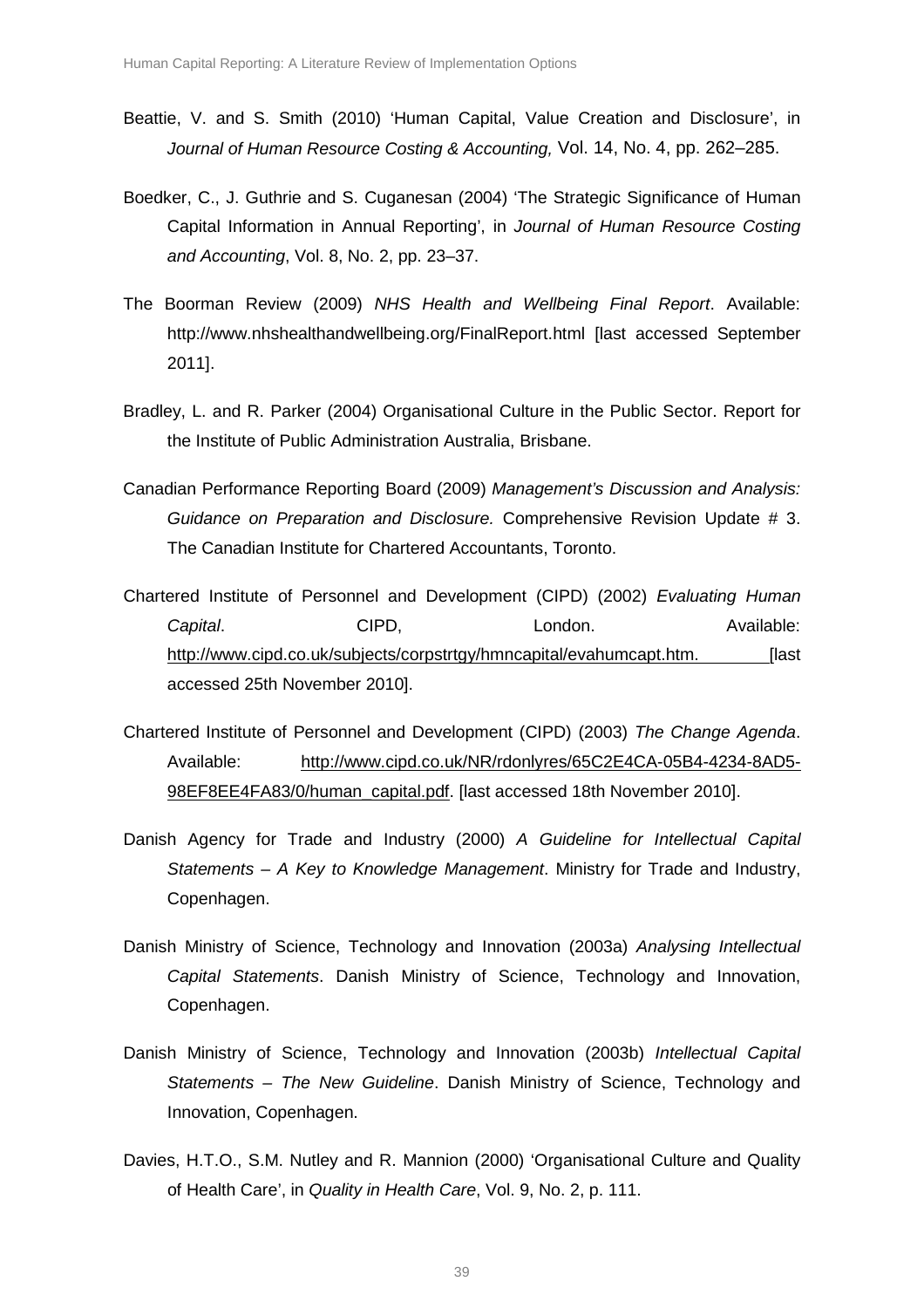Department for Business, Innovation and Skills (2012) *The Future of Narrative Reporting: a new structure for Narrative Reporting in the UK.* October 2012. BIS, Londo. Available: [http://www.bis.gov.uk/assets/BISCore/business-law/docs/F/12-979](http://www.bis.gov.uk/assets/BISCore/business-law/docs/F/12-979-future-of-narrative-reporting-new-structure.pdf) [future-of-narrative-reporting-new-structure.pdf](http://www.bis.gov.uk/assets/BISCore/business-law/docs/F/12-979-future-of-narrative-reporting-new-structure.pdf) [last accessed 18th December 2012].

Department for Business, Innovation and Skills (2011) *The Future of Narrative Reporting: Consulting on a new reporting framework*. September 2011. BIS, London. Available:

[https://www.gov.uk/government/uploads/system/uploads/attachment\\_data/file/3140](https://www.gov.uk/government/uploads/system/uploads/attachment_data/file/31402/11-945-future-of-narrative-reporting-consulting-new-framework.pdf) [2/11-945-future-of-narrative-reporting-consulting-new-framework.pdf](https://www.gov.uk/government/uploads/system/uploads/attachment_data/file/31402/11-945-future-of-narrative-reporting-consulting-new-framework.pdf) [last accessed 18th December 2012].

- Department for Business, Innovation and Skills (2011) *The Plan for Growth*. BIS, London. Available: [http://cdn.hm-treasury.gov.uk/2011budget\\_growth.pdf.](http://cdn.hm-treasury.gov.uk/2011budget_growth.pdf) [last accessed 29th March 2011].
- Department for Business, Innovation and Skills (BIS) (2010a) *The Future of Narrative Reporting – A Consultation*. BIS, London, August 2010. Available: [http://www.bis.gov.uk/assets/biscore/business-law/docs/n/10-1057-future-narrative](http://www.bis.gov.uk/assets/biscore/business-law/docs/n/10-1057-future-narrative-reporting-consultation.pdf)[reporting-consultation.pdf.](http://www.bis.gov.uk/assets/biscore/business-law/docs/n/10-1057-future-narrative-reporting-consultation.pdf) [last accessed 18th November 2010].
- Department for Business, Innovation and Skills (2010b) *The Future of Narrative Reporting – Summary of Responses*. BIS, London, December 2010. Available: [http://www.bis.gov.uk/assets/biscore/business-law/docs/s/10-1318-summary-of](http://www.bis.gov.uk/assets/biscore/business-law/docs/s/10-1318-summary-of-responses-future-narrative-reporting-consultation.pdf)[responses-future-narrative-reporting-consultation.pdf.](http://www.bis.gov.uk/assets/biscore/business-law/docs/s/10-1318-summary-of-responses-future-narrative-reporting-consultation.pdf) [last accessed February 2011].
- Department for Business, Innovation and Skills website (2010). Available: [http://www.bis.gov.uk/Consultations/the-future-of-narrative-reporting-a-consultation.](http://www.bis.gov.uk/Consultations/the-future-of-narrative-reporting-a-consultation) [last accessed: 18th November 2010].
- Department for Trade and Industry (DTI) (2001) *Report on Women's Employment and Pay* (The Kingsmill Review). DTI, London.
- Department for Trade and Industry (2003) *Accounting for People – Report of the Task Force on Human Capital Management*. DTI, London.
- Ekberg, M. and L. Lindgren (2007) *Accounting of Intangibles – A Comparative Study of Sweden and Australia*. School of Business, Economics and Law, Goteberg University.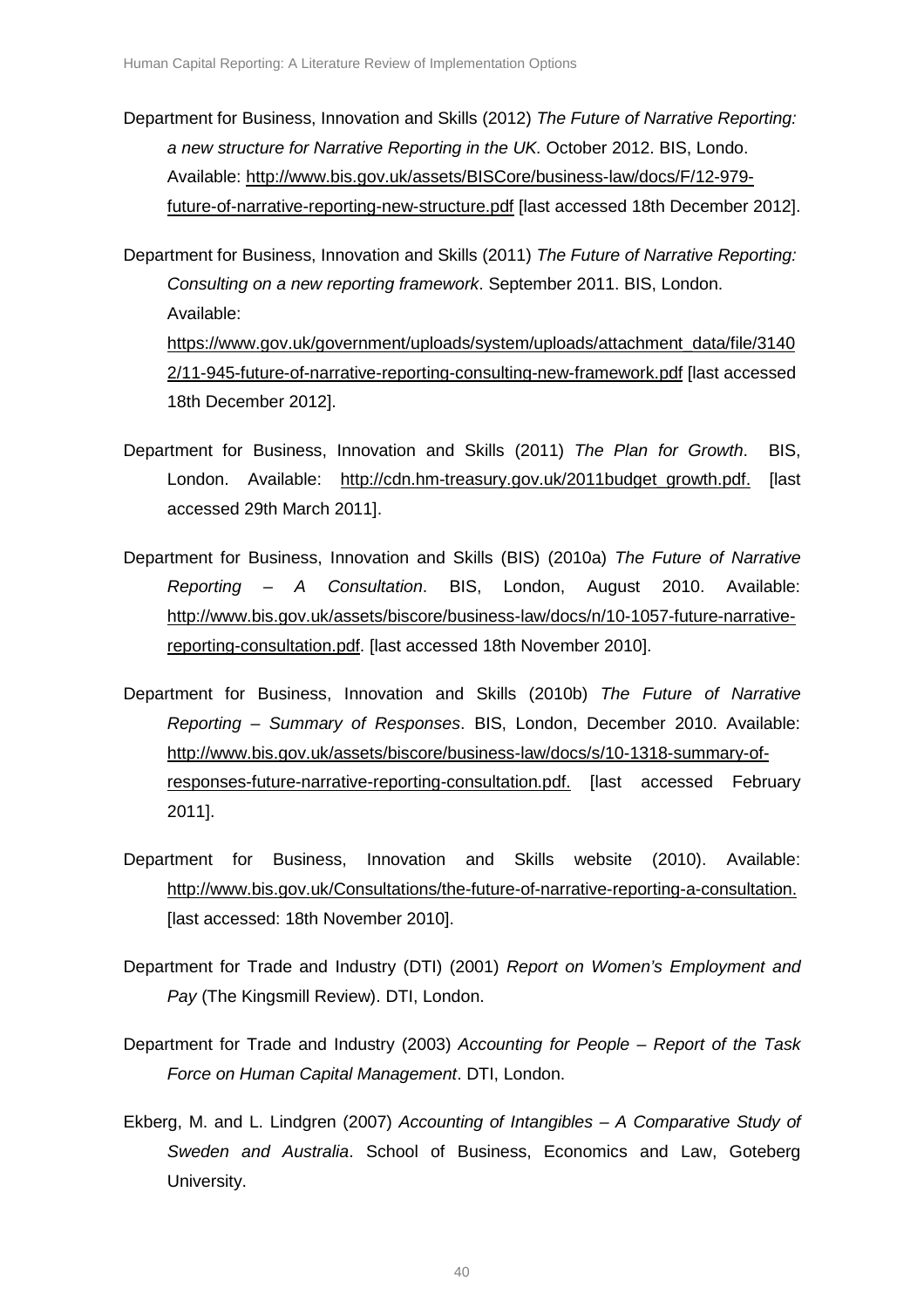- European Commission (EC) (2003) *Financial Reporting: Commission Welcomes Parliament's Support for Modernised Accounting Rules.* Briefing IP/03/47.
- European Commission (2010) *International Accounting Standards* (IAS). Available: [http://europa.eu/legislation\\_summaries/internal\\_market/single\\_market\\_services/fina](http://europa.eu/legislation_summaries/internal_market/single_market_services/financial_services_general_framework/l26040_en.htm) [ncial\\_services\\_general\\_framework/l26040\\_en.htm.](http://europa.eu/legislation_summaries/internal_market/single_market_services/financial_services_general_framework/l26040_en.htm) [last accessed December 2010].
- Ferran, E. (2001) 'Company Law Reform in the UK', in *Singapore Journal of International & Comparative Law*, Vol. 5, pp. 516–568.
- Financial Reporting Council (2010) *The UK Corporate Governance Code*. Financial Reporting Council, London, June 2010. Available: [http://www.frc.org.uk/documents/pagemanager/Corporate\\_Governance/UK%20Cor](http://www.frc.org.uk/documents/pagemanager/Corporate_Governance/UK%20Corp%20Gov%20Code%20June%202010.pdf) [p%20Gov%20Code%20June%202010.pdf.](http://www.frc.org.uk/documents/pagemanager/Corporate_Governance/UK%20Corp%20Gov%20Code%20June%202010.pdf) [last accessed 18th November 2010].
- Franco, L.M., S. Bennett and R. Kanfer (2002) 'Health Sector Reform and Public Sector Health Worker Motivation: A Conceptual Framework', in *Social Science & Medicine*, Vol. 54, No. 8, pp. 1255–1266.
- Guthrie, J. and R. Petty (2000) 'Intellectual Capital: Australian Annual Reporting Practices', in *Journal of Intellectual Capital*, Vol. 1, No. 3, pp. 241–251.
- Guthrie, J., R. Petty and F. Ricceri (2007) *Intellectual Capital Reporting: Lessons from Hong Kong and Australia.* The Institute of Chartered Accountants of Scotland, Edinburgh. Available: [http://www.icas.org.uk/site/cms/download/res\\_Guthrie\\_Report.pdf.](http://www.icas.org.uk/site/cms/download/res_Guthrie_Report.pdf) [last accessed 7th December 2010].
- Heinz Leitner, K. (2002) 'Intellectual Capital Reporting for Universities: Conceptual Background and Application within the Reorganisation of Austrian Universities'. Conference Paper for *The Transparent Enterprise. The Value of Intangibles*, 25– 26th November 2002, Spain.
- Hekimian, J.S. and H.C. Jones (1967) Put People on the Balance Sheet, *Harvard Business Review*, Jan-Feb. p, 105-113.
- HM Government (2010) *The Coalition: our programme for government*. May 2010. Cabinet Office, London.
- Hoad, T. (2010) 'RICARDIS: A Summary', in *Human Capital Handbook 2011* (2010), Accounting for People 2.0 Edition, Autumn/Winter 2010.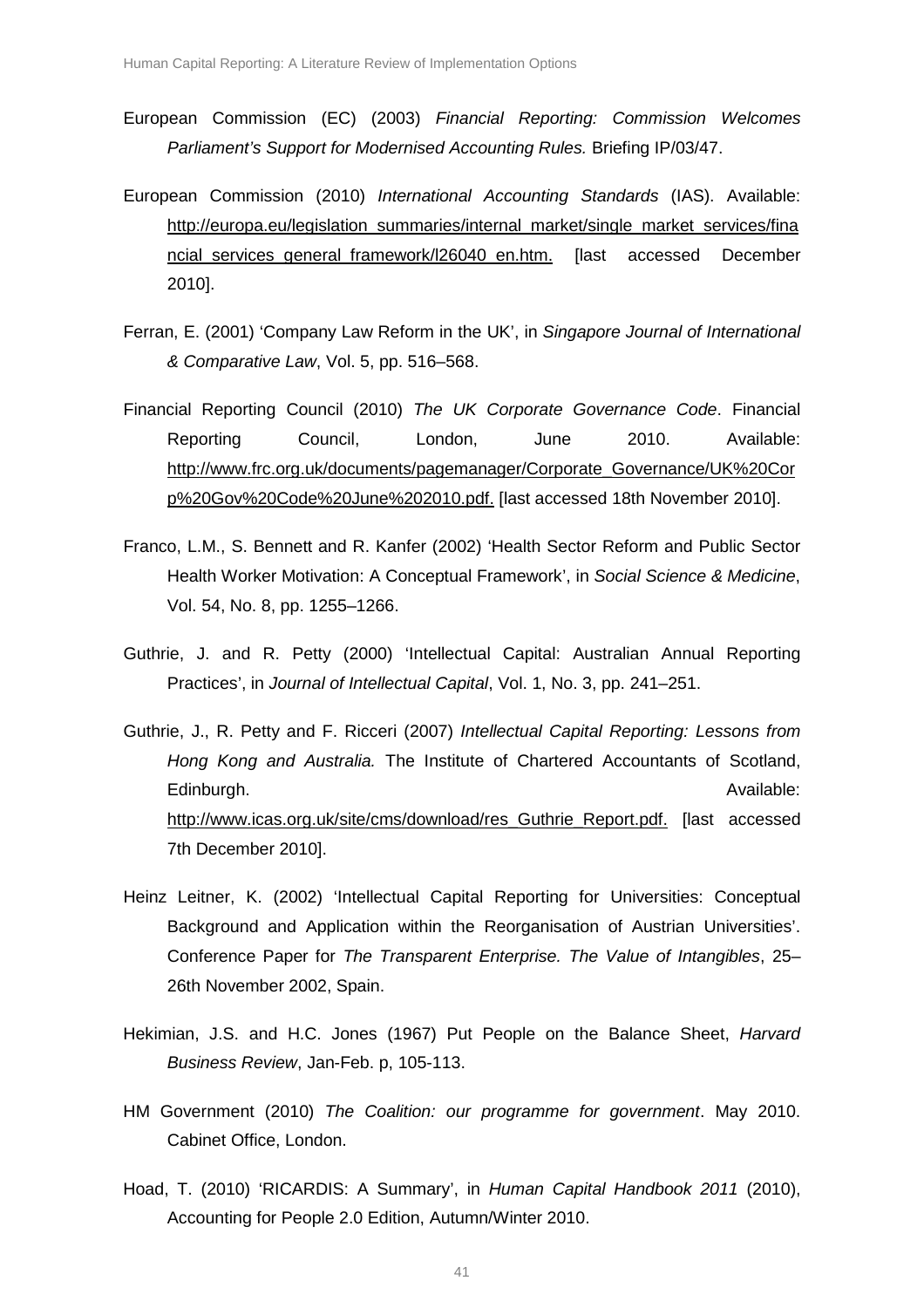- Hodge, C. (2010) 'Real Improvements in Corporate Governance Require more than Regulation', in *Human Capital Handbook 2011* (2010) Accounting for People 2.0 Edition, Autumn/Winter 2010.
- Human Capital Handbook 2011 (2010) Accounting for People 2.0 Edition, Autumn/Winter 2010.
- Institute for Government (IfG) (2010) *Mindspace: Influencing Behaviour through Public*  Policy. Cabinet Office, London. Available: [http://www.instituteforgovernment.org.uk/content/133/mindspace-influencing](http://www.instituteforgovernment.org.uk/content/133/mindspace-influencing-behaviour-through-public-policy)[behaviour-through-public-policy.](http://www.instituteforgovernment.org.uk/content/133/mindspace-influencing-behaviour-through-public-policy) [last accessed 21st January 2011].
- Investors in People (2009) *Proven Progress, Positive Future*. Company Report 2008– 2009. Investors in People, London. Available: [http://www.investorsinpeople.co.uk/Documents/Annual%20Reports/IIP\\_Anuual\\_Re](http://www.investorsinpeople.co.uk/Documents/Annual%20Reports/IIP_Anuual_Report_2008-09_2.6MB%20for%20web.pdf) [port\\_2008-09\\_2.6MB%20for%20web.pdf.](http://www.investorsinpeople.co.uk/Documents/Annual%20Reports/IIP_Anuual_Report_2008-09_2.6MB%20for%20web.pdf) [last accessed 11th January 2011].
- Jones, R. and B. Chiripanhura (2010) *Measuring the UK's Human Capital Stock, Economic and Labour Market Review*. Office for National Statistics, London, November 2010.
- Kloot, L. and J. Martin (2007) 'Public Sector Change, Organisational Culture and Financial Information: A Study of Local Government', in *Australian Journal of Public Administration*, Vol. 66, No. 4, pp. 485–497.
- KPMG International (2008) KPMG International Survey of Corporate Responsibility Reporting, The Contract of the 2008, The Contract Available: http://www.kpmg.com/global/en/issuesandinsights/articlespublications/pages/sustai nability-corporate-responsibility-reporting-2008.aspx, [Last accessed on 06/10/2011].
- Kuschnik, B. (2008) 'The Sarbanes Oxley Act', in *Rutgers Business Law Journal*, pp. 64– 95.
- Lev, B. (2001) 'Intangibles: Measurement, Management and Reporting', Brooking Institution Press, Washington DC. Reported in R. Roslender (2010a) 'Accounting for Human Resources Revisited: Insights from the Intellectual Capital Field', in M.G. Abdel-Kader Magdy (2011) (ed.) *Review of Management Accounting Research*. Palgrave-Macmillan, Basingstoke.

Likert, R.M. (1967) *The Human Organisation*. McGraw Hill, New York.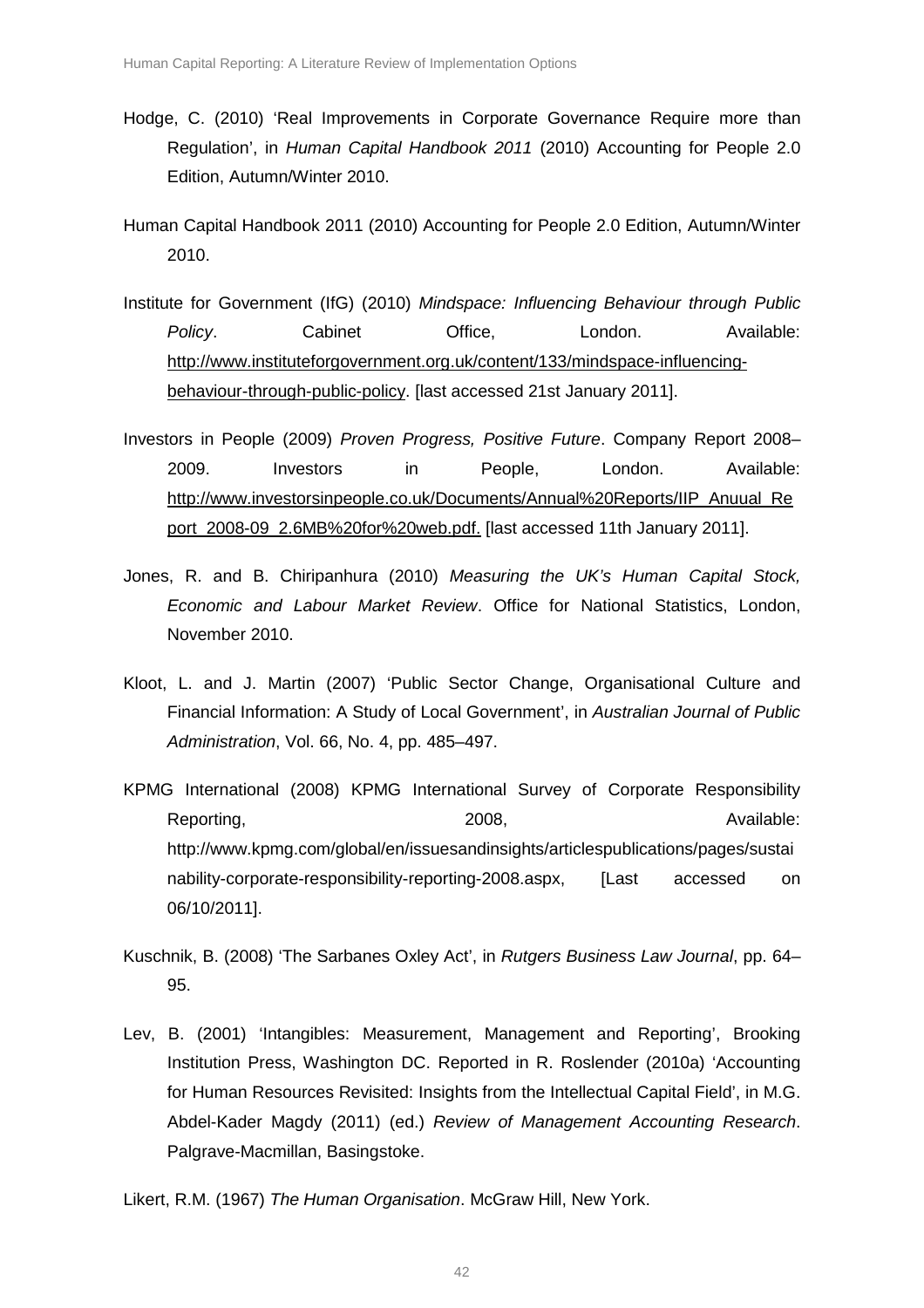- Mäkelä, H. (2009) *The Narrative Employee Reporting in Finland. Constructing the Common Goal of Continuous Growth and Development*. University of Tampere, Finland.
- Marrano, M.G. and J. Haskel (2006) *How much does the UK Invest in Intangible Assets?* Working Paper No. 578. Department of Economics, Queen Mary, University of London, November 2006. Available: [http://www.econ.qmul.ac.uk/papers/doc/wp578.pdf.](http://www.econ.qmul.ac.uk/papers/doc/wp578.pdf) [last accessed 11th January 2011].
- McCann, D. (2012) 'Proposed Standard Calls for Human Capital Disclosure', in *CFO*, 10<sup>th</sup> April 2012. Available: [http://www3.cfo.com/article/2012/4/people\\_human-capital](http://www3.cfo.com/article/2012/4/people_human-capital-management-standards-ansi-bassi-iso-shrm)[management-standards-ansi-bassi-iso-shrm](http://www3.cfo.com/article/2012/4/people_human-capital-management-standards-ansi-bassi-iso-shrm) [Last accessed 21st December 2012].
- Meyerson, D.E. (2001) 'Radical Change, the Quiet Way', in *Harvard Business Review*, Vol. 79, No. 9, pp. 92–104.
- O'Donnell, O. and R. Boyle (2008) *Understanding and Managing Organisational Culture*. Institute of Public Administration, Dublin.
- O'Donnell, L., R. Kramar and M. Cadiz Dyball (2009) 'Human Capital Reporting: Should it be Industry Specific?'', in *Asia Pacific Journal of Human Resources*, Vol. 47, No. 3, pp. 358–373.
- Organisation for Economic Cooperation and Development (OECD) (1996) *Measuring what People Know: Human Capital Accounting for the Knowledge Economy*. OECD, Paris.
- Paton, W.A. (1922) *Accounting Theory: with Special Reference to the Corporate Enterprise.* Ronald Press, New York.
- [Peters,](http://en.wikipedia.org/wiki/Tom_Peters) T. and R.H. [Waterman Jr](http://en.wikipedia.org/wiki/Robert_H._Waterman,_Jr.) (1982) *In Search of Excellence: Lessons from America's Best Run Companies*. Harper & Row, New York.
- PriceWaterhouseCoopers (PWC) (2011) *Corporate Reporting*. Available: [http://www.corporatereporting.com/index.html.](http://www.corporatereporting.com/index.html) [last accessed February 2011].
- Reddy, M. (2010) 'Accounting for People: Inconvenient Truths', in *Human Capital Handbook 2011* (2010) Accounting for People 2.0 Edition, Autumn/Winter 2010.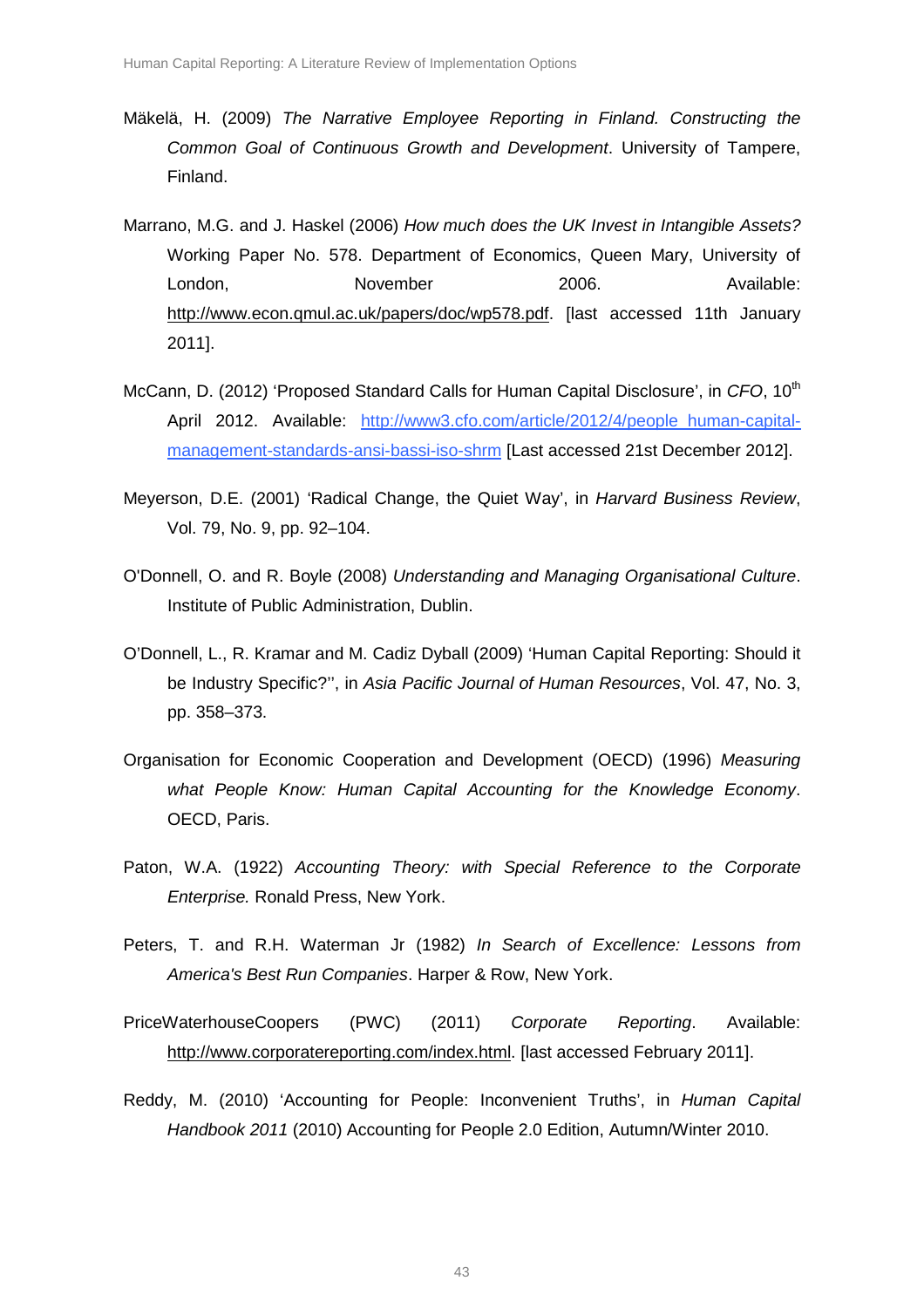- RICARDIS (2006) 'Reporting Intellectual Capital to Augment Research, Development and Innovation in SMEs'. Report to the Commission of the High Level Expert Group on RICARDIS. European Commission DG Research, Brussels, June 2006.
- Roslender, R. (2010a) 'Accounting for Human Resources Revisited: Insights from the Intellectual Capital Field', in M.G. Abdel-Kader Magdy (ed.) *Review of Management Accounting Research.* Palgrave-Macmillan, Basingstoke.
- Roslender, R. (2010b) 'Accounting for People: A Short History'', in *Human Capital Handbook 2011* (2010) Accounting for People 2.0 Edition, Autumn/Winter 2010.
- Roslender, R. and R. Fincham (2001) 'Thinking Critically about Intellectual Capital Accounting', in *Accounting, Auditing and Accountability Journal*, Vol. 14, No. 4, pp. 383–399.
- Roslender, R., K. Kahn and J. Stevenson (2009) *Recognising Workforce Health as a Key Organisational Asset: A Study of Current Thinking and Practice*. Institute of Chartered Accountants of Scotland, Edinburgh.
- Roslender, R. and J. Stevenson (2009) 'Accounting for People: A Real Step Forward or more a Case of Wishing and Hoping?', in *Critical Perspectives on Accounting*, Vol. 20, No. 7, pp. 855–869.
- Roslender, R., J. Stevenson and R. Fincham (2004) 'The UK Human Capital Management Initiative: A Review of the Accounting for People Report', in *Journal of Human Resource Costing & Accounting*, Vol. 8, No. 1, pp. 7–19.
- Schadewitz, H. and M. Niskala (2010) 'Communication via Responsibility Reporting and its Effect on Firm Value in Finland', in *Corporate Social Responsibility and Environmental Management, Special Issue: Corporate Social Responsibility: Discourse, Narratives and Communication*, [Vol. 17, No. 2, p](http://onlinelibrary.wiley.com/doi/10.1002/csr.v17:2/issuetoc)p. 96–106.
- Schein, E.H. (2010) *Organizational Culture and Leadership*, 4th Edition. Jossey-Bass, San Francisco.
- Stiles, P. and S. Kulvisaechana (2003) *Human Capital and Performance: A Literature Review*. Working Paper. Judge Institute of Management, University of Cambridge. Available: [http://www.bis.gov.uk/files/file38844.pdf.](http://www.bis.gov.uk/files/file38844.pdf) [last accessed 11th January 2011].
- [Thaler,](http://www.amazon.com/Richard-H.-Thaler/e/B000AP9OS4/ref=ntt_athr_dp_pel_1) R.H. and C.R. Sunstein (2008) *Nudge: Improving Decisions about Health, Wealth, and Happiness*. Yale University Press, New Haven CT.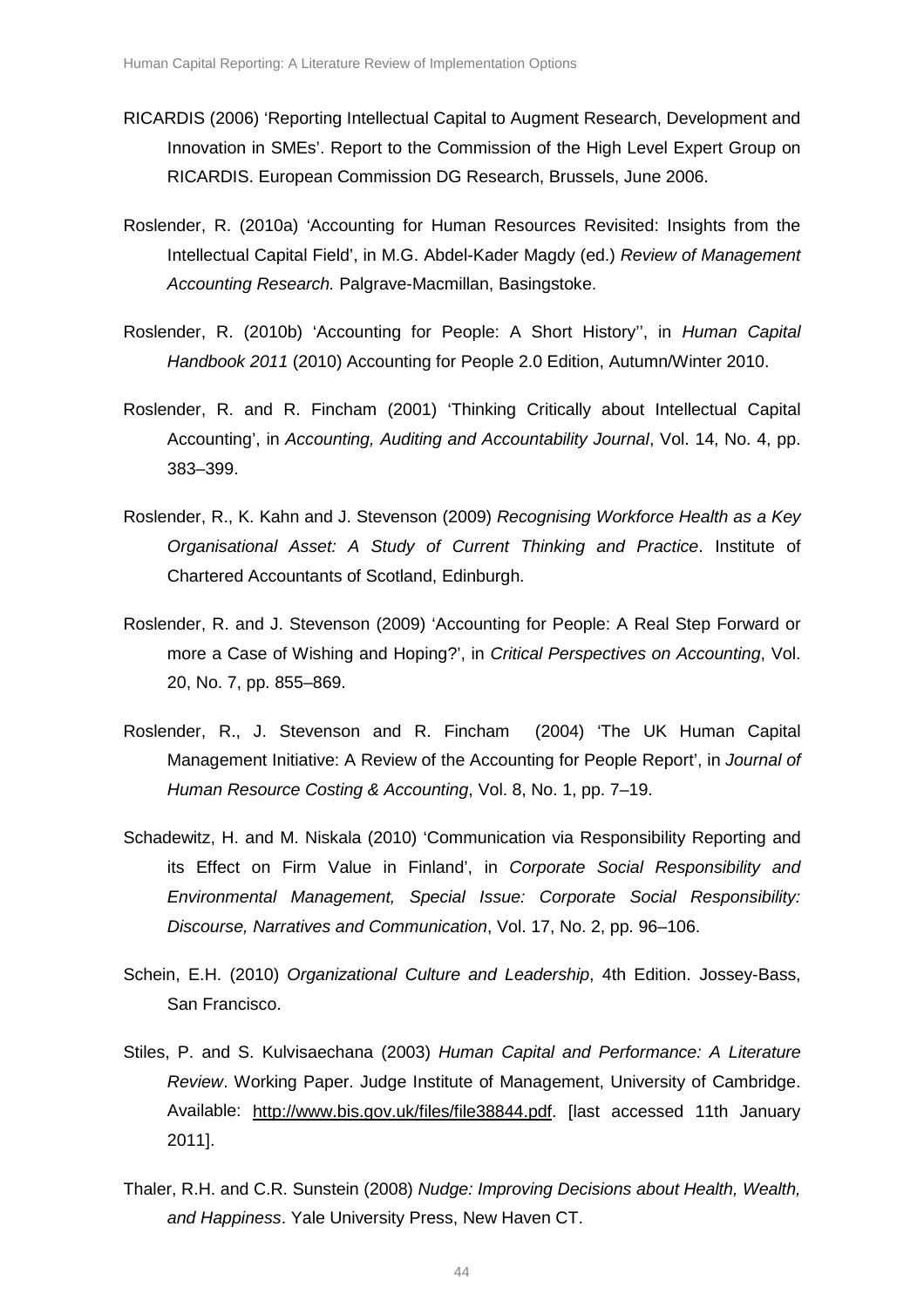Toms, J.S. (2002) 'Firm Resources, Quality Signals and the Determinants of Corporate Environmental Reputation: Some UK Evidence', in *British Accounting Review*, Vol. 34, No. 3, pp. 257–282.

UK Commission for Employment and Skills (2011) *Employer Ownership of Skills*. UKCES, Wath upon Dearne. Available: [http://www.ukces.org.uk/assets/ukces/docs/publications/employer-ownership-of](http://www.ukces.org.uk/assets/ukces/docs/publications/employer-ownership-of-skills-web-vision-report-final2.pdf)[skills-web-vision-report-final2.pdf](http://www.ukces.org.uk/assets/ukces/docs/publications/employer-ownership-of-skills-web-vision-report-final2.pdf) [Accessed 18th December 2012]

- UK Commission for Employment and Skills (2010) *The Future of Narrative Reporting*. BIS Consultation Response. Submission from UK Commission for Employment and Skills. UKCES, Wath upon Dearne.
- United Nations Development Group (UNDP) (2006) 'Institutional Reform and Change Management: Managing Change in Public Sector Organisations – A UNDP Capacity Development Resource'. Capacity Development Group, UNDP Bureau for Development Policy, Geneva.
- Unerman, J., L. Striukova and J. Guthrie (2007) *Corporate Reporting of Intellectual Capital: Evidence from UK Companies*. Presented to 30th Annual Congress of the European Accounting Association, 25th–27th April 2007, Lisbon, Portugal (UK case study).
- USA Today (2008) 'US Considers Costly Switch to International Accounting Rules'. Available: [http://www.usatoday.com/money/companies/regulation/2009-01-05](http://www.usatoday.com/money/companies/regulation/2009-01-05-international-accounting-rule-switch_N.htm) [international-accounting-rule-switch\\_N.htm](http://www.usatoday.com/money/companies/regulation/2009-01-05-international-accounting-rule-switch_N.htm) [last accessed 15th December 2010].
- Wallace, J, J. Hunt, and C. Richards (1999) 'The Relationship between Organisational Culture, Organisational Climate and Managerial Values', in *International Journal of Public Sector Management*, Vol. 12, No. 7, pp. 548–564.
- Westphalen, S.-A. (1999) *Reporting on Human Capital: Objectives and Trends*. Presented to International Symposium: Measuring and Reporting Intellectual Capital: Experience, Issues and Prospects. Technical Meeting, 9–10th June 1999. Available: [http://www.oecd.org/dataoecd/16/49/1948014.pdf.](http://www.oecd.org/dataoecd/16/49/1948014.pdf) [last accessed 15th December 2010] (UK case study).

Workmatters (2010) Response to BIS Consultation on The Future of Narrative Reporting.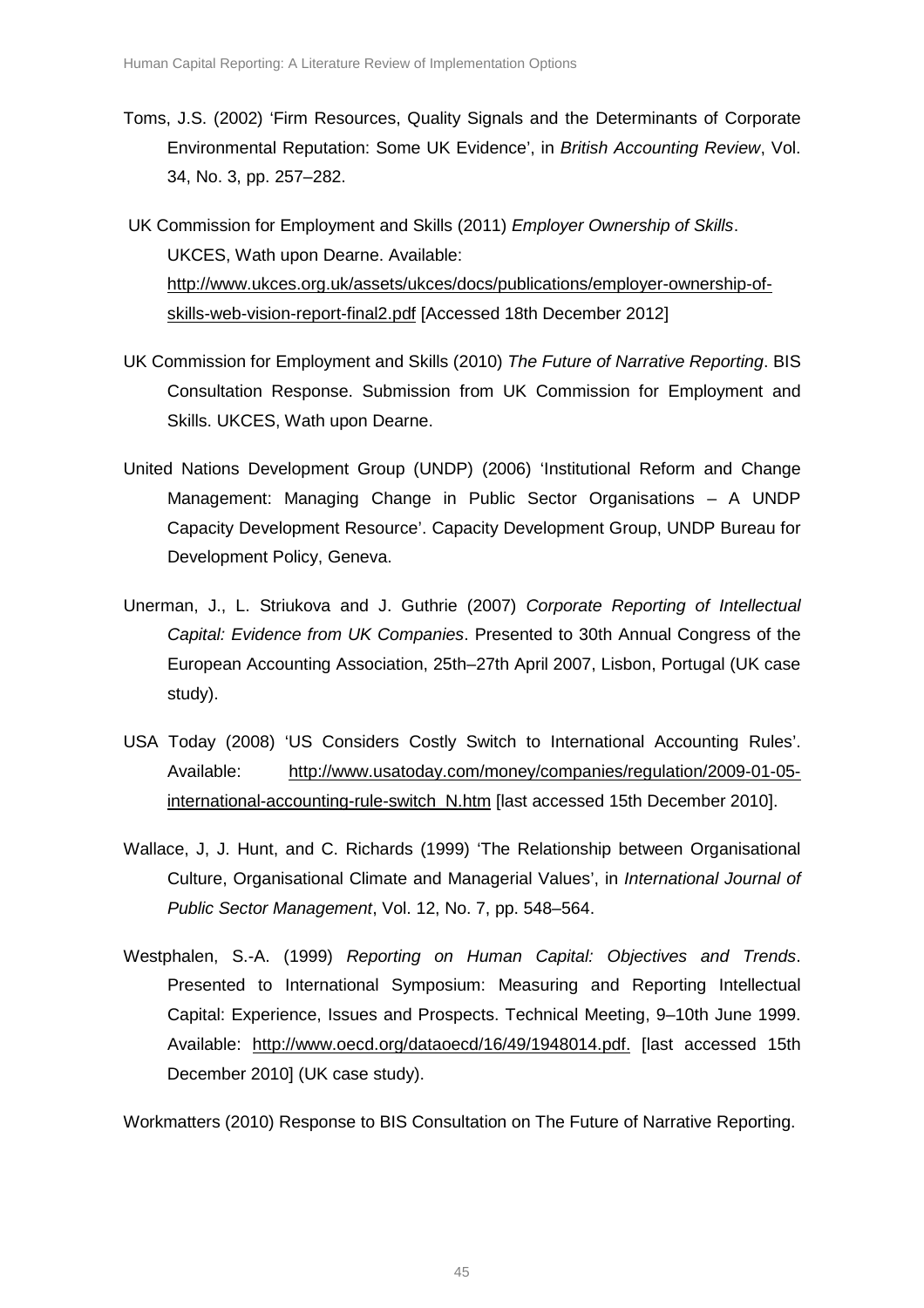### **Appendix A: Comparable policy contexts - lessons from Research and Development**

The reporting practices for Research and Development (R&D) in the UK and Australia are identical for publicly accountable companies. Both countries follow the International Financial Reporting Standards (IFRS), International Accounting Standards (IAS 38) when accounting and reporting R&D expenses. Once established and measured under IAS 38 (through the cost model or the revaluation model, which – unlike in the US – is applicable in the UK but only if the intangible asset trades in an active market) R&D expenses are reclassified as research phase costs and development phase costs. Research phase costs are always treated as expenses, while development phase costs are capitalised if six criteria are met:

- Intention to complete the intangible.
- Technical feasibility of completing the intangible.
- Availability of sufficient resources to complete the development.
- Ability to measure reliably any expenses incurred in the development of the intangible.
- Ability to sell or use the asset.
- Generate future economic benefit.

If it is not possible to distinguish the development phase of a project from the research phase, all of the expenditure should be treated as if it had been incurred in the research phase. Patents, as the other types of intangibles, are not reported explicitly in financial statements. However, in combinations or other types of transactions involving intangibles, these are valued (at a fair value) and reflected in the financial statement of the buyer (and that of the seller).

Before 2005, publicly accountable companies in the UK and Australia used the UK Generally Agreed Accountancy Principles (GAAP and Australian GAAP (A-GAAP)) respectively in reporting R&D expenditures. Within A-GAAP, there was not a standard way of dealing with all intangible assets. R&D costs had to be capitalised if "recoverable beyond reasonable doubt". Intangible assets, other than goodwill, were subject to revaluation even if no active market existed (which is a very different and substantially more liberal regime than the one under IFRS). The transition to IAS does not seem to have been widely debated or, if so, the debate has had no impact. This appears to have been caused by the imminence of the need to conform to international standards of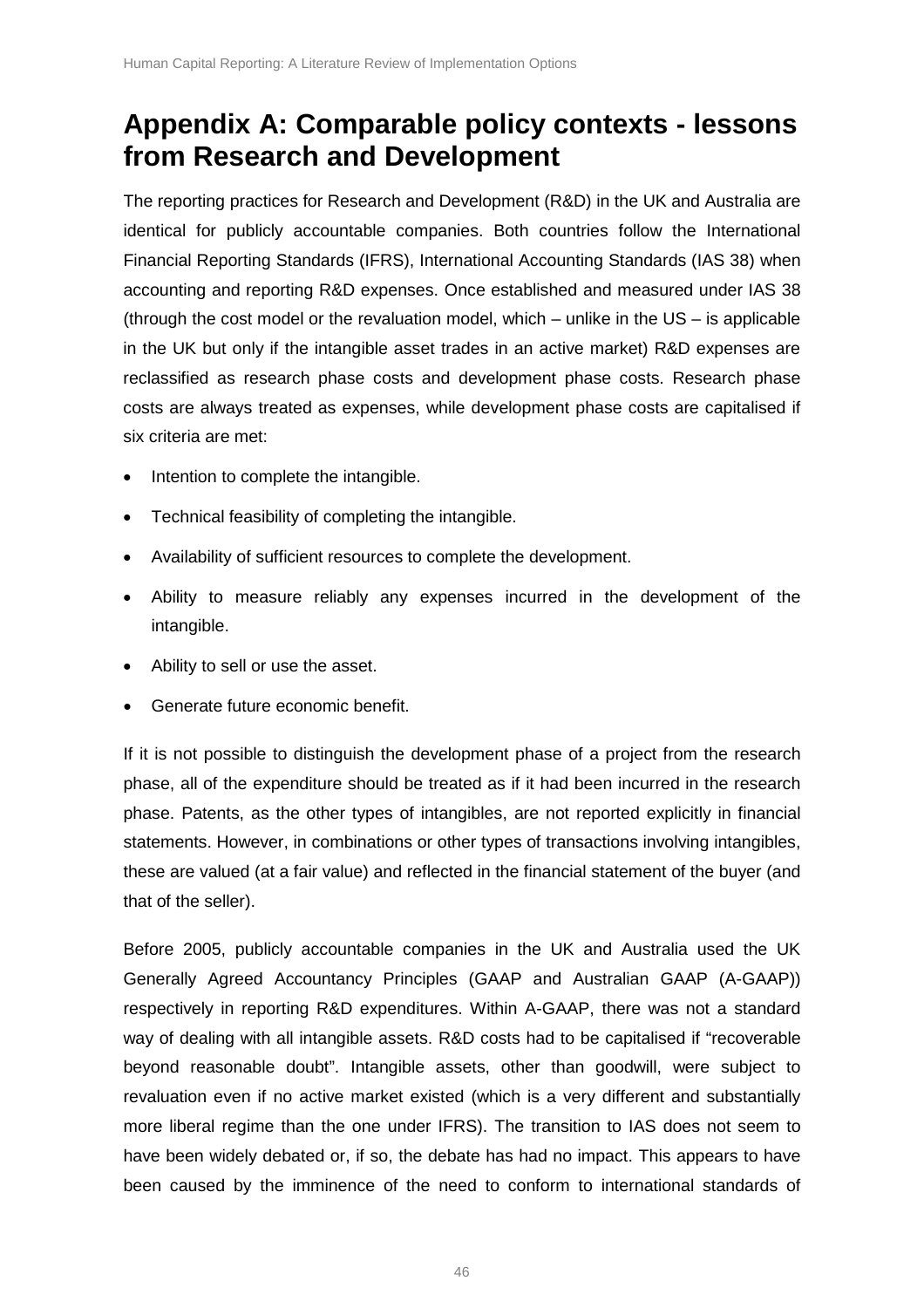financial reporting. In the case of the UK these have been mandated by EU legislation, which sets forth the following statement:

[by] 2005 all listed EU companies (including banks and insurance companies) must prepare their consolidated financial statements in strict accordance with IAS. Member States may also permit or require companies to apply the system to their annual accounts. Member States may also require application of the new rules in non-publicly traded companies (EC, 2010).

In the case of Australia, this change seems to have been necessitated by the need to stay in line with the rest of the world. The predominant accounting standard for financial reporting in the US (and the one required by the US Securities and Exchange Commission for publicly traded and other regulated companies) is the US GAAP. Although not all companies are required to follow it, there are certain situations, such as obtaining credit or seeking investors, in which those companies are required, by contract, also to follow GAAP when preparing their financial statements. Under the US GAAP, SFAS 142, once recognised and measured (using the cost model, not the revaluation model), R&D expenses are not treated as investments but as expenses. R&D costs (irrespective of whether they concern in-process R&D or not) are normally treated as expenses, unless they have alternative future use. Costs of software developed for external use are capitalised if the software is established as being technologically feasible. The costs of software for internal use are capitalised only when such costs are incurred during the software development stage. Patents, as the other types of intangibles, are not reported explicitly in financial statements. However, in combinations or other types of transactions involving intangibles, these are valued (at a fair value) and reflected in the financial statement of the buyer (and that of the seller). In certain circumstances and only for the purpose of comparability – for example, when a company that has operations outside the US plans to expand or report in format comparable to its competitors/partners – the IFRS may be used. Financial statements of foreign companies traded in the US are permitted to be submitted in IFRS format.

A transition to IFRS (and therefore IAS 38) for medium and small-sized entities in the UK has been proposed by the Accounting Standards Board (ASB) to take place from 2012. This sheds light on the process of implementing change to the prevailing standards. In particular, as part of this change, consultation is initiated with the aim of collecting feedback on proposed changes and particularly on their economic and financial impact. Various entities then express opinions which are reviewed and reflected in the implementation of the standards (not in the standards themselves).

A similar transition, restricted to publicly accountable companies, is currently underway in the US. There, a transition from US GAAP to IFRS has been agreed upon and is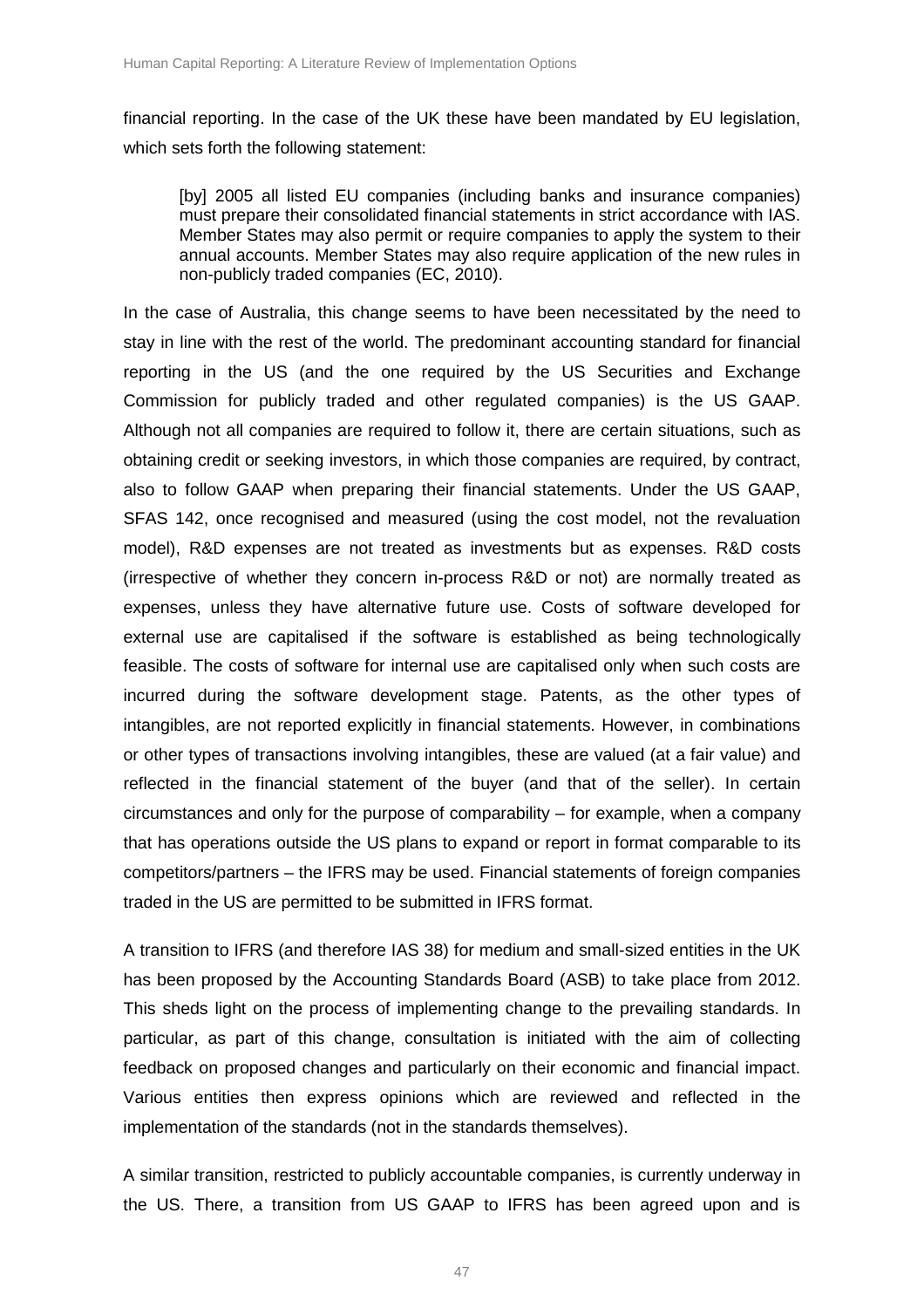expected to be completed by 2014. The proponents of the change indicate that it is necessitated in response to globalisation and the need for comparability in reporting. Further, they indicate that, while the transition from US GAAP to IFRS is likely to result in billions of immediate costs, savings will outweigh these costs in the long run. The IFRS is regarded as more liberal in the sense that it allows capitalisation of particular R&D expenses; therefore it is considered to offer incentives for companies to pursue R&D and, as a result if successful, to increase company capital value. Another argument in support of this transition is that the adoption of IFRS in Europe has boosted income, investment returns and other financial measures of European-based companies. The opponents of this change claim, however, that it would be difficult to accomplish because it is complex and costly, and requires fundamental changes in education and accounting practice. The sides in this debate have largely been US Securities and Exchange Committee, US business, the Financial Accounting Standard Board, academia, International Accounting Standards Board (IASB), Public Company Accounting Oversight Board (PCAOB), International Federation of Accountants (IFAC) and other professional organisations (USA Today, 2008).

In the UK and Australia, which have transited to IFRS, tax credits for R&D are used as instruments for incentivising R&D. These instruments also have the aim of mitigating any adverse effects of transition on R&D activity.